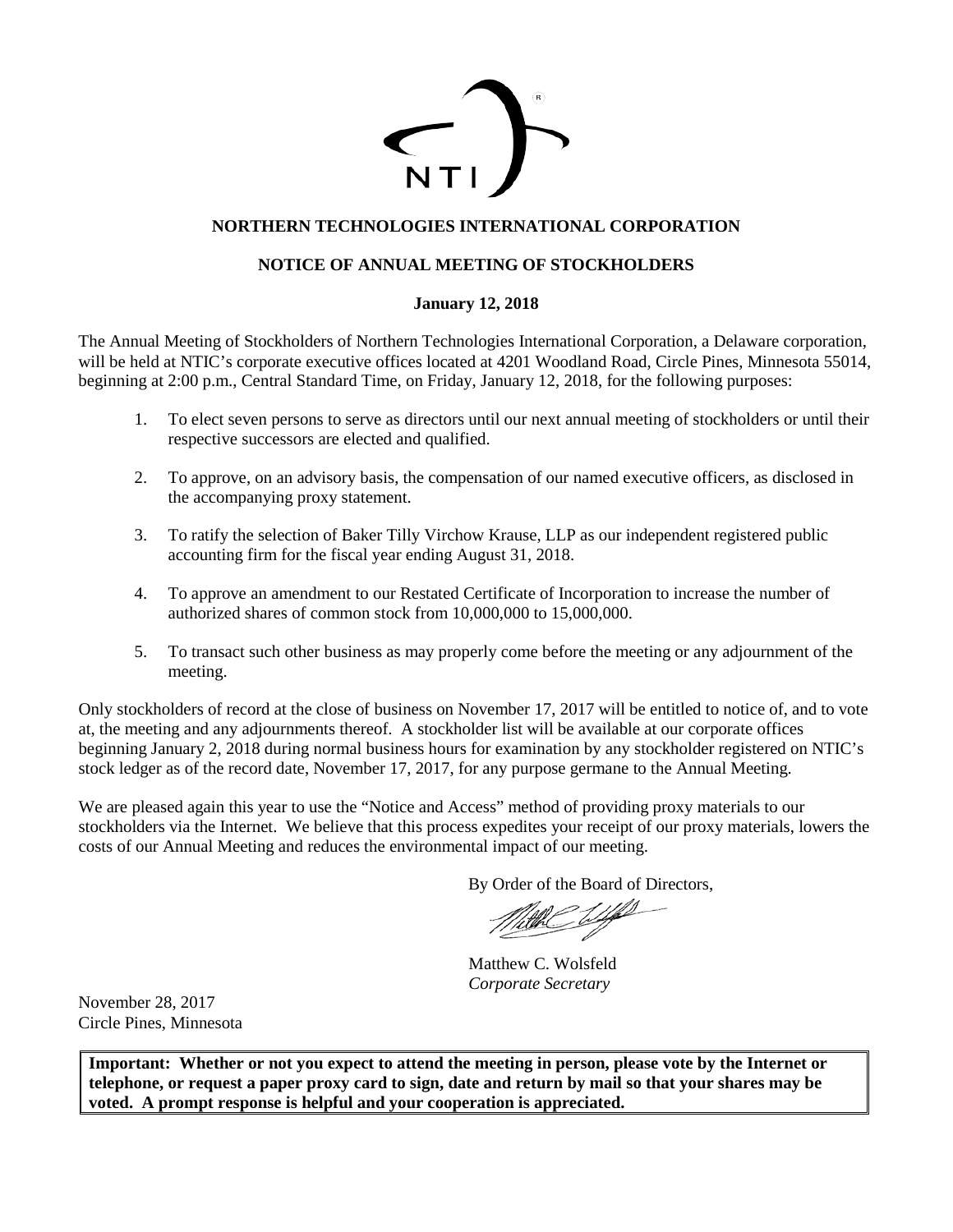# **TABLE OF CONTENTS**

l,

#### Page

| PROPOSAL THREE—RATIFICATION OF SELECTION OF INDEPENDENT REGISTERED |  |
|--------------------------------------------------------------------|--|
|                                                                    |  |
|                                                                    |  |
|                                                                    |  |
|                                                                    |  |
|                                                                    |  |
| PROPOSAL FOUR—APPROVAL OF AMENDMENT TO RESTATED CERTIFICATE OF     |  |
| INCORPORATION TO INCREASE AUTHORIZED SHARES OF COMMON STOCK  14    |  |
|                                                                    |  |
|                                                                    |  |
|                                                                    |  |
|                                                                    |  |
|                                                                    |  |
|                                                                    |  |
|                                                                    |  |
|                                                                    |  |
|                                                                    |  |
|                                                                    |  |
|                                                                    |  |
|                                                                    |  |
|                                                                    |  |
|                                                                    |  |
|                                                                    |  |
|                                                                    |  |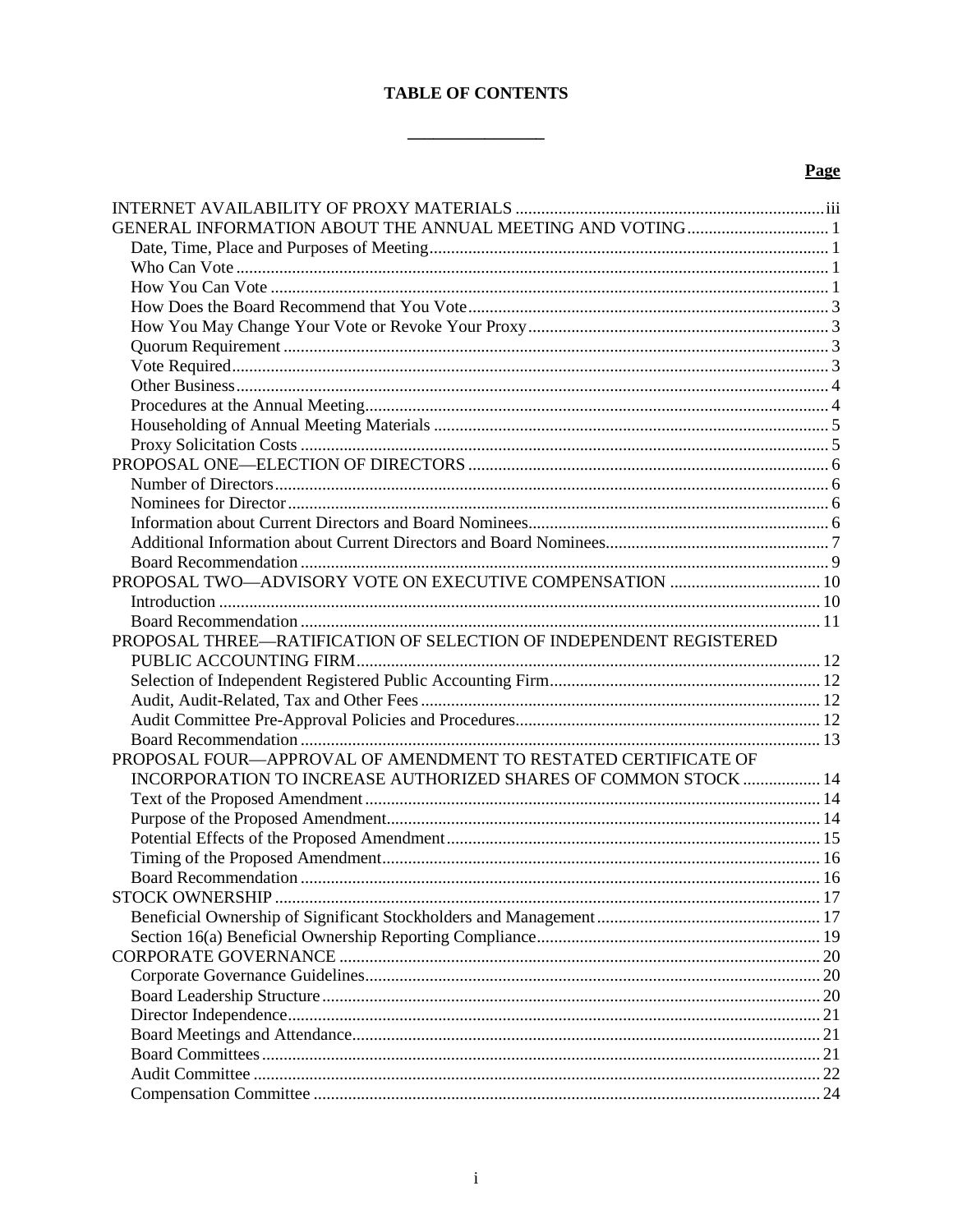# **TABLE OF CONTENTS**

L,

### Page

| STOCKHOLDER PROPOSALS AND DIRECTOR NOMINATIONS FOR 2019 ANNUAL |  |
|----------------------------------------------------------------|--|
|                                                                |  |
|                                                                |  |
|                                                                |  |
|                                                                |  |
|                                                                |  |

 $\overline{\phantom{a}}$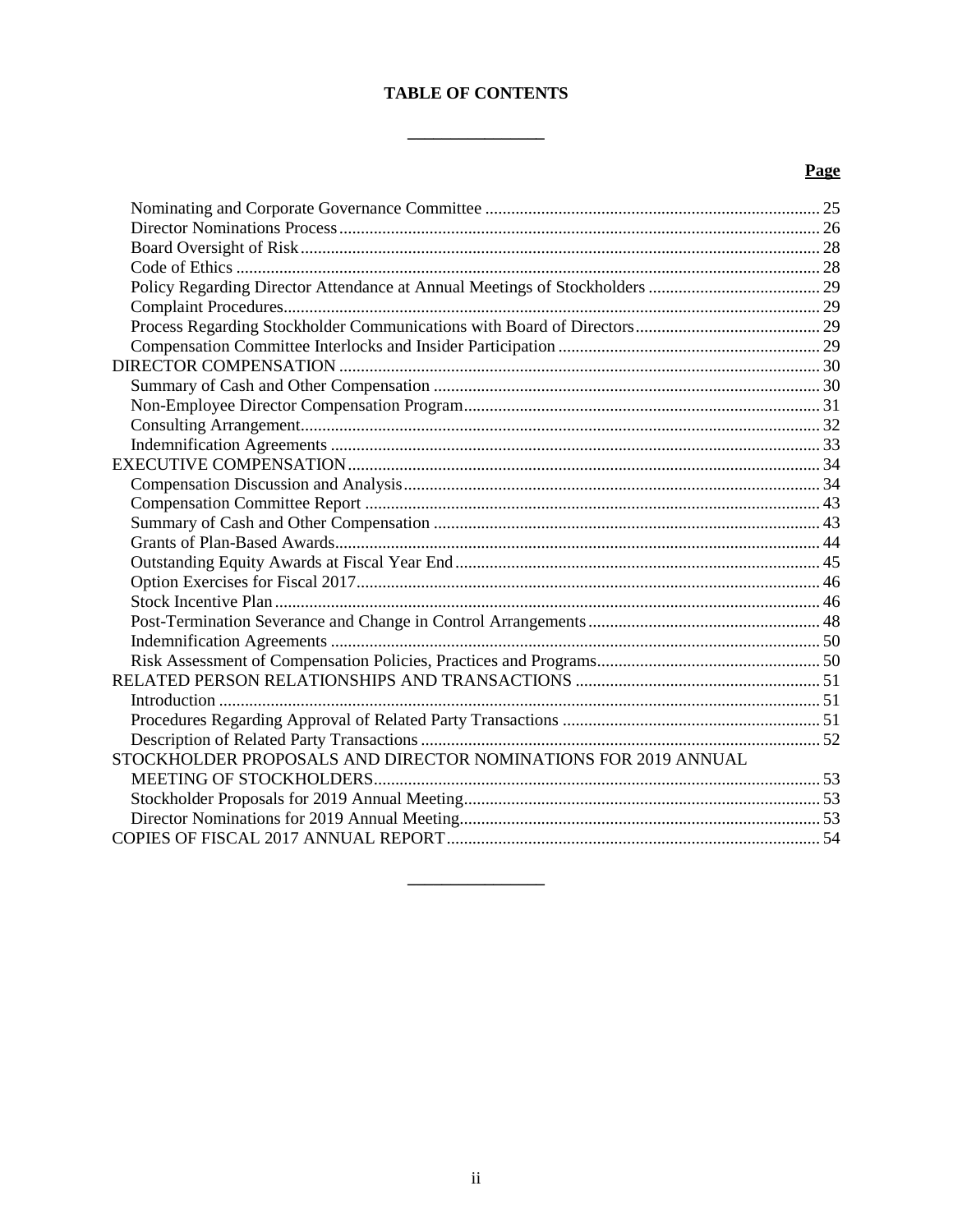#### **INTERNET AVAILABILITY OF PROXY MATERIALS \_\_\_\_\_\_\_\_\_\_\_\_\_\_\_\_**

<span id="page-3-0"></span>Instead of mailing a printed copy of our proxy materials, including our Annual Report to Stockholders, to each stockholder of record, we have provided access to these materials in a fast and efficient manner via the Internet. We believe that this process expedites your receipt of our proxy materials, lowers the costs of our Annual Meeting and reduces the environmental impact of our meeting. On November 28, 2017, we began mailing a Notice of Internet Availability of Proxy Materials to stockholders of record as of November 17, 2017, and we posted our proxy materials on the website referenced in the Notice of Internet Availability of Proxy Materials (www.proxyvote.com). As more fully described in the Notice of Internet Availability of Proxy Materials, stockholders may choose to access our proxy materials at www.proxyvote.com or may request proxy materials in printed or electronic form. In addition, the Notice of Internet Availability of Proxy Materials and website provide information regarding how you may request to receive proxy materials in printed form by mail or electronically by email on an ongoing basis. For those who previously requested printed proxy materials or electronic materials on an ongoing basis, you will receive those materials as you requested.

> **Important Notice Regarding the Availability of Proxy Materials for the Annual Meeting of Stockholders to be Held on January 12, 2018: The Notice of Annual Meeting of Stockholders and Proxy Statement and Annual Report to Stockholders, including our Annual Report on Form 10-K for the fiscal year ended August 31, 2017, are available at www.proxyvote.com.**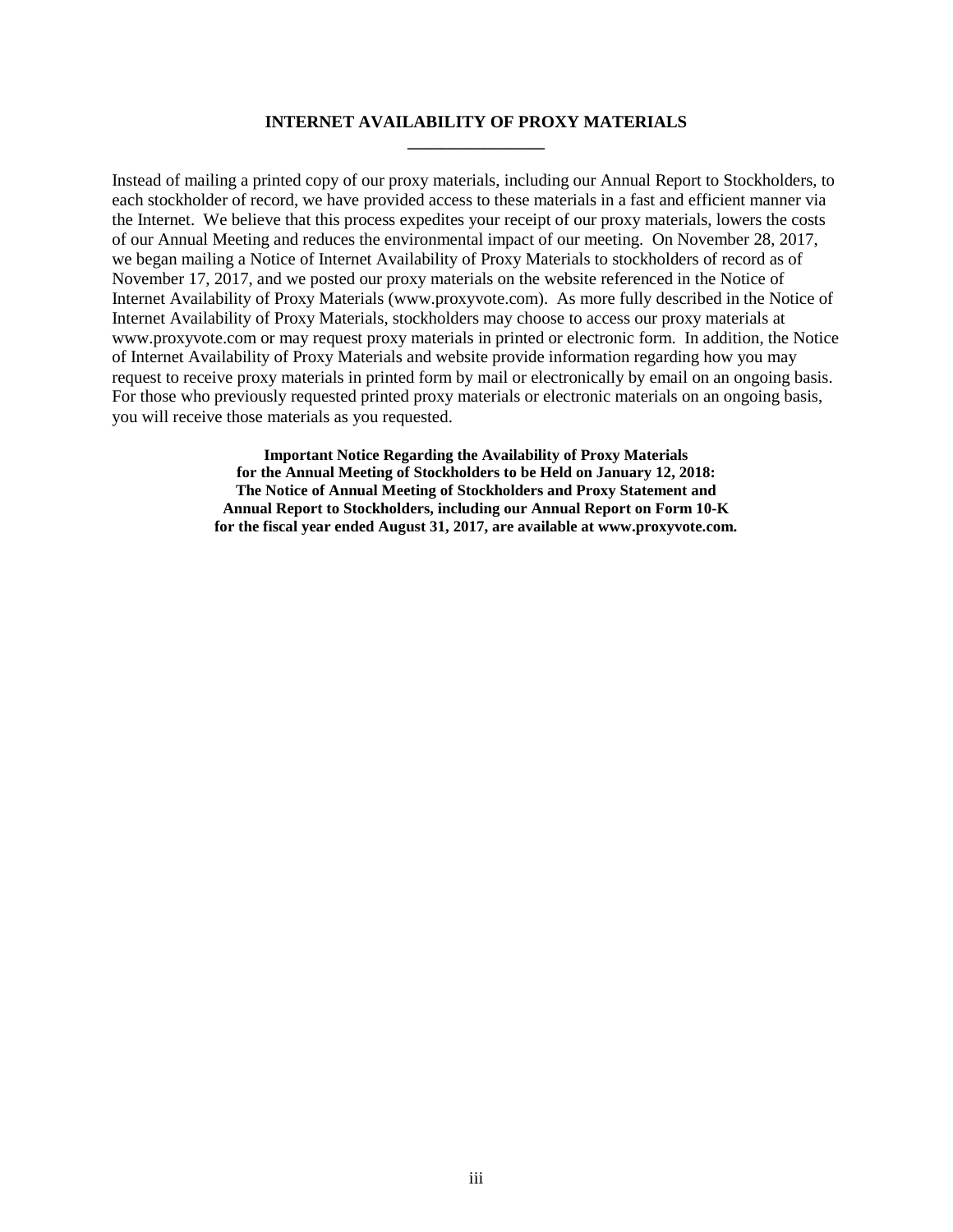

**4201 Woodland Road, Circle Pines, Minnesota 55014**

# **PROXY STATEMENT FOR ANNUAL MEETING OF STOCKHOLDERS January 12, 2018**

The Board of Directors of Northern Technologies International Corporation is soliciting your proxy for use at the 2018 Annual Meeting of Stockholders to be held on Friday, January 12, 2018. The Board of Directors expects to make available to our stockholders beginning on or about November 28, 2017 the Notice of Annual Meeting of Stockholders, this proxy statement and a form of proxy on the Internet or has sent these materials to stockholders of NTIC upon their request.

# **GENERAL INFORMATION ABOUT THE ANNUAL MEETING AND VOTING \_\_\_\_\_\_\_\_\_\_\_\_\_\_\_\_**

### <span id="page-4-1"></span><span id="page-4-0"></span>**Date, Time, Place and Purposes of Meeting**

The Annual Meeting of Stockholders of Northern Technologies International Corporation (sometimes referred to as "NTIC," "we," "our" or "us" in this proxy statement) will be held on Friday, January 12, 2018, at 2:00 p.m., Central Standard Time, at the principal executive offices of Northern Technologies International Corporation located at 4201 Woodland Road, Circle Pines, Minnesota 55014, for the purposes set forth in the Notice of Annual Meeting of Stockholders.

### <span id="page-4-2"></span>**Who Can Vote**

Stockholders of record at the close of business on November 17, 2017 will be entitled to notice of and to vote at the meeting or any adjournment of the meeting. As of that date, there were 4,537,408 shares of our common stock outstanding. Each share of our common stock is entitled to one vote on each matter to be voted on at the Annual Meeting. Stockholders are not entitled to cumulate voting rights.

#### <span id="page-4-3"></span>**How You Can Vote**

Your vote is important. Whether you hold shares directly as a stockholder of record or beneficially in "street name" (through a broker, bank or other nominee), you may vote your shares without attending the Annual Meeting. You may vote by granting a proxy or, for shares held in street name, by submitting voting instructions to your broker, bank or other nominee.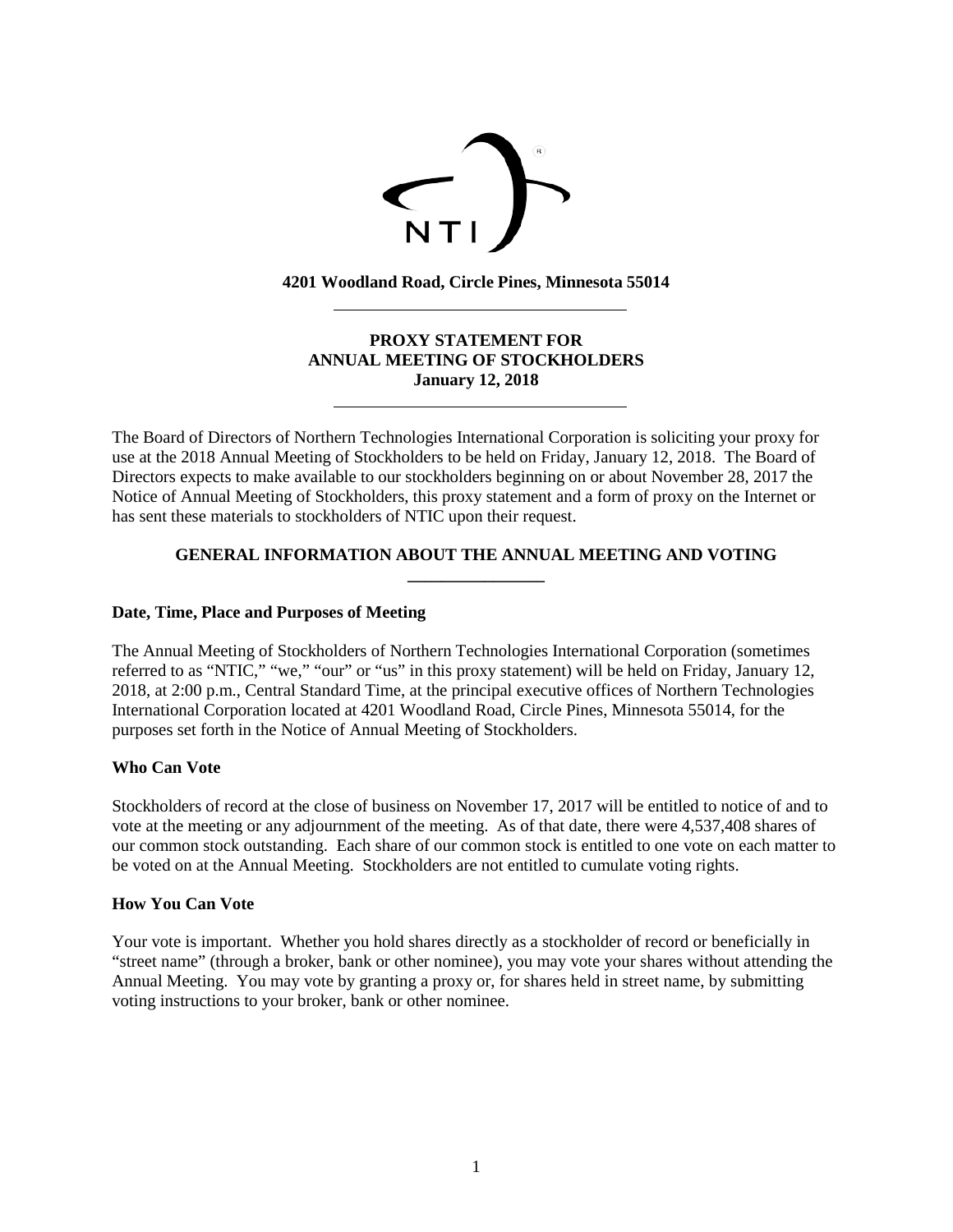If you are a registered stockholder whose shares are registered in your name, you may vote your shares in person at the meeting or by one of the three following methods:

- **Vote by Internet**, by going to the website address http://www.proxyvote.com and following the instructions for Internet voting shown on the Notice of Internet Availability of Proxy Materials or on your proxy card.
- **Vote by Telephone**, by dialing 1-800-690-6903 and following the instructions for telephone voting shown on the Notice of Internet Availability of Proxy Materials or on your proxy card.
- **Vote by Proxy Card**, by completing, signing, dating and mailing the enclosed proxy card in the envelope provided if you received a paper copy of these proxy materials.

If you vote by Internet or telephone, please do not mail your proxy card.

If your shares are held in "street name" (through a broker, bank or other nominee), you may receive a separate voting instruction form with this proxy statement or you may need to contact your broker, bank or other nominee to determine whether you will be able to vote electronically using the Internet or telephone.

The deadline for voting by telephone or by using the Internet is 11:59 p.m., Eastern Standard Time (10:59 p.m., Central Standard Time), on the day before the date of the Annual Meeting or any adjournments thereof. Please see the Notice of Internet Availability of Proxy Materials, your proxy card or the information your bank, broker, or other holder of record provided to you for more information on your options for voting.

If you return your signed proxy card or use Internet or telephone voting before the Annual Meeting, the named proxies will vote your shares as you direct. You have three choices on each matter to be voted on.

For Proposal One—Election of Directors, you may:

- Vote **FOR** all seven nominees for director,
- **WITHHOLD** your vote from all seven nominees for director or
- **WITHHOLD** your vote from one or more of the seven nominees for director.

For Proposal Two—Advisory Vote on Executive Compensation, Proposal Three—Ratification of Selection of Independent Registered Public Accounting Firm and Proposal Four—Approval of Amendment to our Restated Certificate of Incorporation, you may:

- Vote **FOR** the proposal,
- Vote **AGAINST** the proposal or
- **ABSTAIN** from voting on the proposal.

If you send in your proxy card or use Internet or telephone voting, but do not specify how you want to vote your shares, the proxies will vote your shares **FOR** all seven of the nominees for election to the Board of Directors in Proposal One—Election of Directors, **FOR** Proposal Two—Advisory Vote on Executive Compensation, **FOR** Proposal Three—Ratification of Selection of Independent Registered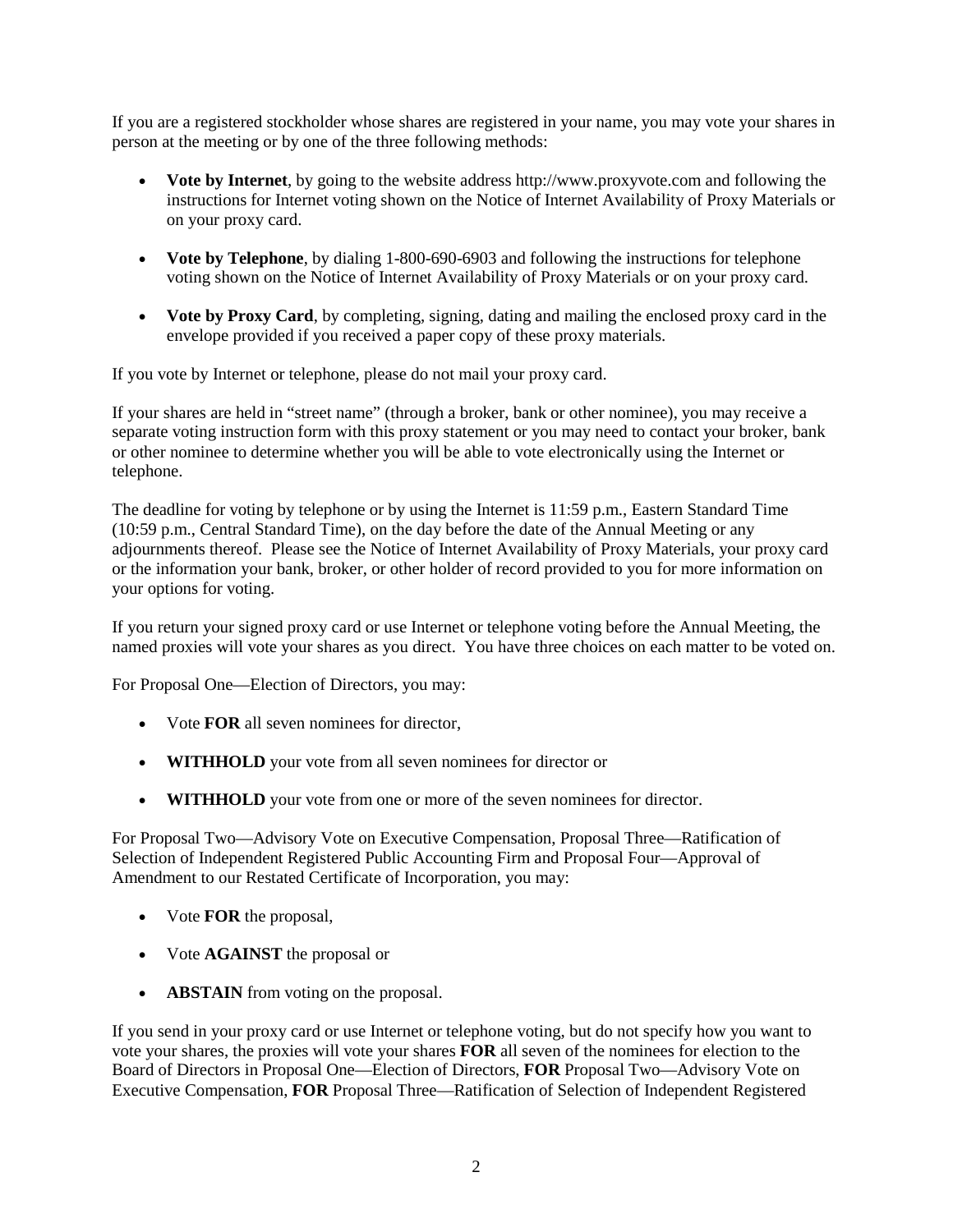Public Accounting Firm and **FOR** Proposal Four—Approval of Amendment to our Restated Certificate of Incorporation.

# <span id="page-6-0"></span>**How Does the Board Recommend that You Vote**

The Board of Directors unanimously recommends that you vote:

- **FOR** all seven of the nominees for election to the Board of Directors in Proposal One—Election of Directors;
- **FOR** Proposal Two—Advisory Vote on Executive Compensation;
- **FOR** Proposal Three—Ratification of Selection of Independent Registered Public Accounting Firm; and
- **FOR** Proposal Four— Approval of Amendment to our Restated Certificate of Incorporation.

# <span id="page-6-1"></span>**How You May Change Your Vote or Revoke Your Proxy**

If you are a stockholder whose shares are registered in your name, you may revoke your proxy at any time before it is voted by one of the following methods:

- Submitting another proper proxy with a more recent date than that of the proxy first given by following the Internet or telephone voting instructions or completing, signing, dating and returning a proxy card to us;
- Sending written notice of your revocation to our Corporate Secretary; or
- Attending the Annual Meeting and voting by ballot.

### <span id="page-6-2"></span>**Quorum Requirement**

The presence at the Annual Meeting, in person or by proxy, of the holders of a majority (2,268,705 shares) of the outstanding shares of our common stock as of the record date will constitute a quorum for the transaction of business at the Annual Meeting. In general, shares of our common stock represented by proxies marked "For," "Against," "Abstain" or "Withheld" are counted in determining whether a quorum is present. In addition, a "broker non-vote" is counted in determining whether a quorum is present. A "broker non-vote" is a proxy returned by a broker on behalf of its beneficial owner customer that is not voted on a particular matter because voting instructions have not been received by the broker from the customer, and the broker has no discretionary authority to vote on behalf of such customer on such matter.

### <span id="page-6-3"></span>**Vote Required**

Proposal One—Election of Directors will be decided by the affirmative vote of a plurality of shares of our common stock present in person or represented by proxy and entitled to vote at the Annual Meeting. A "plurality" for Proposal One means the individuals who receive the greatest number of votes cast "For" are elected as directors.

Proposal Two—Advisory Vote on Executive Compensation will be decided by the affirmative vote of a majority of shares of our common stock present in person or represented by proxy and entitled to vote at the Annual Meeting. Although this is a non-binding, advisory vote, the Compensation Committee and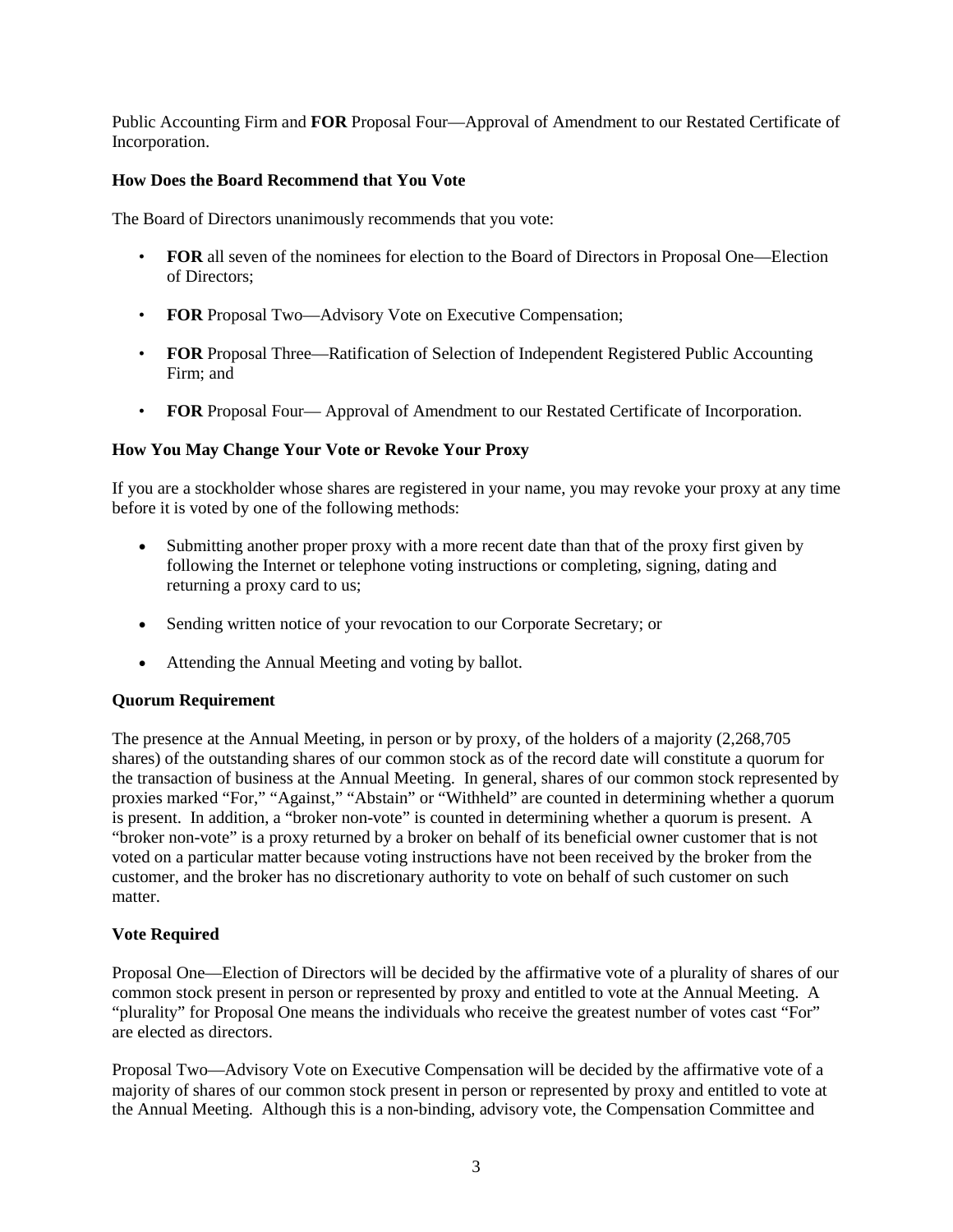Board of Directors expect to take into account the outcome of the vote when considering future executive compensation decisions.

Proposal Three—Ratification of Selection of Independent Registered Public Accounting Firm will be decided by the affirmative vote of a majority of shares of our common stock present in person or represented by proxy and entitled to vote at the Annual Meeting.

Proposal Four—Approval of Amendment to our Restated Certificate of Incorporation will be decided by the affirmative vote of a majority of shares of our common stock outstanding as of the record date for the Annual Meeting.

If your shares are held in "street name" and you do not indicate how you wish to vote, your broker is permitted to exercise its discretion to vote your shares only on certain "routine" matters. Proposal One— Election of Directors, Proposal Two—Advisory Vote on Executive Compensation and Proposal Four— Approval of Amendment to our Restated Certificate of Incorporation are not "routine" matters. Accordingly, if you do not direct your broker how to vote, your broker may not exercise discretion and may not vote your shares on either of these three proposals. This is called a "broker non-vote" and although your shares will be considered to be represented by proxy at the meeting, they will not be considered to be shares "entitled to vote" at the meeting and will not be counted as having been voted on the applicable proposal. Proposal Three—Ratification of Selection of Independent Registered Public Accounting Firm is a "routine" matter and, as such, your broker is permitted to exercise its discretion to vote your shares for or against the proposal in the absence of your instruction. Proxies marked "Withheld" on Proposal One—Election of Directors or "Abstain" on Proposal Two—Advisory Vote on Executive Compensation, Proposal Three—Ratification of Section of Independent Registered Public Accounting Firm or Proposal Four—Approval of Amendment to our Restated Certificate of Incorporation will be counted in determining the total number of shares "entitled to vote" on such proposal and will have the effect of a vote "Against" a director or a proposal.

### <span id="page-7-0"></span>**Other Business**

Our management does not intend to present other items of business and knows of no items of business that are likely to be brought before the Annual Meeting, except those described in this proxy statement. However, if any other matters should properly come before the Annual Meeting, the persons named in the enclosed proxy will have discretionary authority to vote such proxy in accordance with their best judgment on the matters.

#### <span id="page-7-1"></span>**Procedures at the Annual Meeting**

The presiding officer at the Annual Meeting will determine how business at the meeting will be conducted. Only matters brought before the Annual Meeting in accordance with our Bylaws will be considered.

Only a natural person present at the Annual Meeting who is either one of our stockholders, or is acting on behalf of one of our stockholders, may make a motion or second a motion. A person acting on behalf of a stockholder must present a written statement executed by the stockholder or the duly-authorized representative of the stockholder on whose behalf the person purports to act.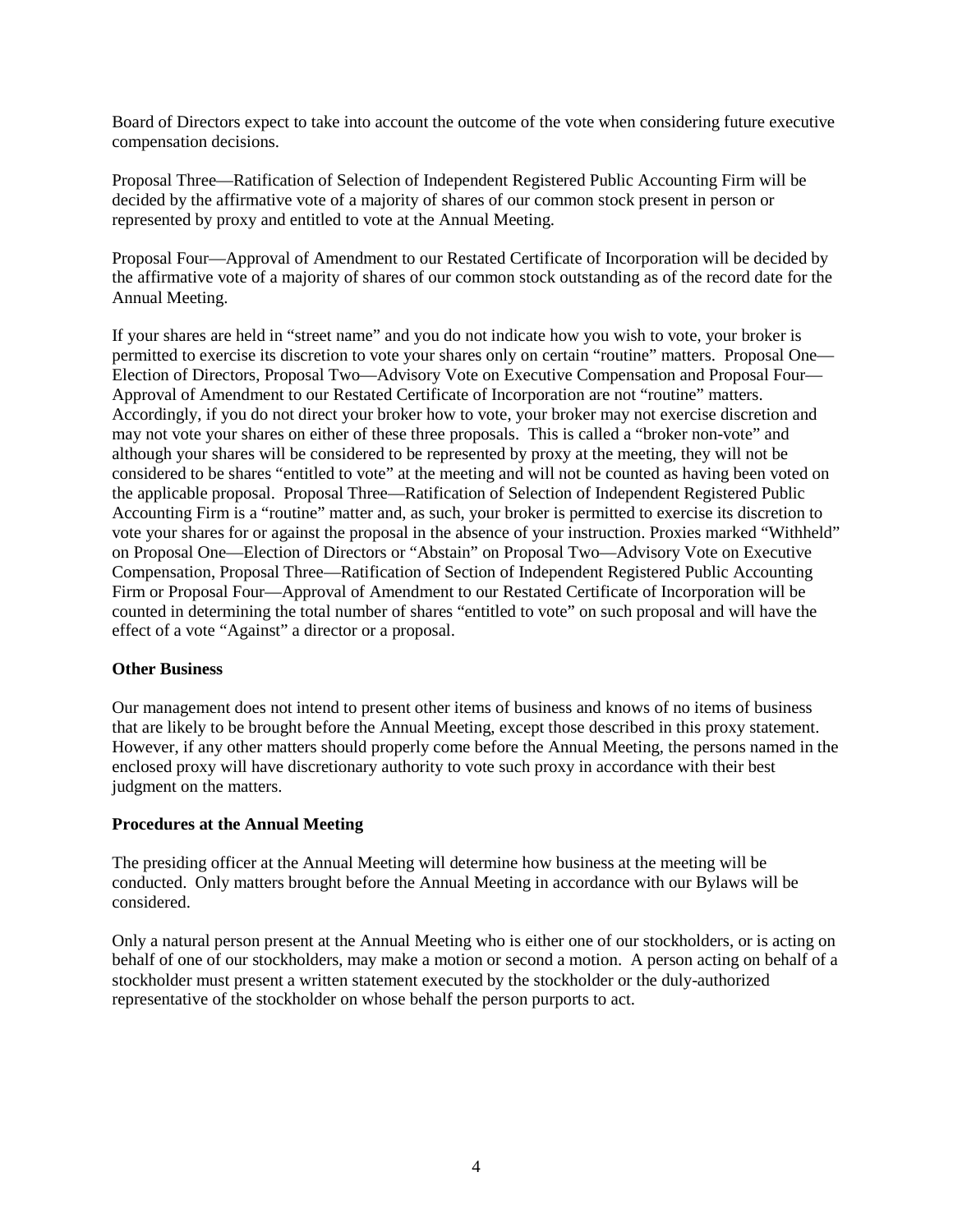#### <span id="page-8-0"></span>**Householding of Annual Meeting Materials**

Some banks, brokers and other nominee record holders may be participating in the practice of "householding" proxy statements, annual reports and the Notice of Internet Availability of Proxy Materials. This means that only one copy of this proxy statement, our Annual Report to Stockholders or the Notice of Internet Availability of Proxy Materials may have been sent to multiple stockholders in each household. We will promptly deliver a separate copy of any of these documents to any stockholder upon written or oral request to our Stockholder Information Department, Northern Technologies International Corporation, 4201 Woodland Road, Circle Pines, Minnesota 55014, telephone: (763) 225-6637. Any stockholder who wants to receive separate copies of this proxy statement, our Annual Report to Stockholders or the Notice of Internet Availability of Proxy Materials in the future, or any stockholder who is receiving multiple copies and would like to receive only one copy per household, should contact the stockholder's bank, broker or other nominee record holder, or the stockholder may contact us at the above address and phone number.

### <span id="page-8-1"></span>**Proxy Solicitation Costs**

The cost of soliciting proxies, including the preparation, assembly, electronic availability and mailing of proxies and soliciting material, as well as the cost of making available or forwarding this material to the beneficial owners of our common stock will be borne by NTIC. Our directors, officers and regular employees may, without compensation other than their regular compensation, solicit proxies by telephone, e-mail, facsimile or personal conversation. We may reimburse brokerage firms and others for expenses in making available or forwarding solicitation materials to the beneficial owners of our common stock.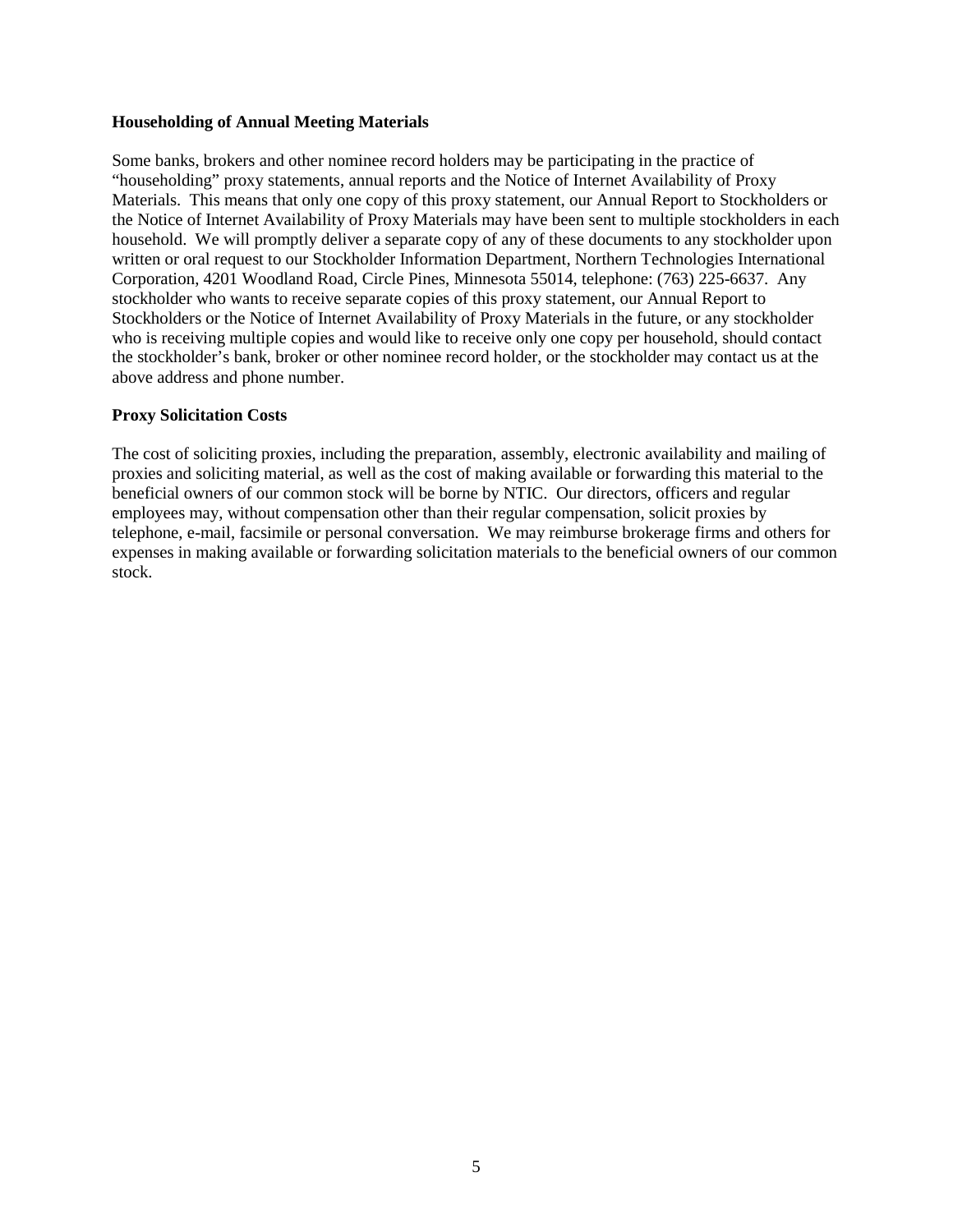# **PROPOSAL ONE—ELECTION OF DIRECTORS \_\_\_\_\_\_\_\_\_\_\_\_\_\_\_\_**

#### <span id="page-9-1"></span><span id="page-9-0"></span>**Number of Directors**

Our Bylaws provide that the Board of Directors will consist of at least one member or such other number as may be determined by the Board of Directors from time to time or by the stockholders at an annual meeting. The Board of Directors has fixed the number of directors at seven.

#### <span id="page-9-2"></span>**Nominees for Director**

The Board of Directors has nominated the following seven individuals to serve as our directors until the next annual meeting of stockholders or until their successors are elected and qualified. All of the nominees named below are current members of the Board of Directors.

- 
- 
- Soo-Keong Koh Richard J. Nigon
- G. Patrick Lynch
- Barbara D. Colwell Ramani Narayan, Ph.D.
	-
	- Konstantin von Falkenhausen

Proxies can only be voted for the number of persons named as nominees in this proxy statement, which is seven.

#### <span id="page-9-3"></span>**Information about Current Directors and Board Nominees**

The following table sets forth as of November 25, 2017 the name, age and principal occupation of each current director and each individual who has been nominated by the Board of Directors to serve as a director of our company, as well as how long each individual has served as a director of NTIC.

| <b>Name</b>                          | Age | <b>Principal Occupation</b>                                                                                                             | <b>Director</b><br><b>Since</b> |
|--------------------------------------|-----|-----------------------------------------------------------------------------------------------------------------------------------------|---------------------------------|
| Barbara D. Colwell <sup>(1)(2)</sup> | 72  | Director of NTIC and Certain Other Companies and<br>Organizations                                                                       | 2013                            |
| Soo-Keong $Koh(2)$                   | 66  | Managing Director of EcoSave Pte Ltd.                                                                                                   | 2008                            |
| Sunggyu Lee, Ph.D. <sup>(3)</sup>    | 65  | Russ Ohio Research Scholar in Syngas Utilization<br>and Professor of Chemical and Biomolecular<br><b>Engineering at Ohio University</b> | 2004                            |
| G. Patrick Lynch                     | 50  | President and Chief Executive Officer of NTIC                                                                                           | 2004                            |
| Ramani Narayan, Ph.D.                | 68  | Distinguished Professor in the Department of<br>Chemical Engineering & Materials Science at<br>Michigan State University                | 2004                            |
| Richard J. Nigon $(1)(2)(3)$         | 69  | Senior Vice President of Cedar Point Capital, Inc.                                                                                      | 2010                            |
| Konstantin von Falkenhausen $(1)(3)$ | 50  | Partner of B Capital Partners AG                                                                                                        | 2012                            |

(1) Member of the Audit Committee

(2) Member of the Nominating and Corporate Governance Committee

(3) Member of the Compensation Committee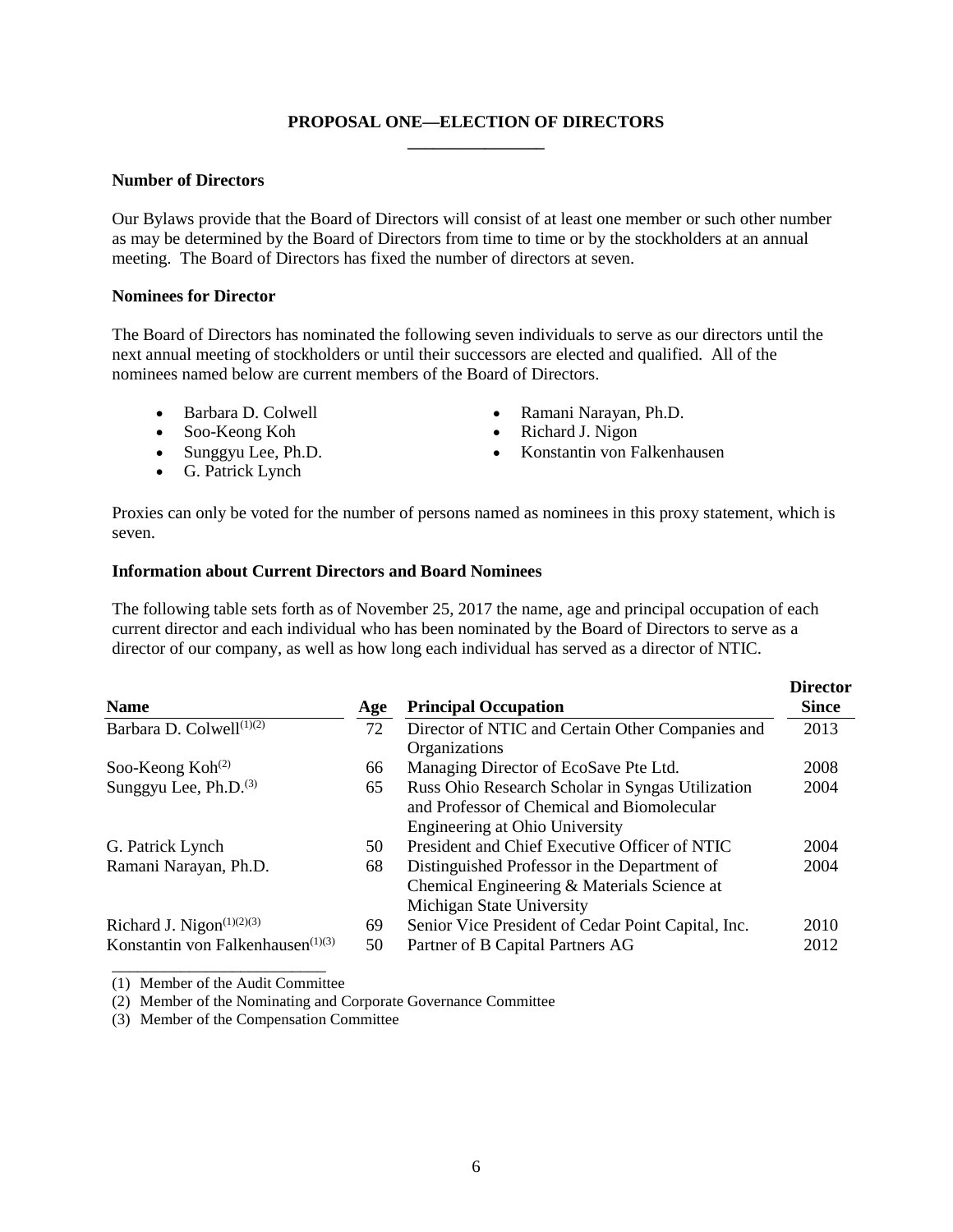#### <span id="page-10-0"></span>**Additional Information about Current Directors and Board Nominees**

The following paragraphs provide information about each current director and nominee for director, including all positions he or she holds, his or her principal occupation and business experience for the past five years, and the names of other publicly-held companies of which the director or nominee currently serves as a director or has served as a director during the past five years. We believe that all of our directors and nominees display personal and professional integrity; satisfactory levels of education and/or business experience; broad-based business acumen; an appropriate level of understanding of our business and its industry and other industries relevant to our business; the ability and willingness to devote adequate time to the work of the Board of Directors and its committees; a fit of skills and personality with those of our other directors that helps build a board that is effective, collegial and responsive to the needs of our company; strategic thinking and a willingness to share ideas; a diversity of experiences, expertise and background; and the ability to represent the interests of all of our stockholders. The information presented below regarding each director and nominee also sets forth specific experience, qualifications, attributes and skills that led the Board of Directors to the conclusion that such individual should serve as a director in light of our business and structure.

*Barbara D. Colwell* has been a director of NTIC since November 2013. Ms. Colwell is a member of the board of directors or advisory board of several non-profit organizations and private and mutual companies, including most notably, the Publishers Clearing House, LLC, Triumph Oil & Gas Operating Company, LLC, IPTAR (Institute for Psychoanalytic Training and Research), the Belizean Grove and POBA: where the arts live. We believe Ms. Colwell's qualifications to sit on the Board of Directors include her current and prior experience on the boards of directors of other organizations and companies and, in particular, her experience serving on the audit committee, governance committee and compensation committee of Publishers Clearing House, LLC, as well as her former experience serving on the audit committee and compensation committee of Mutual Trust Financial Group.

*Soo-Keong Koh* has been a director of NTIC since May 2008. Mr. Koh is the Managing Director of Ecosave Pte Ltd., a company whose business is focused on environmental biotech and energy conservation technologies, a position he has held since April 2007. From January 1986 to April 2007, Mr. Koh served as Chief Executive Officer and President of Toll Asia Pte Ltd formerly SembCorp Logistics Ltd (SembLog), a Singapore public listed company, which was acquired by Toll in May 2006. Mr. Koh has over 20 years of experience in the logistics industry. Mr. Koh holds a Bachelor of Engineering, a Master of Business Administration and a Postgraduate Diploma in Business Law from the University of Singapore (now known as the National University of Singapore). We believe Mr. Koh's qualifications to sit on the Board of Directors include his experience on other public company boards of directors and his significant executive experience with companies including those focused on environmental awareness, which has become a focus of NTIC during the past several years, especially in light of NTIC's Natur-Tec® bioplastics business. Mr. Koh's previous board of director experience is helpful in guiding NTIC with respect to corporate governance matters, particularly in his role as Chair of the Nominating and Corporate Governance Committee. Additionally, Mr. Koh has specific executive experience with companies located in Asia, which is where several of NTIC's joint ventures and NTIC's Chinese subsidiary are located.

*Sunggyu Lee, Ph.D.* was elected a director of NTIC in January 2004. Dr. Lee is Russ Ohio Research Scholar in Syngas Utilization and Professor of Chemical and Biomolecular Engineering, Ohio University, Athens, Ohio. Previously, he held positions of Professor of Chemical and Biologic Engineering, Missouri University of Science and Technology, Rolla, Missouri from 2005 to 2010, C.W. LaPierre Professor and Chairman of Chemical Engineering at University of Missouri-Columbia from 1997 to 2005, and Robert Iredell Professor and Head of Chemical Engineering Department at the University of Akron, Akron, Ohio from 1988 to 1996. He has authored 12 books and over 550 archival publications and received 35 U.S.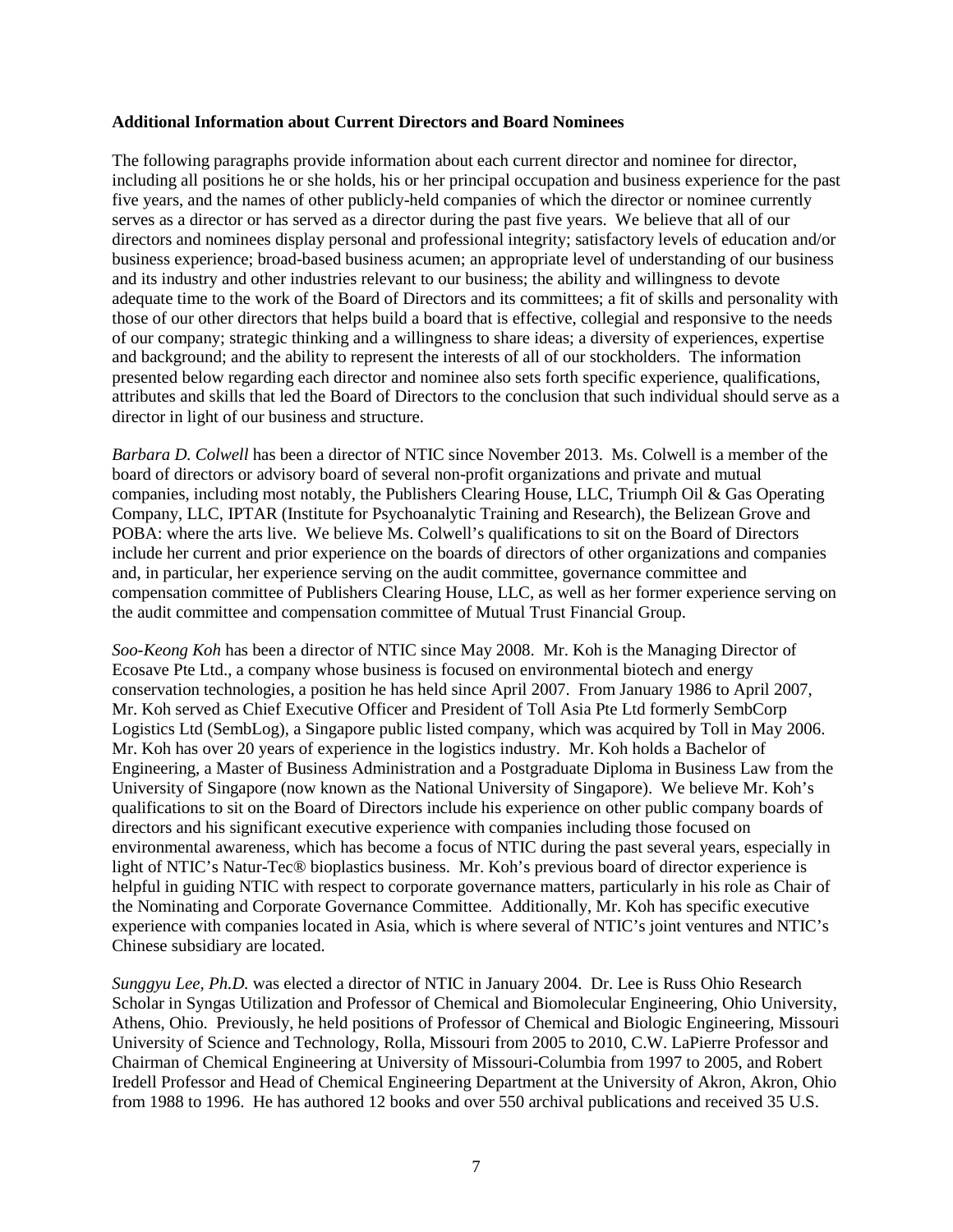patents in a variety of chemical and polymer processes and products. He is currently serving as Editor of Encyclopedia of Chemical Processing, Taylor & Francis, New York, New York and also as Book Series Editor of Green Chemistry and Chemical Engineering, CRC Press, Boca Raton, Florida. Throughout his career, he has served as consultant and technical advisor to a number of national and international companies in the fields of polymers, petrochemicals and energy. He received his Ph.D. from Case Western Reserve University, Cleveland, Ohio in 1980. We believe Dr. Lee's qualifications to sit on the Board of Directors include his significant technical and industrial expertise with chemical and polymer processes and products. Such expertise is particularly helpful with respect to assessing and operating NTIC's Natur-Tec® bioplastics business.

*G. Patrick Lynch*, an employee of NTIC since 1995, has been President since July 2005 and Chief Executive Officer since January 2006 and was appointed a director of NTIC in February 2004. Mr. Lynch served as President of North American Operations of NTIC from May 2004 to July 2005. Prior to May 2004, Mr. Lynch held various positions with NTIC, including Vice President of Strategic Planning, Corporate Secretary and Project Manager. Mr. Lynch is also an officer and director of Inter Alia Holding Company, which is a significant stockholder of NTIC. Prior to joining NTIC, Mr. Lynch held positions in sales management for Fuji Electric Co., Ltd. in Tokyo, Japan, and programming project management for BMW AG in Munich, Germany. Mr. Lynch received a Master of Business Administration degree from the University of Michigan Ross School of Business. We believe Mr. Lynch's qualifications to sit on the Board of Directors include his depth of knowledge of our company and its day-to-day operations in light of his position as Chief Executive Officer of NTIC, as well as his affiliation with a significant stockholder of NTIC, which the Board of Directors believes generally helps align management's interests with those of our stockholders.

*Ramani Narayan, Ph.D.* has been a director of NTIC since November 2004. He is a Distinguished Professor at Michigan State University in the Department of Chemical Engineering & Materials Science, where he has 105 refereed publications in leading journals to his credit, 18 patents, edited three books and one expert dossier in the area of bio-based polymeric materials. His research encompasses design and engineering of sustainable, biobased products, biodegradable plastics and polymers, biofiber reinforced composites, reactive extrusion polymerization and processing, studies in plastic end-of-life options like biodegradation and composting. He conducts carbon footprint calculations for plastics and products. He also performs LCA (Life Cycle Assessment) for reporting a product's environmental footprint. He serves as Scientific Chair and board member of the Biodegradable Products Institute (BPI), North America. He serves on the Technical Advisory Board of Tate & Lyle. He served on the Board of Directors of ASTM International, an international standards setting organization and currently chairs the committee on Environmentally Degradable Plastics and Biobased Products (D20.96) and the Plastics Terminology Committee (D20.92). Dr. Narayan is also the technical expert for the United States on ISO (International Standards Organization) TC 61 on Plastics—specifically for Terminology, and Biodegradable Plastics. He has won numerous awards, including the Named MSU University Distinguished Professor in 2007; the Governors University Award for commercialization excellence; Michigan State University Distinguished Faculty Award, 2006, 2005 Withrow Distinguished Scholar award, Fulbright Distinguished Lectureship Chair in Science & Technology Management & Commercialization (University of Lisbon; Portugal); First recipient of the William N. Findley Award, The James Hammer Memorial Lifetime Achievement Award, and Research and Commercialization Award sponsored by ICI Americas, Inc. & the National Corn Growers Association. We believe Dr. Narayan's qualifications to sit on the Board of Directors include his significant technical expertise in the bioplastics area which has been helpful to NTIC's management in assessing and operating NTIC's Natur-Tec® bioplastics business.

*Richard J. Nigon* has been a director of NTIC since February 2010 and non-executive Chairman of the Board since November 2012. Mr. Nigon is the Senior Vice President of Cedar Point Capital, Inc., a private company that raises capital for early stage companies. From February 2001 until May 2007,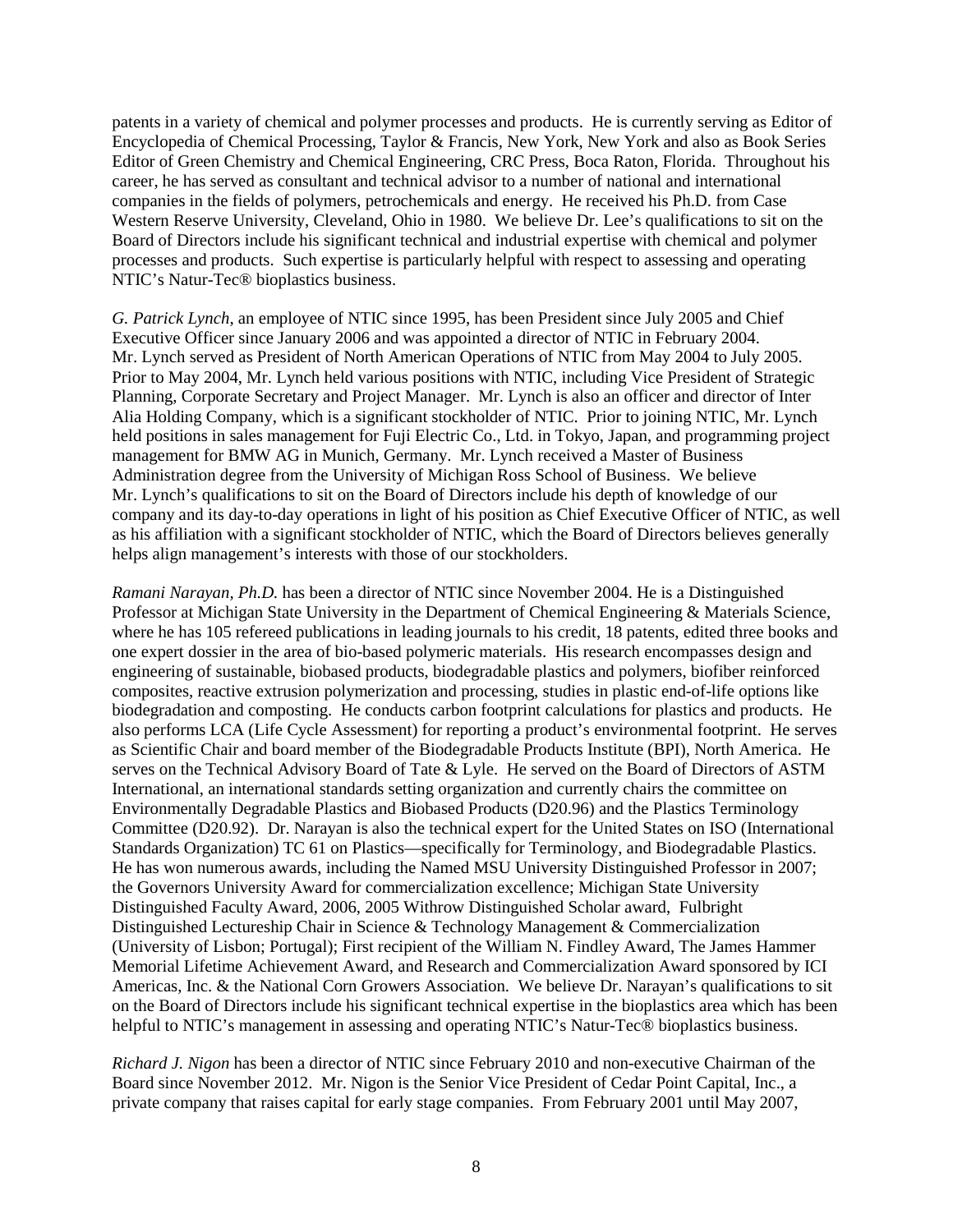Mr. Nigon was a Director of Equity Corporate Finance for Miller Johnson Steichen Kinnard (MJSK), a privately held investment firm. In December 2006, MJSK was acquired by Stifel Nicolaus, and Mr. Nigon was a Managing Director of Private Placements at Stifel Nicolaus. From February 2000 to February 2001, Mr. Nigon served as the Chief Financial Officer of Dantis, Inc., a web hosting company. Prior to joining Dantis, Mr. Nigon was employed by Ernst & Young, LLP from 1970 to 2000, where he served as a partner from 1981 to 2000. While at Ernst & Young, Mr. Nigon served as the Director of Ernst & Young's Twin Cities Entrepreneurial Services Group and was the coordinating partner on several publicly-traded companies in the consumer retailing and manufacturing sectors. Mr. Nigon also currently serves as President of NorthStar Education Finance, Inc., a non-profit organization formed to foster, aid, encourage and assist the pursuit of higher education. In addition to NTIC, Mr. Nigon also serves on the board of directors of Tactile Systems Technology, Inc. and as chairperson of its audit committee, on the board of directors of Celcuity Inc. and as chairperson of its audit committee and serves on the board of directors of a number of privately-held companies. Mr. Nigon previously served on the board of directors of Virtual Radiologic Corporation and Vascular Solutions, Inc. until its acquisition by Teleflex Incorporated in February 2017. Through his 30 years of service at Ernst & Young, LLP, Mr. Nigon brings to NTIC's Board of Directors, and in particular the Audit Committee, extensive public accounting and auditing experience. The Board of Directors believes Mr. Nigon's strong background in financial controls and reporting, financial management, financial analysis and Securities and Exchange Commission reporting requirements is critical to the Board's oversight responsibilities. In addition, Mr. Nigon's strategic planning expertise and other experiences gained through his management and leadership roles at private investment firms that have invested in early stage companies, is helpful to the Board of Directors in assessing and operating NTIC's newer businesses.

*Konstantin von Falkenhausen* has been a director of NTIC since November 2012. Mr. von Falkenhausen is currently a Partner of B Capital Partners AG, an independent investment advisory boutique focused on infrastructure, public private partnerships and clean energy. From February 2004 to March 2008, Mr. von Falkenhausen served as a Partner of capiton AG, a private equity firm. From March 2003 to February 2004, he served as interim Chief Financial Officer of Neon Products GmbH, a privately held neon lighting company. From May 1999 to February 2003, Mr. von Falkenhausen served as an investment manager of West Private Equity Ltd. and an investment director of its German affiliate West Private Capital GmbH. Prior to May 1999, Mr. von Falkenhausen served in several positions with BankBoston Robertson Stephens International Ltd., an investment banking firm. Mr. von Falkenhausen is a citizen of Germany. He has a Master's degree in economics (lic. oec) from the University of Fribourg (Switzerland) and a Masters of Business Administration from the University of Chicago. We believe Mr. von Falkenhausen's qualifications to sit on the Board of Directors include his experience with several private investment and equity firms that have invested in early stage companies, which the Board of Directors believes is helpful in assessing and operating NTIC's newer businesses, and his financial expertise, which the Board of Directors believes is helpful in analyzing NTIC's financial performance.

#### <span id="page-12-0"></span>**Board Recommendation**

The Board of Directors unanimously recommends a vote **FOR** the election of all of the seven nominees named above.

If prior to the Annual Meeting, the Board of Directors should learn that any nominee will be unable to serve for any reason, the proxies that otherwise would have been voted for this nominee will be voted for a substitute nominee as selected by the Board. Alternatively, the proxies, at the Board's discretion, may be voted for that fewer number of nominees as results from the inability of any nominee to serve. The Board of Directors has no reason to believe that any of the nominees will be unable to serve.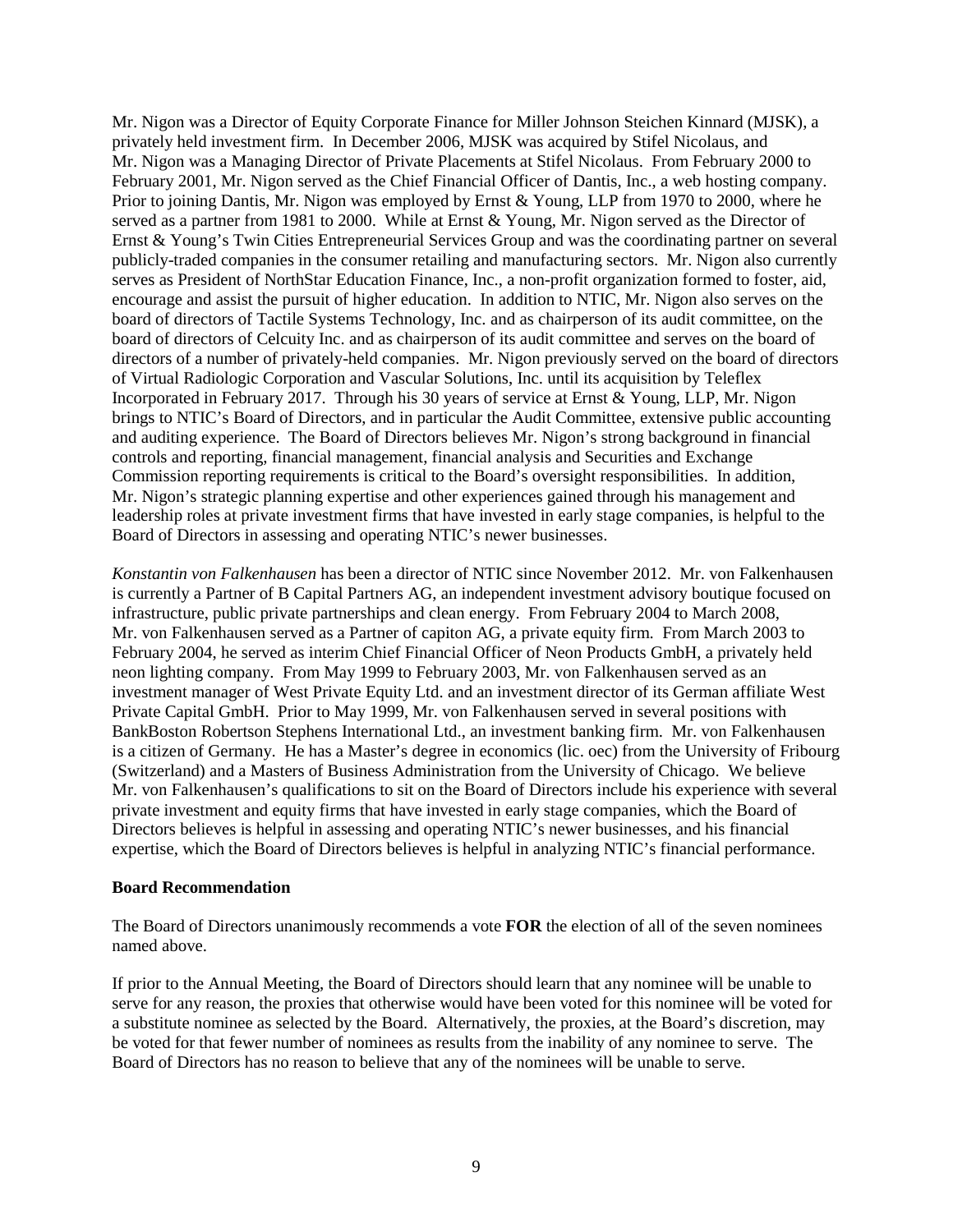# **PROPOSAL TWO—ADVISORY VOTE ON EXECUTIVE COMPENSATION \_\_\_\_\_\_\_\_\_\_\_\_\_\_\_\_**

### <span id="page-13-1"></span><span id="page-13-0"></span>**Introduction**

The Board of Directors is providing stockholders with an advisory vote on executive compensation pursuant to the Dodd-Frank Wall Street Consumer Protection Act and Section 14A of the Securities Exchange Act of 1934. This advisory vote, commonly known as a "say-on-pay" vote, is a non-binding vote on the compensation paid to our named executive officers as set forth in the "*Executive Compensation*" section of this proxy statement beginning on page 34. At the 2017 Annual Meeting of Stockholders held on January 13, 2017, 99% of the votes cast by our stockholders were in favor of our say-on-pay vote. The Compensation Committee generally believes that such results affirmed stockholder support of our approach to executive compensation.

Our executive compensation program is generally designed to attract, retain, motivate and reward highly qualified and talented executive officers. The underlying core principle of our executive compensation program is to link pay to performance and align the interests of our executives with those of our stockholders by providing compensation opportunities that are tied directly to the achievement of financial and other performance goals and long-term stock price performance. The "*Executive Compensation*" section of this proxy statement, which begins on page 34, describes our executive compensation program and the executive compensation decisions made by the Compensation Committee and Board of Directors for fiscal 2017 in more detail. Important considerations include:

- A significant portion of the compensation paid or awarded to our named executive officers in fiscal 2017 was "performance-based" or "at-risk" compensation that is tied directly to the achievement of financial and other performance goals or long-term stock price performance.
- Equity-based compensation granted to our named executive officers is in the form of stock options that are subject to three-year vesting and aligns the long-term interests of our executives with the long-term interests of our stockholders.
- Our executive officers receive only modest perquisites and have modest severance and change-incontrol arrangements.
- We do not provide any tax "gross-up" payments.

We believe that our executive compensation program and related decisions link pay to performance. For example, our fiscal 2017 total net sales increased over 20% to \$39,569,123 during fiscal 2017 compared to fiscal 2016, and our net income attributable to NTIC increased to \$3,422,126, or \$0.75 per diluted common share, for fiscal 2017 compared to \$(867,514) or \$(0.19) per diluted common share, for fiscal 2016. Accordingly, total compensation for our named executive officers for fiscal 2017 increased approximately 30% compared to fiscal 2016.

Accordingly, the Board of Directors recommends that our stockholders vote in favor of the say-on-pay vote as set forth in the following resolution:

**RESOLVED**, that our stockholders approve, on an advisory basis, the compensation paid to our named executive officers, as disclosed in this proxy statement.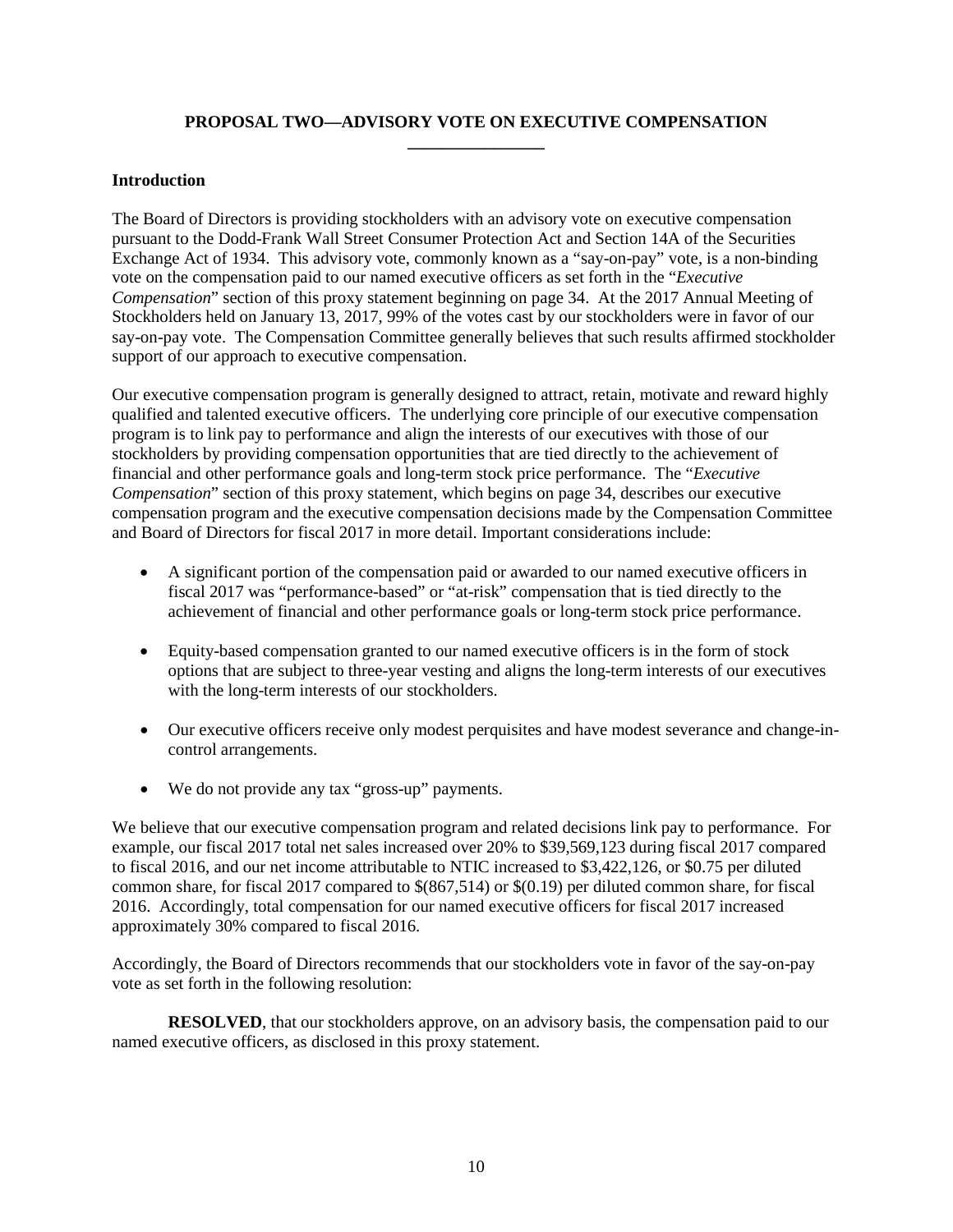Stockholders are not ultimately voting to approve or disapprove the recommendation of the Board of Directors. As this is an advisory vote, the outcome of the vote is not binding on us with respect to future executive compensation decisions, including those relating to our named executive officers, or otherwise. The Compensation Committee and Board of Directors expect to take into account the outcome of this advisory vote when considering future executive compensation decisions.

In accordance with the result of the advisory vote on the frequency of the say-on-pay vote, which was conducted at our 2014 Annual Meeting of Stockholders, the Board of Directors has determined that we will conduct an executive compensation advisory vote on an annual basis. Accordingly, after this Annual Meeting, the next say-on-pay vote will occur at our next Annual Meeting of Stockholders anticipated to be held in January 2019. We anticipate that the next say-on-frequency vote will occur at our 2020 Annual Meeting of Stockholders.

#### <span id="page-14-0"></span>**Board Recommendation**

The Board of Directors unanimously recommends a vote **FOR** approval, on an advisory basis, of the compensation paid to our named executive officers, as disclosed in this proxy statement.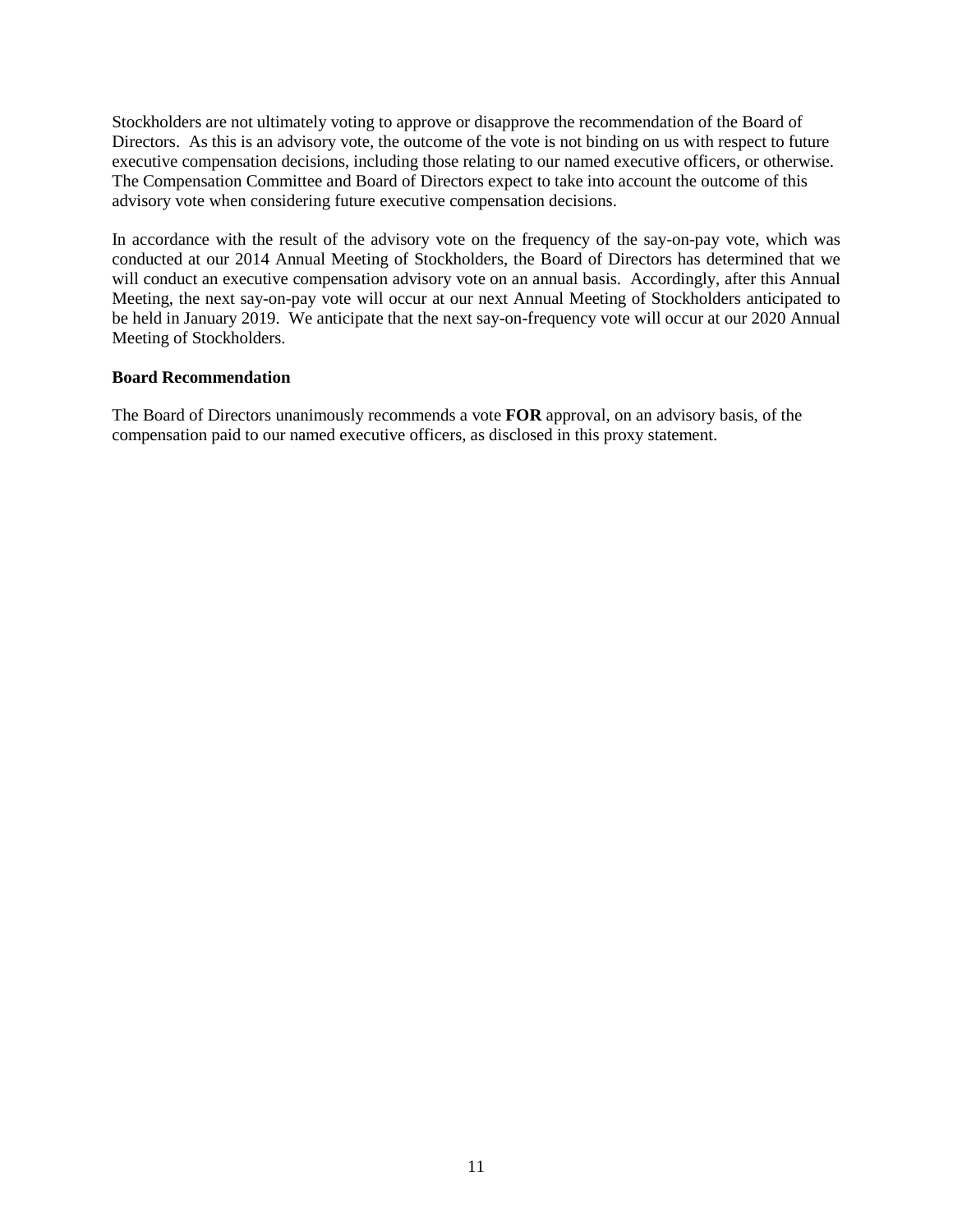# **PROPOSAL THREE—RATIFICATION OF SELECTION OF INDEPENDENT REGISTERED PUBLIC ACCOUNTING FIRM**

**\_\_\_\_\_\_\_\_\_\_\_\_\_\_\_\_\_**

### <span id="page-15-1"></span><span id="page-15-0"></span>**Selection of Independent Registered Public Accounting Firm**

The Audit Committee of the Board of Directors selects our independent registered public accounting firm. In this regard, the Audit Committee evaluates the qualifications, performance and independence of our independent registered public accounting firm and determines whether to re-engage our current independent registered public accounting firm. As part of its evaluation, the Audit Committee considers, among other factors, the quality and efficiency of the services provided by the firm, including the performance, technical expertise, and industry knowledge of the lead audit partner and the audit team assigned to our account; the overall strength and reputation of the firm; its global capabilities relative to our business; and its knowledge of our operations. Upon consideration of these and other factors, the Audit Committee has selected Baker Tilly Virchow Krause, LLP to serve as our independent registered public accounting firm for the fiscal year ending August 31, 2018.

Although it is not required to do so, the Board of Directors is asking our stockholders to ratify the Audit Committee's selection of Baker Tilly Virchow Krause, LLP. If our stockholders do not ratify the selection of Baker Tilly Virchow Krause, LLP, another independent registered public accounting firm will be considered by the Audit Committee. Even if the selection is ratified by our stockholders, the Audit Committee in its discretion may change the appointment at any time during the year, if it determines that such a change would be in the best interests of NTIC and our stockholders.

Representatives of Baker Tilly Virchow Krause, LLP will be present at the Annual Meeting to respond to appropriate questions. They also will have the opportunity to make a statement if they wish to do so.

### <span id="page-15-2"></span>**Audit, Audit-Related, Tax and Other Fees**

The following table presents the aggregate fees billed to us by Baker Tilly Virchow Krause, LLP for the fiscal years ended August 31, 2017 and August 31, 2016.

| <b>Aggregate Amount Billed by</b><br><b>Baker Tilly Virchow Krause, LLP (\$)</b> |  |             |  |  |
|----------------------------------------------------------------------------------|--|-------------|--|--|
| Fiscal 2017                                                                      |  | Fiscal 2016 |  |  |
| $$326,404$ $$305,997$                                                            |  |             |  |  |
|                                                                                  |  |             |  |  |
|                                                                                  |  |             |  |  |
|                                                                                  |  |             |  |  |

\_\_\_\_\_\_\_\_\_\_\_\_\_\_\_\_\_\_\_\_\_\_\_\_\_\_ (1) These fees consisted of the audit of our annual financial statements by year, review of financial statements included in our quarterly reports on Form 10-Q and other services normally provided in connection with statutory and regulatory filings or engagements.

#### <span id="page-15-3"></span>**Audit Committee Pre-Approval Policies and Procedures**

All services rendered by Baker Tilly Virchow Krause, LLP to NTIC were permissible under applicable laws and regulations and all services provided to NTIC, other than de minimis non-audit services allowed under applicable law, were approved in advance by the Audit Committee. The Audit Committee has not adopted any formal pre-approval policies and procedures.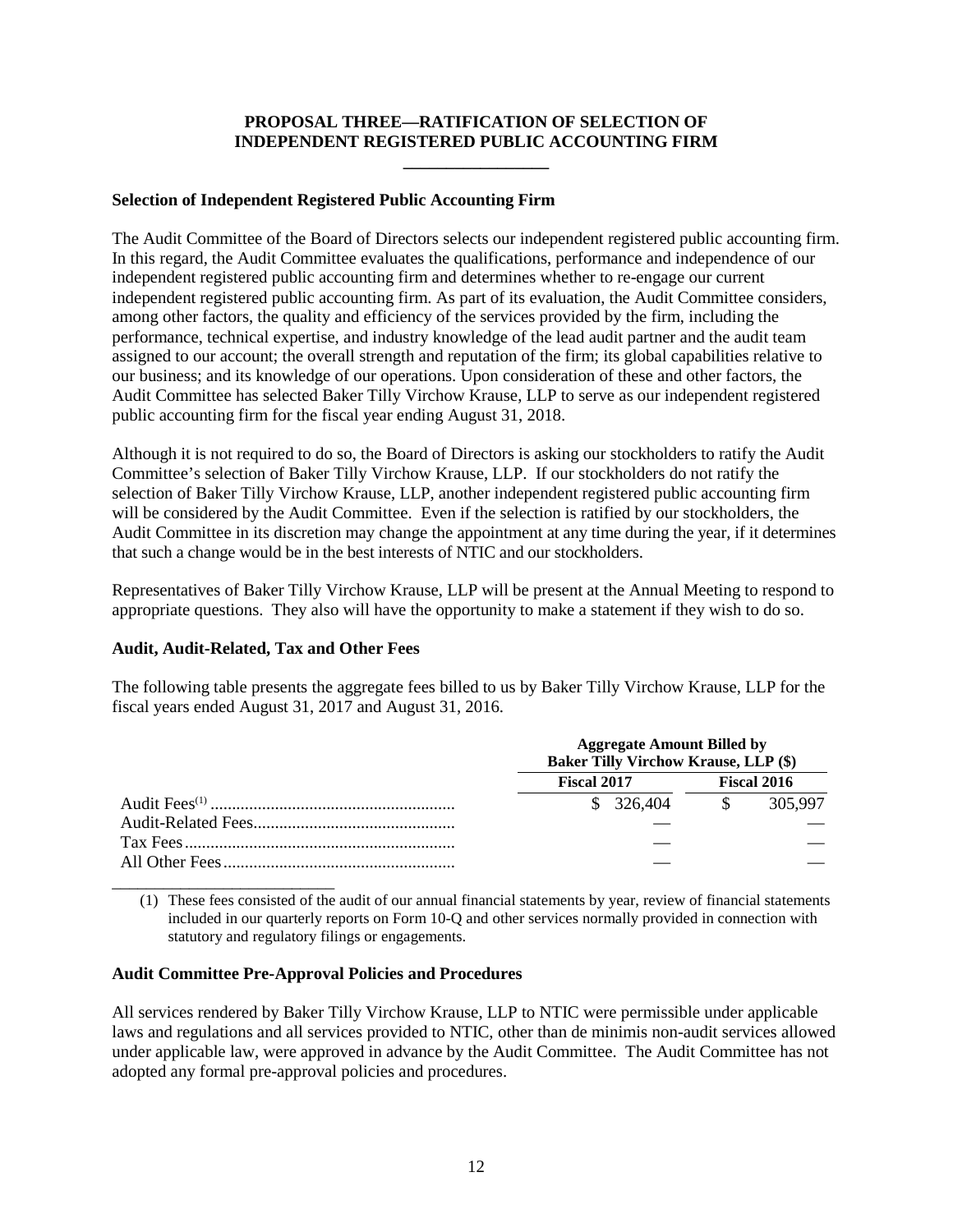### <span id="page-16-0"></span>**Board Recommendation**

The Board of Directors unanimously recommends that stockholders vote **FOR** ratification of the selection of Baker Tilly Virchow Krause, LLP, as our independent registered public accounting firm for the fiscal year ending August 31, 2018.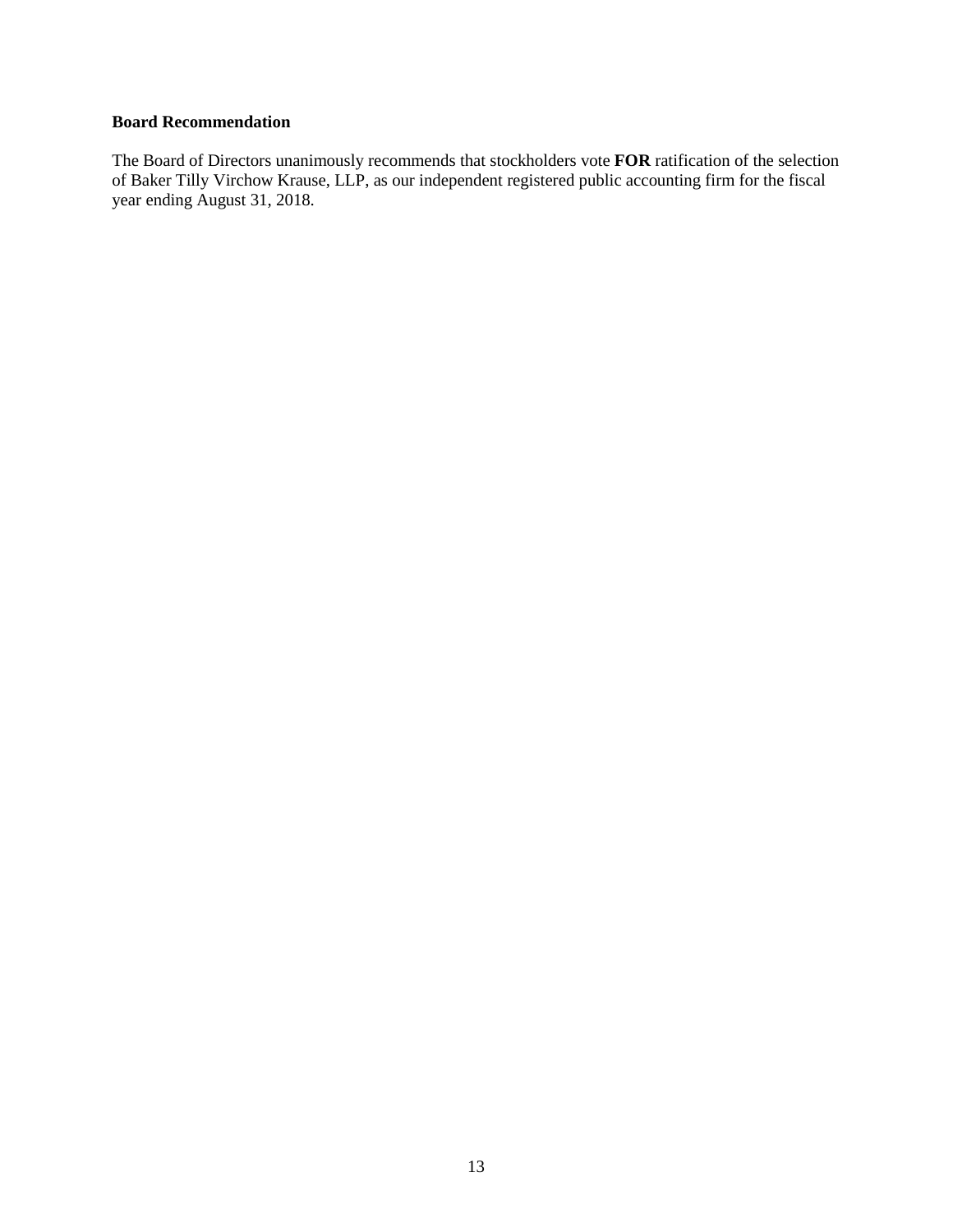# <span id="page-17-0"></span>**PROPOSAL FOUR—APPROVAL OF AMENDMENT TO RESTATED CERTIFICATE OF INCORPORATION TO INCREASE AUTHORIZED SHARES OF COMMON STOCK \_\_\_\_\_\_\_\_\_\_\_\_\_\_\_\_**

Our Restated Certificate of Incorporation currently authorizes the issuance of 10,000,000 shares of common stock, par value \$0.02 per share. On November 15, 2017, the Board of Directors unanimously adopted a resolution approving, and recommending that our stockholders approve, an amendment to Article IV of our Restated Certificate of Incorporation to increase the total number of shares of common stock that we are authorized to issue to 15,000,000, and also to increase the total number of shares of capital stock that we are authorized to issue to reflect such increase in our authorized common stock.

The Board of Directors believes that it is advisable and it is in the best interests of our company and our stockholders to increase the total number of authorized shares of common stock in order to give us greater flexibility in considering and planning for potential future corporate needs.

As of November 17, 2017, there were 4,537,408 shares of our common stock outstanding. In addition, 542,639 shares of common stock have been reserved for future issuance under our equity compensation plans. Accordingly, 4,919,953 of the 10,000,000 of common stock currently authorized remain available for issuance or reserved for issuance.

#### <span id="page-17-1"></span>**Text of the Proposed Amendment**

We propose to amend Article IV of our Restated Certification of Incorporation so that it would state in its entirety as follows:

"The Corporation shall have the authority to issue Fifteen Million Ten Thousand (15,010,000) shares of stock divided into Fifteen Million (15,000,000) shares of Two Cent (\$.02) par value common stock and Ten Thousand (10,000) shares of no par value preferred stock."

#### <span id="page-17-2"></span>**Purpose of the Proposed Amendment**

The Board of Directors believes that additional authorized shares of common stock would provide us with the necessary flexibility to issue shares in the future for various corporate purposes and enable us to take timely advantage of market conditions and opportunities without the delay and expense associated with convening a special stockholders' meeting for such purpose, except as otherwise required by law and the rules of the NASDAQ Stock Market. These corporate purposes, include, but are not limited to, future stock splits and stock dividends; capital-raising or financing transactions; potential strategic transactions, including mergers, acquisitions, and other business combinations; grants and awards under equity compensation plans; and other general corporate purpose transactions.

In the past, we have used authorized but unissued shares in connection with equity financings and for issuance pursuant to equity compensation plans. Although the Board of Directors has discussed from time to time a possible stock split effected in the form of a share dividend, the Board of Directors has not approved such a split. The increase in the number of authorized shares would allow for a sufficient authorized but unissued share amount to accommodate a future stock split effected in the form of a share dividend if the Board of Directors determines to proceed with such a split. Other than shares of our common stock that have been reserved for future issuance under our equity compensation plans and these discussions regarding a possible future stock split effected in the form of a share dividend, we currently do not have any plans, commitments, arrangements, understandings or agreements to issue any currently authorized and unissued shares of our common stock, or any of the additional shares of common stock that would be authorized by the proposed amendment.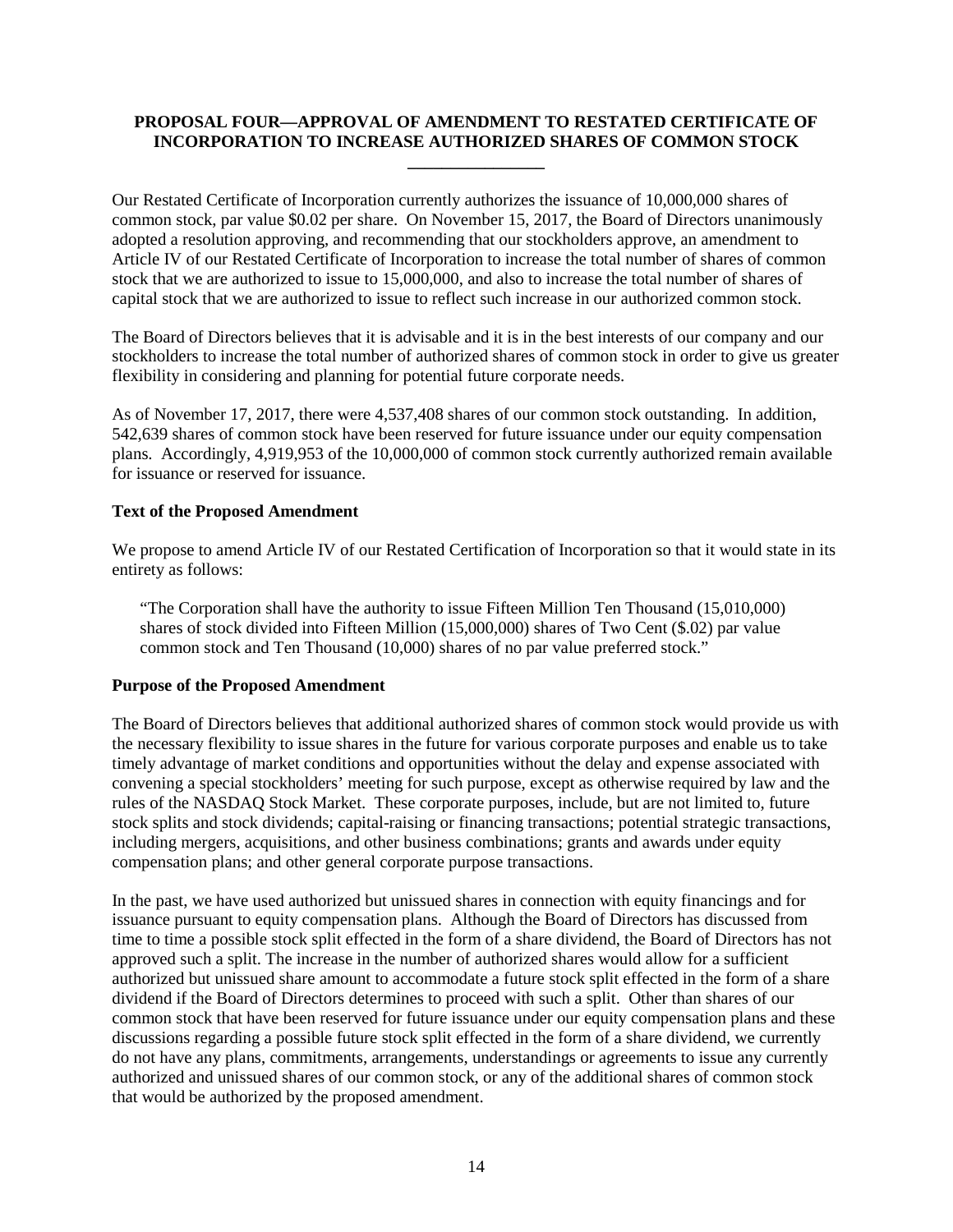All of the additional shares resulting from the increase in our authorized common stock would be of the same class with the same dividend, voting, liquidation and similar rights as the shares of common stock presently outstanding. The shares would be unreserved and available for issuance. No further authorization for the issuance of common stock by stockholder vote is required under our existing Restated Certificate of Incorporation, and none would be required prior to the issuance of the additional shares of common stock by NTIC. Stockholders have no preemptive rights to acquire any shares issued by NTIC under its existing Restated Certificate of Incorporation, and stockholders would not acquire any such rights with respect to any additional shares under the proposed amendment to its Restated Certificate of Incorporation.

#### <span id="page-18-0"></span>**Potential Effects of the Proposed Amendment**

The Board of Directors is required to make any determination to issue shares of our common stock based on its judgment regarding the best interests of our company and our stockholders. Future issuances of shares of our common stock or securities convertible into shares of our common stock could have a dilutive effect on our earnings per share, book value per share and the voting interest and power of our current stockholders since holders of our common stock are not entitled to preemptive rights. In addition, although we have not proposed the increase in the total number of authorized shares of common stock with the intent of using the additional shares to prevent or discourage any actual or threatened takeover of our company, under certain circumstances, such shares could have an anti-takeover effect. The additional shares could be issued to dilute the stock ownership or voting rights of persons seeking to obtain control of our company or could be issued to persons allied with the Board of Directors or management and thereby having the effect of making it more difficult to remove directors or members of management by diluting the stock ownership or voting rights of persons seeking to effect such a removal. The additional shares also could be issued in private placements and without stockholder approval or further action by our stockholders, subject to applicable law or the rules of any stock exchange on which our common stock is then listed. Accordingly, if the proposed amendment is approved, the additional shares of authorized common stock may render more difficult or discourage a merger, tender offer or proxy contest, the assumption of control by a holder of a large block of our common stock, or the replacement or removal of our Board of Directors or management.

SEC rules require disclosure of charter and bylaw provisions that could have an anti-takeover effect. The following other provisions of our Restated Certificate of Incorporation and Amended and Restated Bylaws may have the anti-takeover effect of preventing, discouraging or delaying any change in the control of our company:

• *Blank Check Preferred Stock*. Our Restated Certificate of Incorporation authorizes unissued shares of preferred stock, also known as "blank check" preferred stock. The existence of authorized but unissued shares of preferred stock may enable our Board of Directors to render more difficult or to discourage an attempt to obtain control of NTIC by means of a merger, tender offer, proxy contest or otherwise. For example, if in the due exercise of its fiduciary obligations, our Board of Directors were to determine that a takeover proposal is not in the best interests of NTIC, our Board of Directors could cause shares of preferred stock to be issued without stockholder approval in one or more private offerings or other transactions that might dilute the voting or other rights of the proposed acquiror or insurgent stockholder or stockholder group. In this regard, our Restated Certificate of Incorporation grants our Board of Directors broad power to establish the rights and preferences of authorized and unissued shares of preferred stock. The issuance may also adversely affect the rights and powers, including voting rights, of such holders and may have the effect of delaying, deterring or preventing a change in control of NTIC.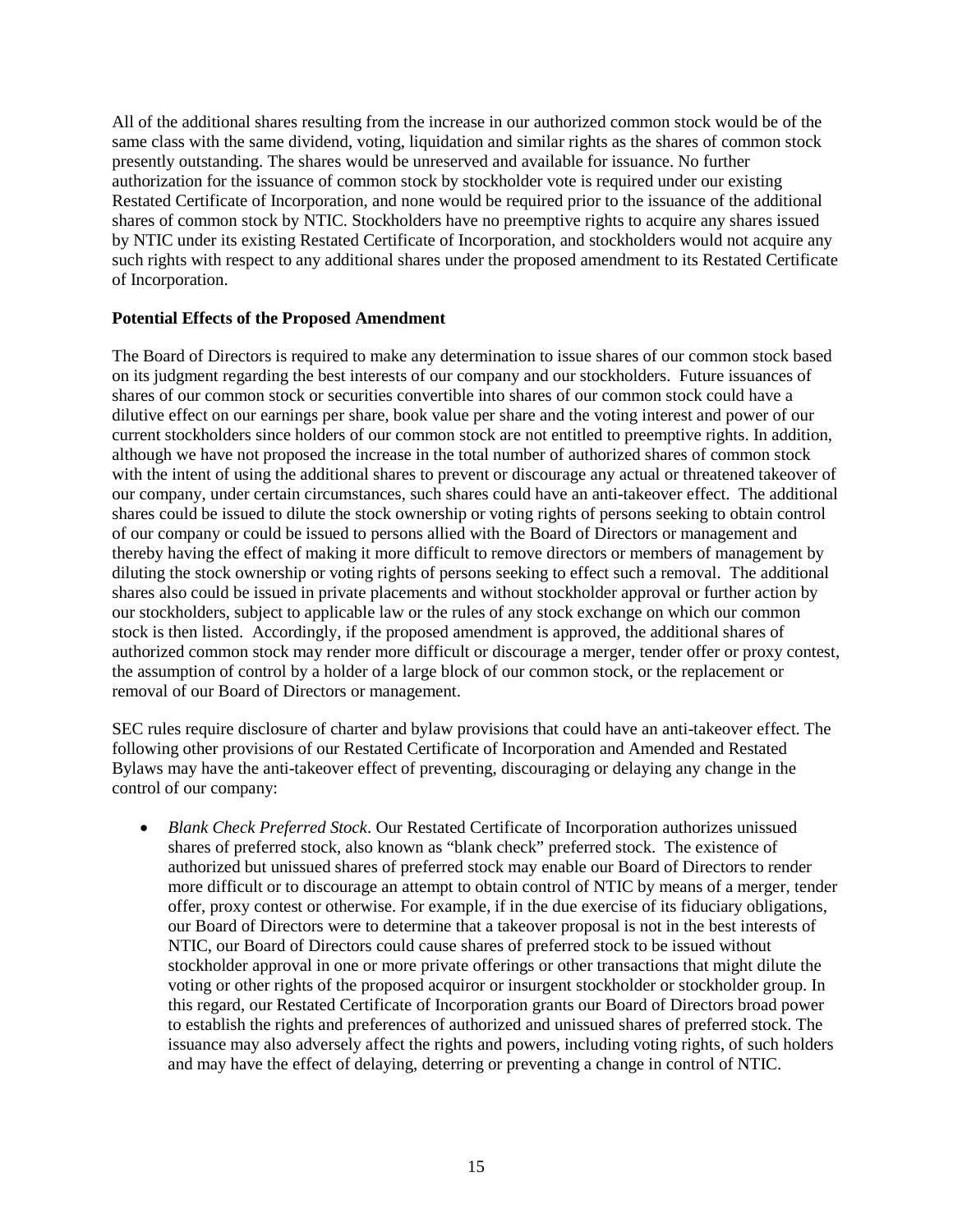- *Stockholder Action; Special Meeting of Stockholders*. Our Amended and Restated Bylaws provide that any action required to be taken at any annual or special meeting of stockholders, or any action which may be taken at any annual or special meeting of such stockholders, may be taken without a meeting, without prior notice and without a vote, if a consent in writing, setting forth the action so taken, shall be signed by the holders of outstanding stock having not less than the minimum number of votes that would be necessary to authorize or take such action at a meeting at which all shares entitled to vote thereon were present and voted, so long as prompt notice is given to non-consenting stockholders. Our Amended and Restated Bylaws also provide that special meetings of stockholders may only be called by the chairman of the board, the chief executive officer or the president and shall be called by the president or secretary at the request in writing of stockholders owning a majority in the amount of the entire capital stock of the corporation issued and outstanding and entitled to vote.
- *Advance Notice Requirements for Stockholder Proposals and Director Nominations*. Our Amended and Restated Bylaws provide that stockholders who desire to nominate a person for election to our Board of Directors must comply with specified notice and information provisions. Our Amended and Restated Bylaws contain similar advance notice provisions for stockholder proposals for action at stockholder meetings. These provisions prevent stockholders from making nominations for directors and stockholder proposals from the floor at any stockholder meeting and require any stockholder making a nomination or proposal to submit the name of the nominees for board seats or the stockholder proposal, together with specified information about the nominee or any stockholder proposal, prior to the meeting at which directors are to be elected or action is to be taken. These provisions ensure that stockholders have adequate time to consider nominations and proposals before action is required, and they may also have the effect of delaying stockholder action.

### <span id="page-19-0"></span>**Timing of the Proposed Amendment**

If the proposed amendment to increase the number of authorized shares of our common stock is approved by our stockholders, it will become effective immediately upon the filing of a Certificate of Amendment to our Restated Certificate of Incorporation with the Secretary of State of the State of Delaware, which we expect to file promptly after the Annual Meeting. If the proposed amendment is not approved by our stockholders, the number of authorized shares of common stock will remain unchanged.

#### <span id="page-19-1"></span>**Board Recommendation**

The Board of Directors unanimously recommends a vote **FOR** the approval of the amendment to our Restated Certificate of Incorporation to increase the total number of authorized shares of common stock from 10,000,000 to 15,000,000.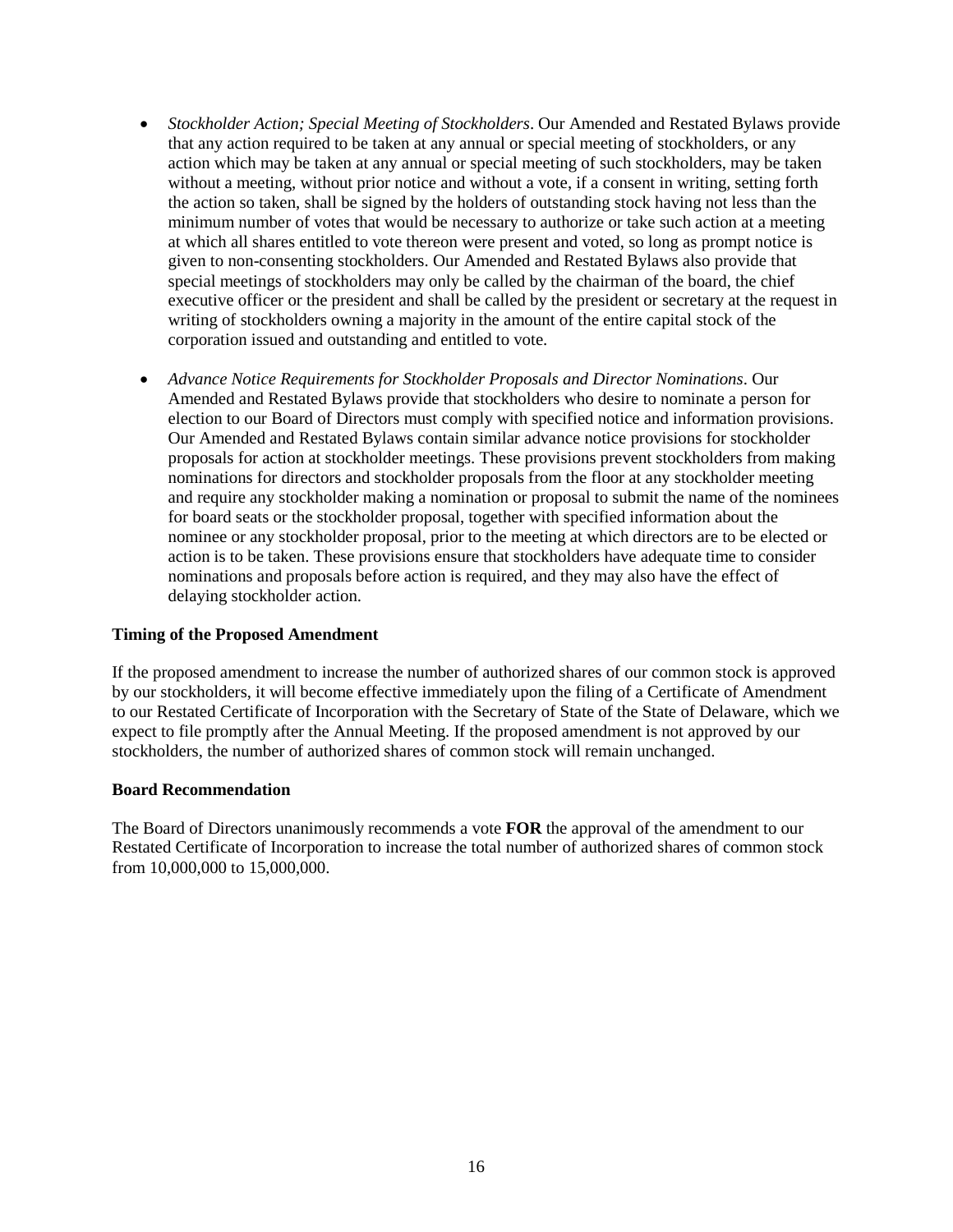## **STOCK OWNERSHIP \_\_\_\_\_\_\_\_\_\_\_\_\_\_\_\_**

#### <span id="page-20-1"></span><span id="page-20-0"></span>**Beneficial Ownership of Significant Stockholders and Management**

The following table sets forth information known to us with respect to the beneficial ownership of our common stock as of November 15, 2017, the record date for the Annual Meeting, for:

- each person known by us to beneficially own more than five percent of the outstanding shares of our common stock;
- each of our directors:
- each of the executive officers named in the Summary Compensation Table included later in this proxy statement under "*Executive Compensation*" and
- all of our current directors and executive officers as a group.

The number of shares beneficially owned by a person includes shares subject to options held by that person that are currently exercisable or that become exercisable within 60 days of November 15, 2017. Percentage calculations assume, for each person and group, that all shares that may be acquired by such person or group pursuant to options currently exercisable or that become exercisable within 60 days of November 15, 2017 are outstanding for the purpose of computing the percentage of common stock owned by such person or group. However, such unissued shares of common stock described above are not deemed to be outstanding for calculating the percentage of common stock owned by any other person.

Except as otherwise indicated, the persons in the table below have sole voting and investment power with respect to all shares of common stock shown as beneficially owned by them, subject to community property laws where applicable and subject to the information contained in the notes to the table.

| <b>Title of Class</b>                 | Name and Address of Beneficial Owner <sup>(1)</sup> | <b>Amount</b> and<br><b>Nature of</b><br><b>Beneficial</b><br>Ownership $^{(2)}$ | Percent of<br><b>Class</b> |
|---------------------------------------|-----------------------------------------------------|----------------------------------------------------------------------------------|----------------------------|
| <b>Directors and Officers:</b>        |                                                     |                                                                                  |                            |
| Common Stock                          | Barbara D. Colwell                                  | 16,500                                                                           | *                          |
| Common Stock                          | Soo-Keong Koh                                       | 32,666                                                                           | *                          |
| <b>Common Stock</b>                   | Sunggyu Lee, Ph.D.                                  | 4,000                                                                            | *                          |
| <b>Common Stock</b>                   | G. Patrick Lynch <sup>(3)</sup>                     | 675,718                                                                          | 14.8%                      |
| <b>Common Stock</b>                   | Ramani Narayan, Ph.D.                               | 35,500                                                                           | *                          |
| Common Stock                          | Richard J. Nigon                                    | 39,300                                                                           | *                          |
| <b>Common Stock</b>                   | Konstantin von Falkenhausen                         | 19,600                                                                           | $\ast$                     |
| Common Stock                          | Matthew C. Wolsfeld                                 | 94,446                                                                           | 2.1%                       |
| <b>Common Stock</b>                   | All current directors and executive officers as a   |                                                                                  |                            |
|                                       | group $(8 \text{ persons})^{(4)}$                   | 917,730                                                                          | 19.5%                      |
| <b>Significant Beneficial Owners:</b> |                                                     |                                                                                  |                            |
| Common Stock                          | Inter Alia Holding Company <sup>(5)</sup>           | 601,668                                                                          | 13.3%                      |
|                                       | 23205 Mercantile Road                               |                                                                                  |                            |
|                                       | Beachwood, Ohio 44122                               |                                                                                  |                            |
| Common Stock                          | Rutabaga Capital Management <sup>(6)</sup>          | 283,206                                                                          | 6.2%                       |
|                                       | 64 Broad Street, 3rd Floor                          |                                                                                  |                            |
|                                       | Boston, Massachusetts 02109                         |                                                                                  |                            |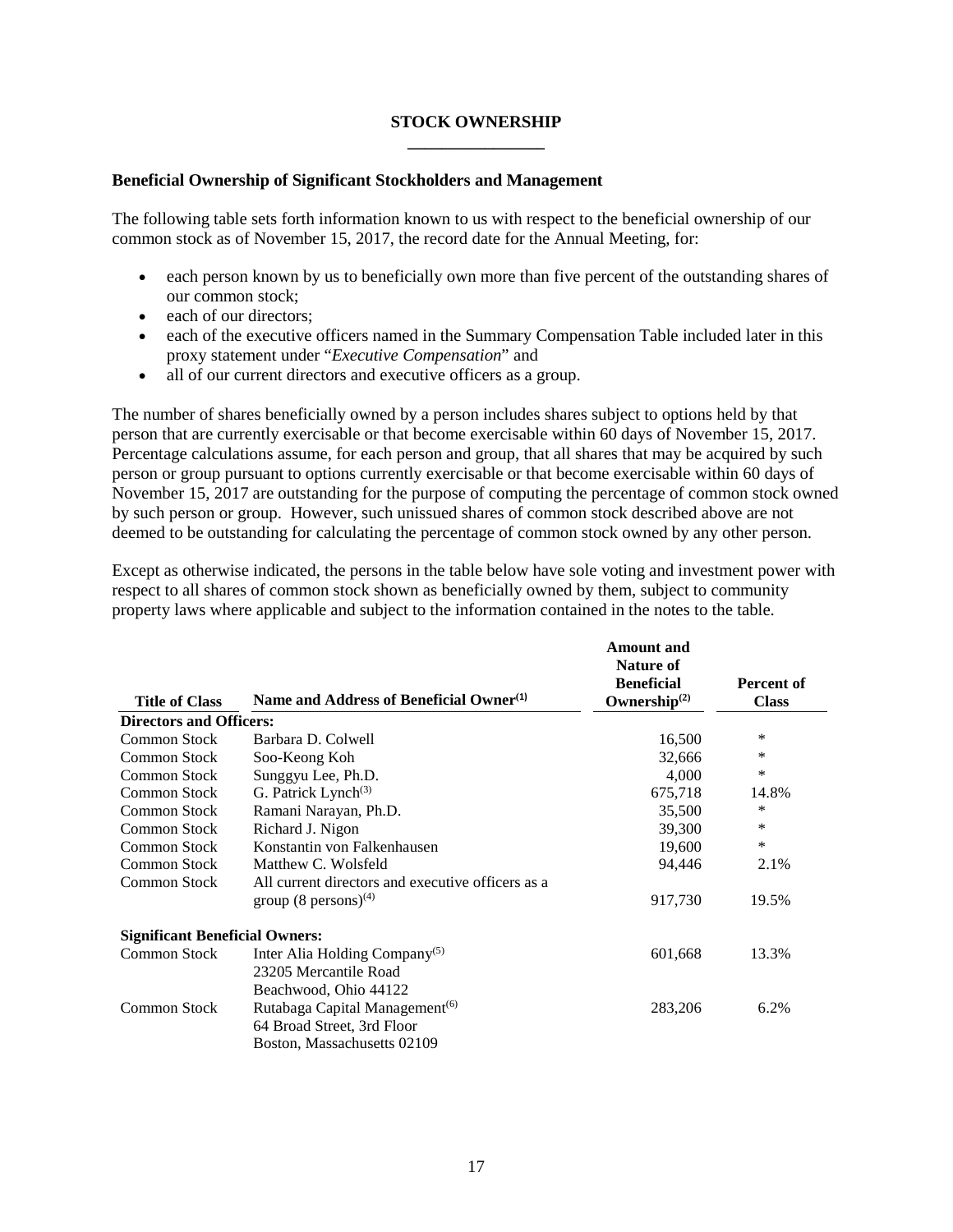| <b>Title of Class</b> | Name and Address of Beneficial Owner <sup>(1)</sup>                                                                                         | Amount and<br>Nature of<br><b>Beneficial</b><br>Ownership $^{(2)}$ | Percent of<br><b>Class</b> |
|-----------------------|---------------------------------------------------------------------------------------------------------------------------------------------|--------------------------------------------------------------------|----------------------------|
| <b>Common Stock</b>   | Perritt Capital Management, Inc. and<br>Perritt Funds, Inc. <sup>(7)</sup><br>300 South Wacker Drive, Suite 2880<br>Chicago, Illinois 60606 | 259,500                                                            | 5.7%                       |

**Amount and** 

Represents beneficial ownership of less than one percent.

(2) Includes for the persons listed below the following shares of common stock subject to options held by such persons that are currently exercisable or become exercisable within 60 days of November 15, 2017:

|                                                                     | <b>Shares of Common Stock</b><br>Underlying |
|---------------------------------------------------------------------|---------------------------------------------|
| <b>Name</b>                                                         | <b>Stock Options</b>                        |
| <b>Directors</b>                                                    |                                             |
|                                                                     | 15,000                                      |
|                                                                     | 16,000                                      |
|                                                                     | 4.000                                       |
|                                                                     | 36,998                                      |
|                                                                     | 16,000                                      |
|                                                                     | 24,000                                      |
|                                                                     | 19,000                                      |
| <b>Named Executive Officers</b>                                     |                                             |
|                                                                     | 36,998                                      |
|                                                                     | 27,346                                      |
| All current directors and executive officers as a group (8 persons) | 158.344                                     |

- (3) Includes 601,668 shares held by Inter Alia Holding Company. See note (5) below.
- (4) The amount beneficially owned by all current directors and executive officers as a group includes 601,668 shares held of record by Inter Alia Holding Company. See notes (3) above and (5) below.
- (5) According to a Schedule 13D/A filed with the Securities and Exchange Commission on December 2, 2011, Inter Alia Holding Company is an entity of which G. Patrick Lynch, our President and Chief Executive Officer, is a 25% stockholder. G. Patrick Lynch shares equal voting and dispositive power over such shares with three other members of his family. Inter Alia Holding Company's address is 23205 Mercantile Road, Beachwood, Ohio 44122.
- (6) According to a Schedule 13G/A filed with the Securities and Exchange Commission on February 15, 2017, Rutabaga Capital Management has sole voting power with respect to 197,750 shares, shared voting power with respect to 85,456 shares and sole dispositive power with respect to 283,206 shares
- (7) According to a Schedule 13G/A filed with the Securities and Exchange Commission on February 14, 2017, Perritt Capital Management, Inc., in its capacity as investment adviser, may be deemed the beneficial owner of 259,500 shares, which are owned by investment advisory client(s). Perritt Capital Management, Inc. has sole voting power and sole dispositive power over 21,500 shares and has shared voting power and shared dispositive power over 238,000 shares with Perritt Funds, Inc., an investment company.

<sup>(1)</sup> The business address for each of the directors and officers of NTIC is c/o Northern Technologies International Corporation, 4201 Woodland Road, Circle Pines, Minnesota 55014.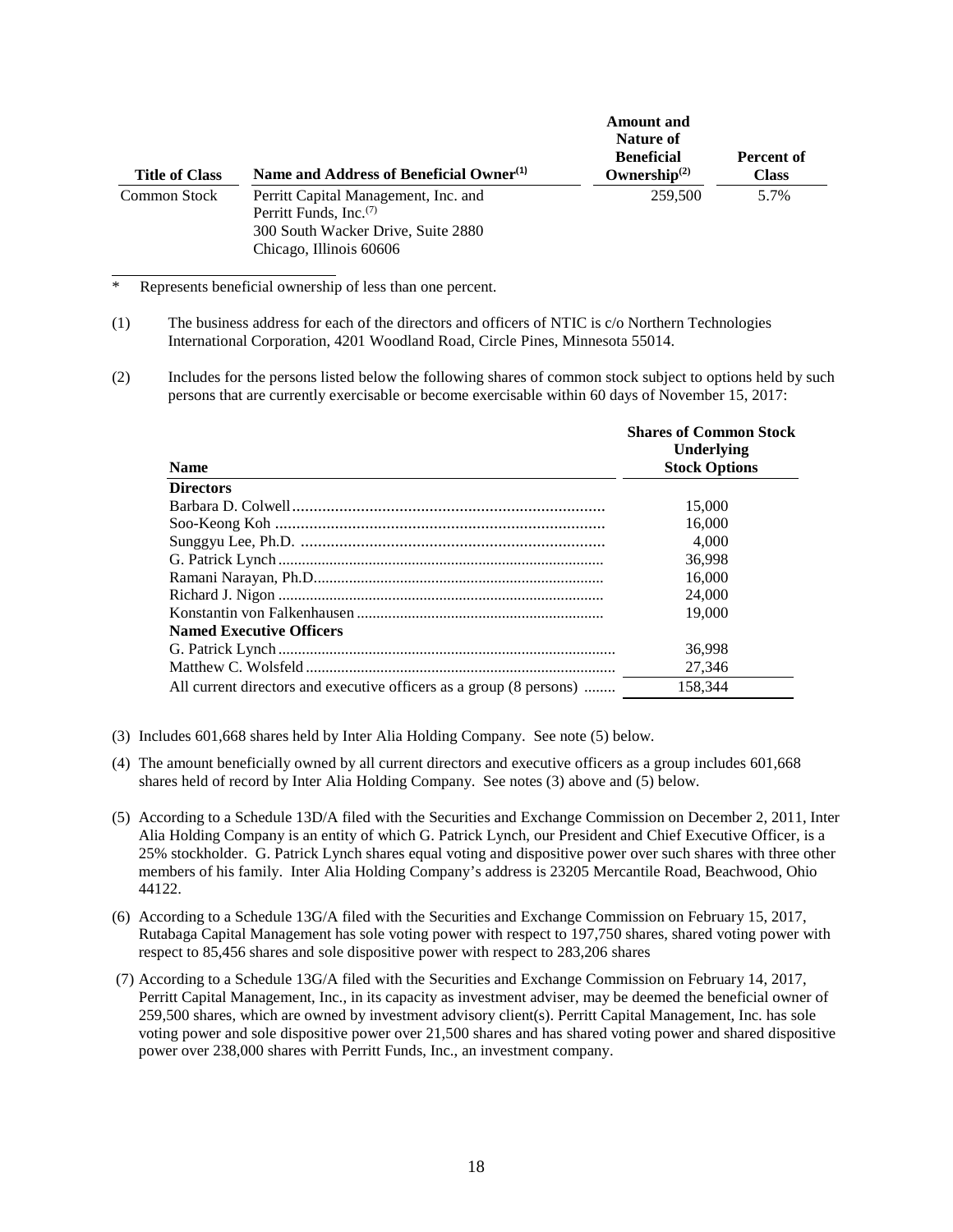#### <span id="page-22-0"></span>**Section 16(a) Beneficial Ownership Reporting Compliance**

Section 16(a) of the Securities Exchange Act of 1934, as amended, requires our directors, executive officers and all persons who beneficially own more than 10% of the outstanding shares of our common stock to file with the Securities and Exchange Commission initial reports of ownership and reports of changes in ownership of our common stock. Executive officers, directors and greater than 10% beneficial owners are also required to furnish NTIC with copies of all Section 16(a) forms they file. To our knowledge, based upon a review of the copies of such reports furnished to us and written representations that no other reports were required, during the fiscal year ended August 31, 2017, none of our directors or executive officers or beneficial owners of greater than 10% of our common stock failed to file on a timely basis the forms required by Section 16 of the Exchange Act.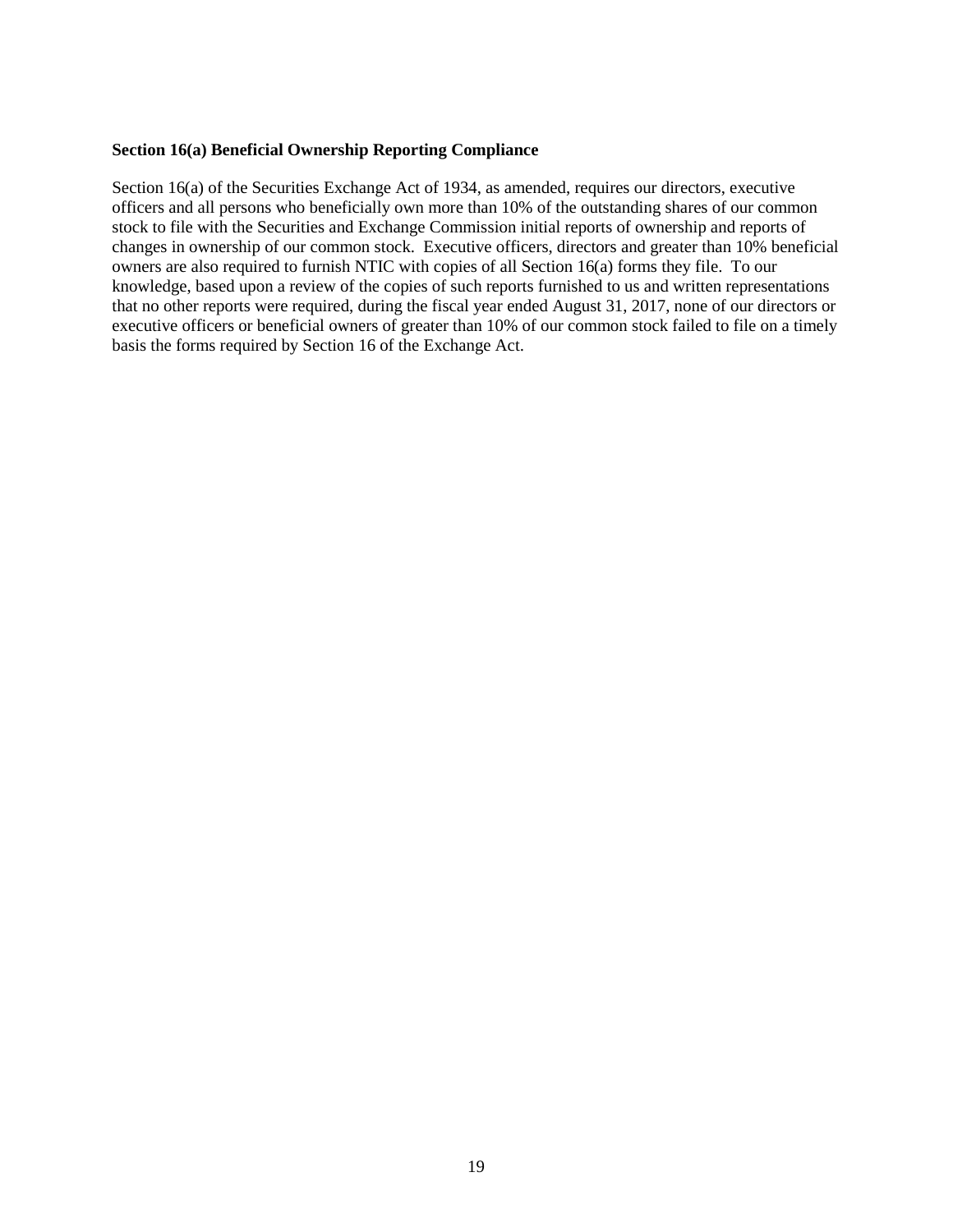# **CORPORATE GOVERNANCE \_\_\_\_\_\_\_\_\_\_\_\_\_\_\_\_**

### <span id="page-23-1"></span><span id="page-23-0"></span>**Corporate Governance Guidelines**

The Board of Directors has adopted Corporate Governance Guidelines. A copy of these Corporate Governance Guidelines can be found on the "Investor Relations—Corporate Governance" section of our corporate website *www.ntic.com*. Among the topics addressed in our Corporate Governance Guidelines are:

- Board size, composition and qualifications;
- Selection of directors;
- Board leadership;
- Board committees;
- Board and committee meetings;
- Executive sessions of independent directors;
- Meeting attendance by directors and non-directors;
- Appropriate information and access;
- Ability to retain advisors;
- Conflicts of interest and director independence;
- Board interaction with corporate constituencies;
- Change of principal occupation and board memberships;
- Retirement and term limits;
- Retirement and resignation policy;
- Board compensation;
- Stock ownership by directors and executive officers;
- Loans to directors and executive officers;
- CEO evaluation;
- Board and committee evaluation:
- Director continuing education;
- Succession planning;
- Related person transactions: and
- Communications with directors.

#### <span id="page-23-2"></span>**Board Leadership Structure**

Under our Corporate Governance Guidelines, the office of Chairman of the Board and Chief Executive Officer may or may not be held by one person. The Board of Directors believes it is best not to have a fixed policy on this issue and that it should be free to make this determination based on what it believes is best under the circumstances. However, the Board of Directors strongly endorses the concept of an independent director being in a position of leadership. Under our Corporate Governance Guidelines, if at any time the Chief Executive Officer and Chairman of the Board positions are held by the same person, the Board of Directors will elect an independent director as a lead independent director.

G. Patrick Lynch currently serves as our President and Chief Executive Officer and Richard J. Nigon serves as our non-executive Chairman of the Board. Because the Chief Executive Officer and Chairman of the Board positions currently are not held by the same person, we do not have a lead independent director. We currently believe this leadership structure is in the best interests of our company and our stockholders and strikes the appropriate balance between the Chief Executive Officer's responsibility for the strategic direction, day-to-day-leadership and performance of our company and the Chairman's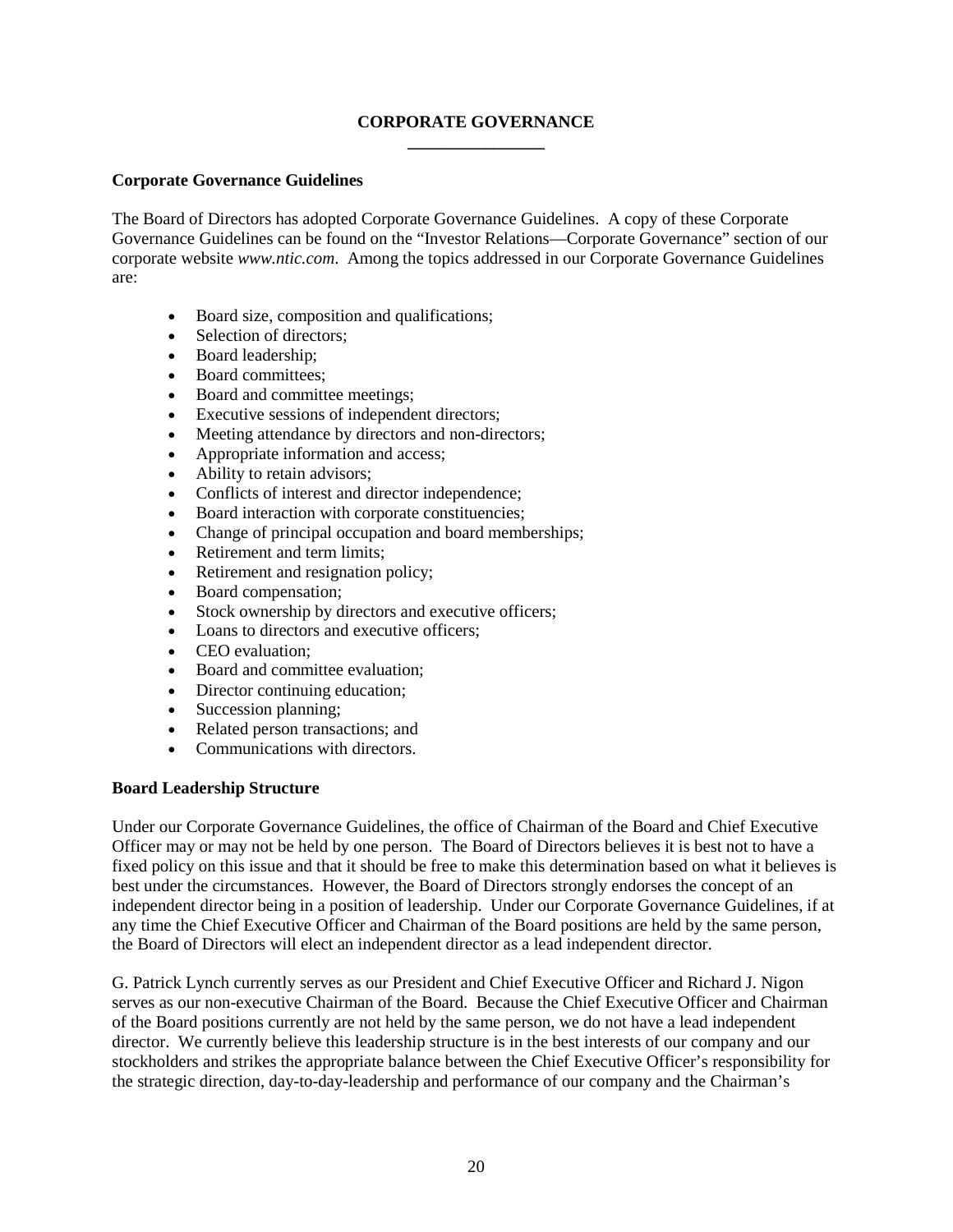responsibility to provide oversight of our company's corporate governance and guidance to our Chief Executive Officer and to set the agenda for and preside over Board of Directors meetings.

At each regular Board of Directors meeting, our independent directors meet in executive session with no company management or non-independent directors present during a portion of the meeting. After each such executive session, our Chairman of the Board provides our Chief Executive Officer with any actionable feedback from our independent directors.

# <span id="page-24-0"></span>**Director Independence**

The Board of Directors has affirmatively determined that five of NTIC's current seven directors are "independent directors" under the Listing Rules of the NASDAQ Stock Market: Barbara D. Colwell, Soo-Keong Koh, Sunggyu Lee, Ph.D., Richard J. Nigon and Konstantin von Falkenhausen.

In making these affirmative determinations that such individuals are "independent directors," the Board of Directors reviewed and discussed information provided by the directors and by NTIC with regard to each director's business and personal activities as they may relate to NTIC and NTIC's management.

# <span id="page-24-1"></span>**Board Meetings and Attendance**

The Board of Directors met four times during the fiscal year ended August 31, 2017. Each of the directors attended at least 75% of the aggregate of the total number of meetings of the Board and the total number of meetings held by all Board committees on which the director served.

# <span id="page-24-2"></span>**Board Committees**

The Board of Directors has a standing Audit Committee, Compensation Committee and Nominating and Corporate Governance Committee, each of which has the composition and responsibilities described below. The Board of Directors from time to time may establish other committees to facilitate the management of our company and may change the composition and responsibilities of our existing committees. Each of the Audit Committee, Compensation Committee and Nominating and Corporate Governance Committee operates under a written charter adopted by the Board of Directors, which can be found on the "Investor Relations—Corporate Governance" section of our corporate website *www.ntic.com*.

The following table summarizes the current membership of each of our three Board committees.

| <b>Director</b>             | Audit | <b>Compensation</b> | Nominating and<br><b>Corporate Governance</b> |
|-----------------------------|-------|---------------------|-----------------------------------------------|
| Barbara D. Colwell          |       |                     |                                               |
| Soo-Keong Koh               |       |                     | Chair                                         |
| Sunggyu Lee, Ph.D.          |       |                     |                                               |
| G. Patrick Lynch            |       |                     |                                               |
| Ramani Narayan, Ph.D.       |       |                     |                                               |
| Richard J. Nigon            | Chair |                     |                                               |
| Konstantin von Falkenhausen |       | Chair               |                                               |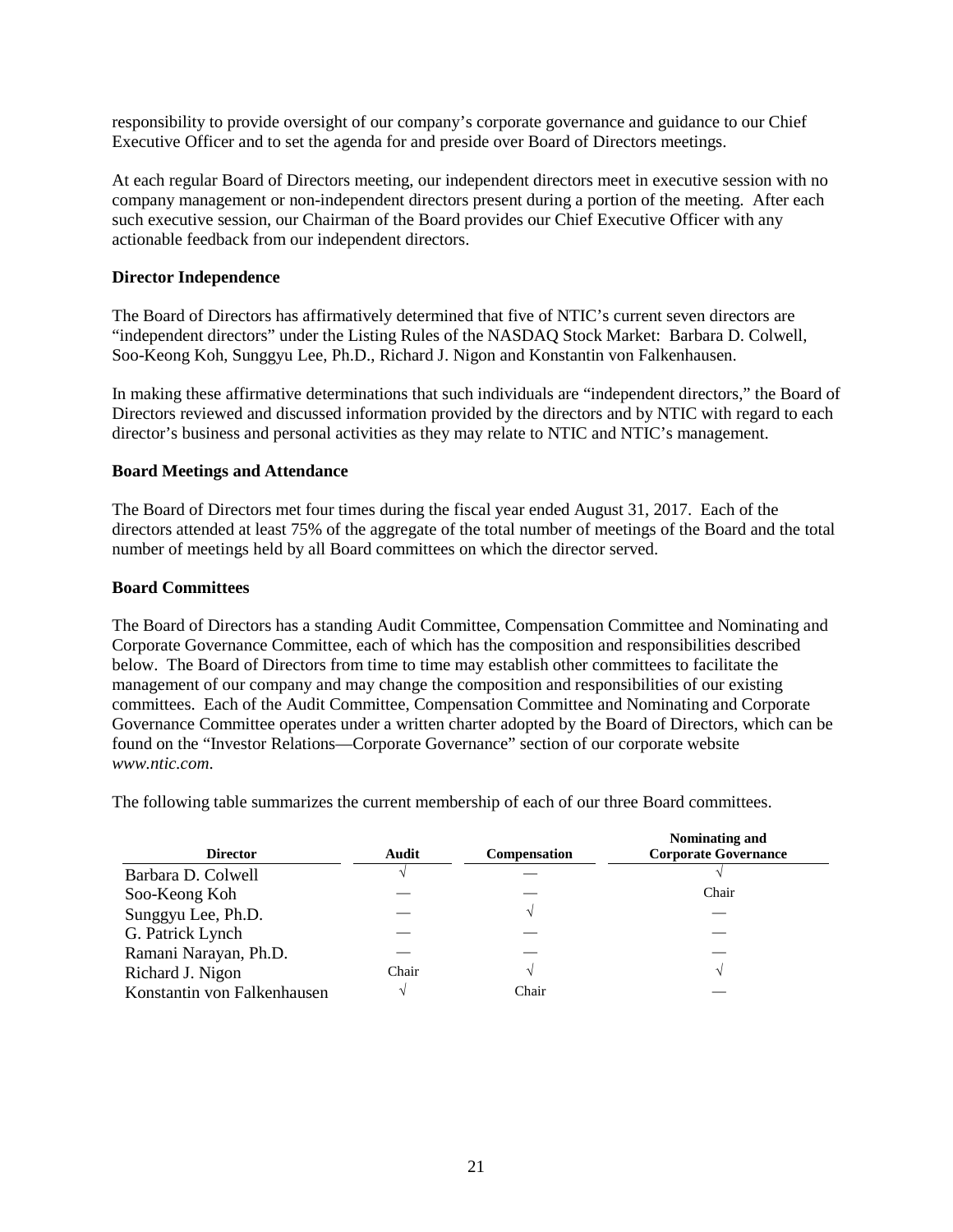### <span id="page-25-0"></span>**Audit Committee**

*Responsibilities*. The Audit Committee provides assistance to the Board of Directors in fulfilling its responsibilities for oversight, for quality and integrity of the accounting, auditing, reporting practices, systems of internal accounting and financial controls, the annual independent audit of our financial statements, and the legal compliance and ethics programs of NTIC as established by management. The Audit Committee's primary responsibilities include:

- Overseeing our financial reporting process, internal control over financial reporting and disclosure controls and procedures on behalf of the Board of Directors;
- Having sole authority to appoint, retain and oversee the work of our independent registered public accounting firm and establish the compensation to be paid to the firm;
- Reviewing and pre-approving all audit services and permissible non-audit services to be provided to NTIC by our independent registered public accounting firm;
- Establishing procedures for the receipt, retention and treatment of complaints regarding accounting, internal accounting controls or auditing matters and for the confidential, anonymous submission by our employees of concerns regarding questionable accounting or auditing matters; and
- Overseeing the establishment and administration of (including the grant of any waiver from) a written code of ethics applicable to our principal executive officer, principal financial officer, principal accounting officer or controller, or persons performing similar functions.

The Audit Committee has the authority to engage the services of outside experts and advisors as it deems necessary or appropriate to carry out its duties and responsibilities.

*Composition*. The current members of the Audit Committee are Ms. Colwell, Mr. Nigon and Mr. von Falkenhausen. Mr. Nigon is the chair of the Audit Committee.

Each current member of the Audit Committee qualifies as "independent" for purposes of membership on audit committees pursuant to the Listing Rules of the NASDAQ Stock Market and the rules and regulations of the Securities and Exchange Commission and is "financially literate" as required by the Listing Rules of the NASDAQ Stock Market. In addition, the Board of Directors has determined that Mr. Nigon qualifies as an "audit committee financial expert" as defined by the rules and regulations of the Securities and Exchange Commission and meets the qualifications of "financial sophistication" under the Listing Rules of the NASDAQ Stock Market as a result of his extensive financial background and various financial positions he has held throughout his career. Stockholders should understand that these designations related to our Audit Committee members' experience and understanding with respect to certain accounting and auditing matters do not impose upon any of them any duties, obligations or liabilities that are greater than those generally imposed on a member of the Audit Committee or of the Board of Directors.

*Meetings*. The Audit Committee met four times during fiscal 2017, once in executive session with Baker Tilly Virchow Krause, LLP, our independent registered public accounting firm.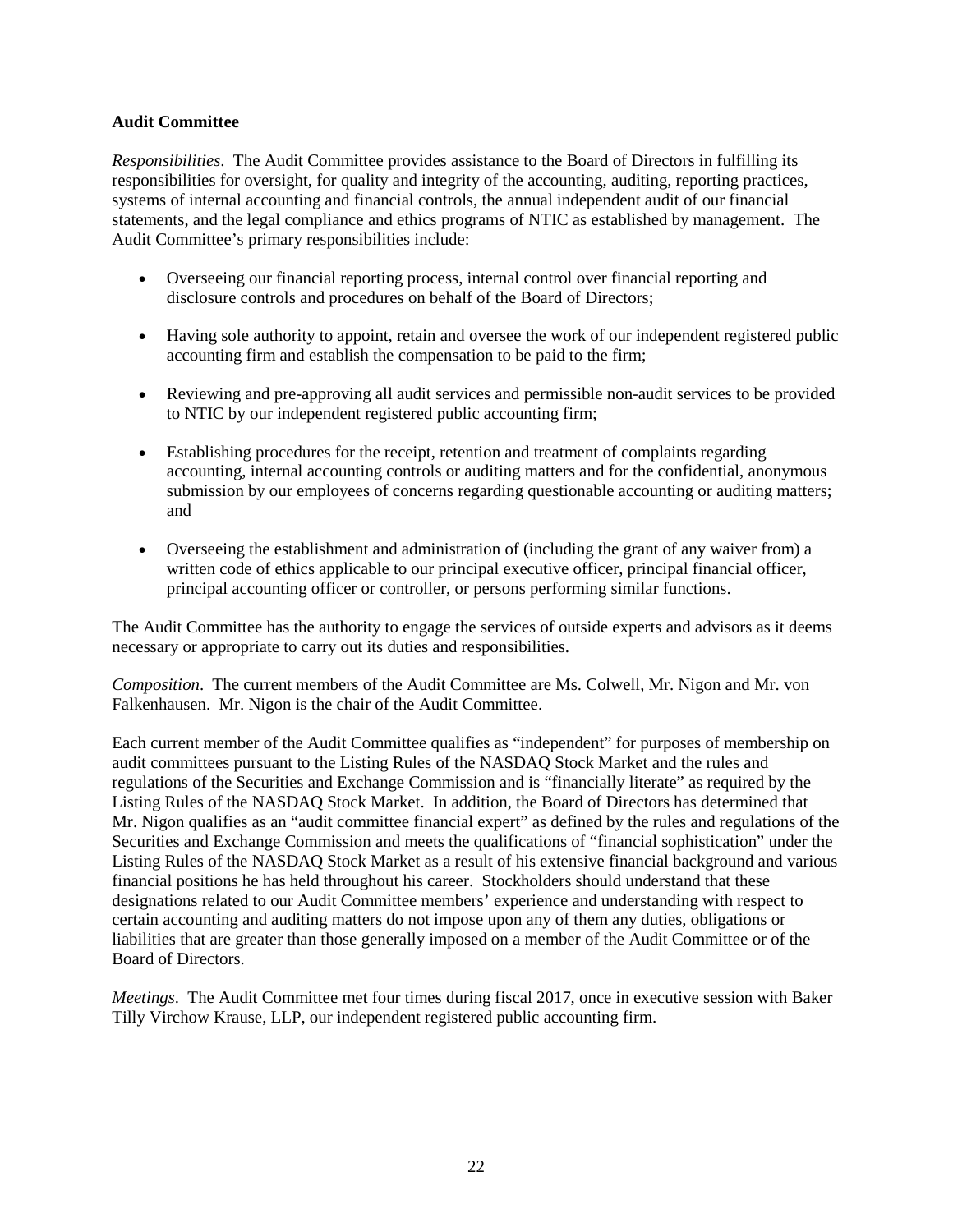*Audit Committee Report*. This report is furnished by the Audit Committee of the Board of Directors with respect to NTIC's financial statements for the fiscal year ended August 31, 2017.

One of the purposes of the Audit Committee is to oversee NTIC's accounting and financial reporting processes and the audit of NTIC's annual financial statements. NTIC's management is responsible for the preparation and presentation of complete and accurate financial statements. NTIC's independent registered public accounting firm, Baker Tilly Virchow Krause, LLP, is responsible for performing an independent audit of NTIC's financial statements in accordance with the standards of the Public Company Accounting Oversight Board (United States) and for issuing a report on their audit.

In performing its oversight role, the Audit Committee has reviewed and discussed NTIC's audited financial statements for the fiscal year ended August 31, 2017 with NTIC's management. Management represented to the Audit Committee that NTIC's financial statements were prepared in accordance with generally accepted accounting principles. The Audit Committee has discussed with Baker Tilly Virchow Krause, LLP, NTIC's independent registered public accounting firm, the matters required to be discussed under Public Company Accounting Oversight Board standards. The Audit Committee has received the written disclosures and the letter from Baker Tilly Virchow Krause, LLP required by applicable requirements of the Public Company Accounting Oversight Board regarding Baker Tilly Virchow Krause, LLP's communications with the Audit Committee concerning independence. The Audit Committee has discussed with Baker Tilly Virchow Krause, LLP its independence and concluded that the independent registered public accounting firm is independent from NTIC and NTIC's management.

Based on the review and discussions of the Audit Committee described above, in reliance on the unqualified opinion of Baker Tilly Virchow Krause, LLP regarding NTIC's audited financial statements, and subject to the limitations on the role and responsibilities of the Audit Committee discussed above and in the Audit Committee's charter, the Audit Committee recommended to the Board of Directors that NTIC's audited financial statements for the fiscal year ended August 31, 2017 be included in its Annual Report on Form 10-K for the fiscal year ended August 31, 2017 for filing with the Securities and Exchange Commission.

This report is dated as of November 14, 2017.

Audit Committee

Richard J. Nigon, Chair Barbara D. Colwell Konstantin von Falkenhausen

*Other Information*. Additional information regarding the Audit Committee and our independent registered public accounting firm is disclosed under the "*Proposal Three—Ratification of Selection of Independent Registered Public Accounting Firm*" section of this proxy statement.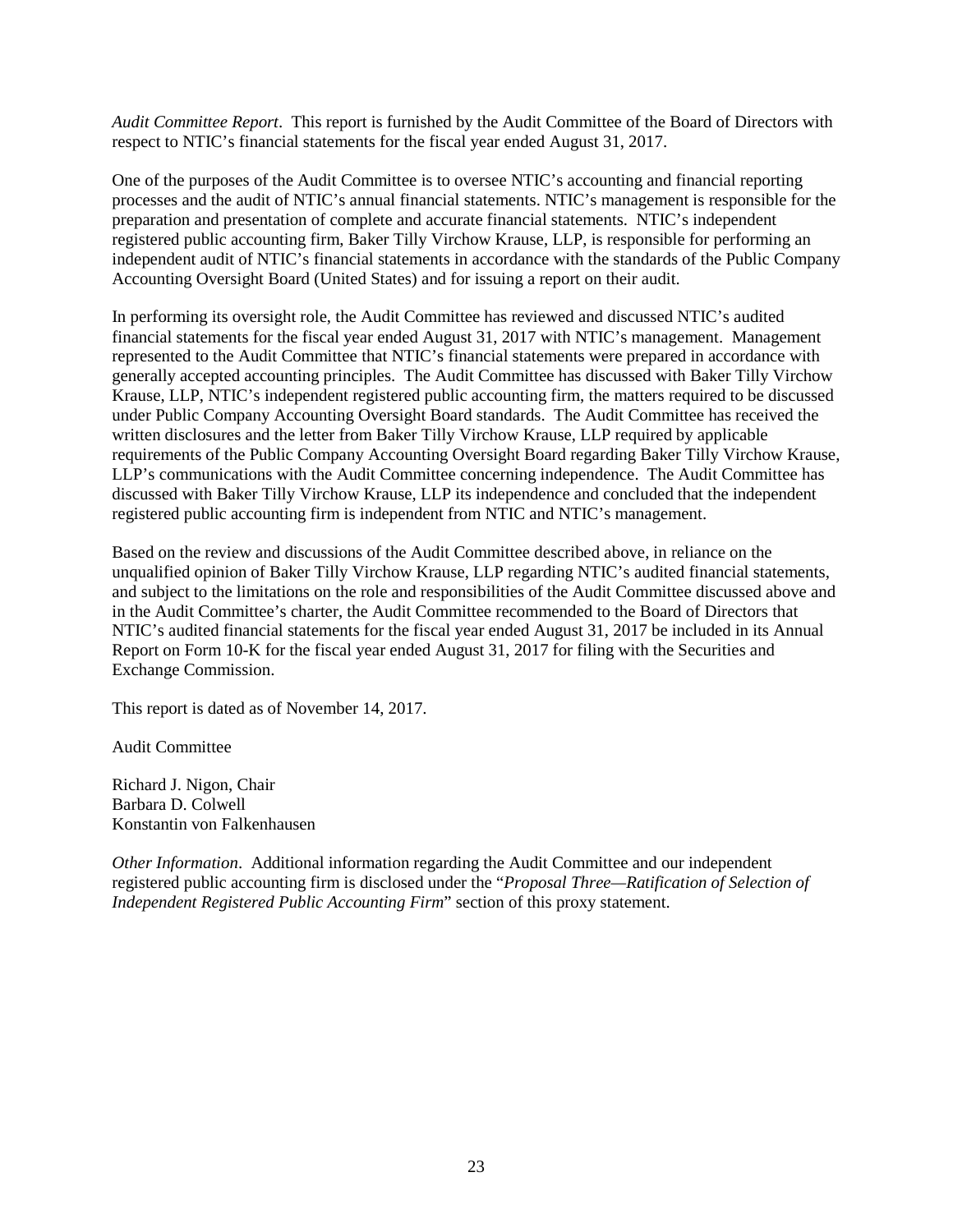### <span id="page-27-0"></span>**Compensation Committee**

*Responsibilities*. The Compensation Committee provides assistance to the Board of Directors in fulfilling its oversight responsibility relating to compensation of our Chief Executive Officer and other executive officers and administers our equity compensation plans. The Compensation Committee's primary responsibilities include:

- recommending to the Board of Directors for its determination, the annual salaries, incentive compensation, long-term compensation and any and all other compensation applicable to our executive officers;
- establishing, and from time to time, reviewing and revising, corporate goals and objectives with respect to compensation for our executive officers and establishing and leading a process for the full Board of Directors to evaluate the performance of our executive officers in light of those goals and objectives;
- administering our equity compensation plans and recommending to the Board of Directors for its determination grants of options or other equity-based awards for executive officers, employees and independent consultants under our equity compensation plans;
- reviewing our policies with respect to employee benefit plans; and
- establishing, and from time to time, reviewing and revising processes and procedures for the consideration and determination of executive compensation.

The Compensation Committee has the authority to engage the services of outside experts and advisors as it deems necessary or appropriate to carry out its duties and responsibilities, and prior to doing so, assesses the independence of such experts and advisors from management.

*Composition*. The current members of the Compensation Committee are Dr. Lee, Mr. Nigon and Mr. von Falkenhausen. Mr. von Falkenhausen is the current Chair of the Compensation Committee and Mr. Nigon was the Chair of the Compensation Committee during fiscal 2017 and through November 15, 2017. The Board of Directors has determined that each of the members of the Compensation Committee is considered an "independent director" under the Listing Rules of the NASDAQ Stock Market, a "nonemployee director" within the meaning of Rule 16b-3 under the Securities Exchange Act of 1934, as amended, an "outside director" within the meaning of Section 162(m) of the Internal Revenue Code of 1986, as amended, and otherwise independent under the rules and regulations of the Securities and Exchange Commission.

*Processes and Procedures for Consideration and Determination of Executive Compensation*. As described in more detail above under "—R*esponsibilities*," the Board of Directors has delegated to the Compensation Committee the responsibility, among other things, to recommend to the Board of Directors any and all compensation payable to our executive officers, including annual salaries, incentive compensation and long-term incentive compensation, and to administer our equity and incentive compensation plans applicable to our executive officers. Decisions regarding executive compensation made by the Compensation Committee are not considered final and are subject to final review and approval by the entire Board of Directors. Under the terms of its formal written charter, the Compensation Committee has the power and authority, to the extent permitted by our Bylaws and applicable law, to delegate all or a portion of its duties and responsibilities to a subcommittee of the Compensation Committee. The Compensation Committee has not generally delegated any of its duties and responsibilities to subcommittees, but rather has taken such actions as a committee, as a whole.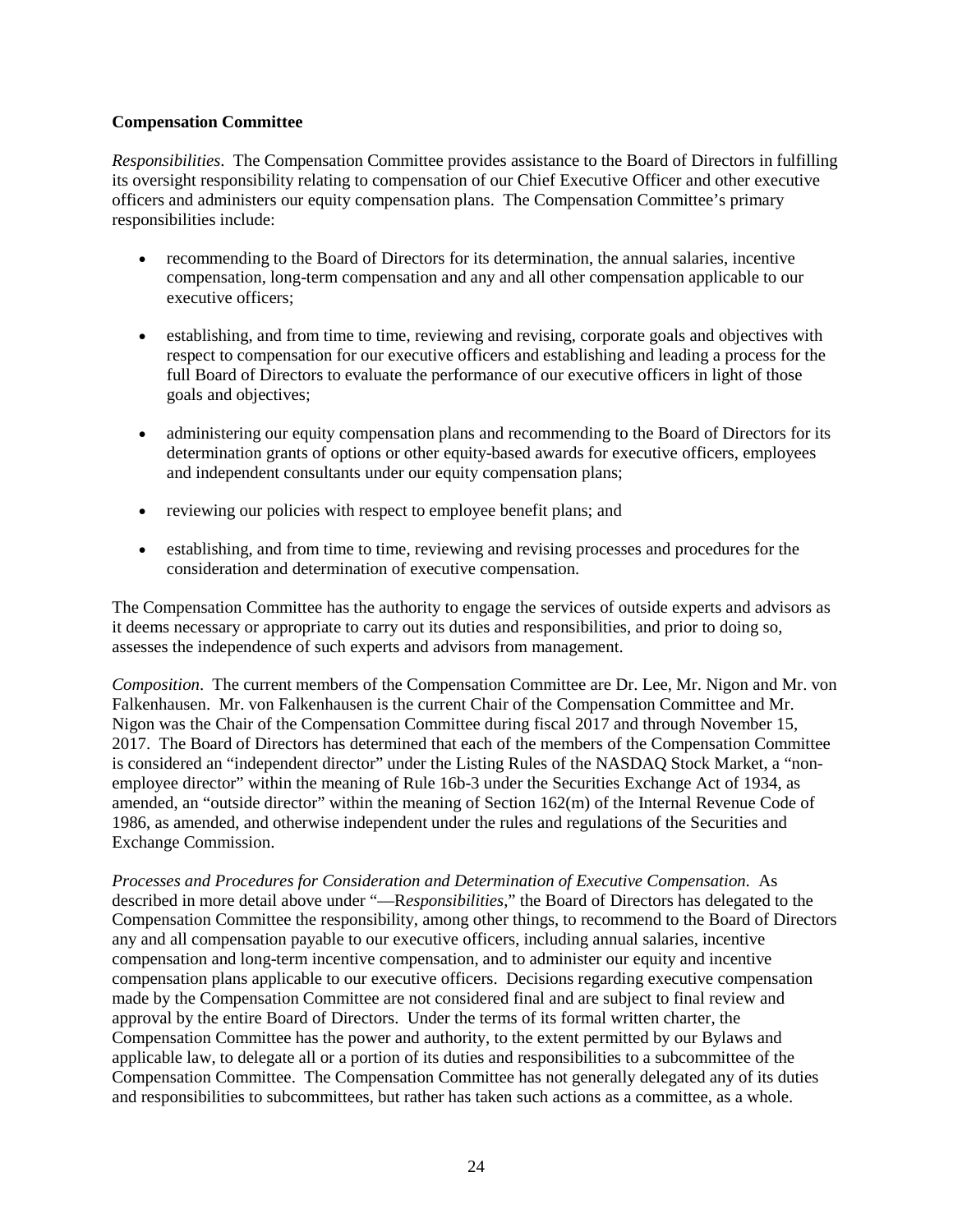Our President and Chief Executive Officer and our Chief Financial Officer assist the Compensation Committee in gathering compensation related data regarding our executive officers and making recommendations to the Compensation Committee regarding the form and amount of compensation to be paid to each executive officer. In making final recommendations to the Board of Directors regarding compensation to be paid to our executive officers, the Compensation Committee considers the recommendations of our President and Chief Executive Officer and our Chief Financial Officer, but also considers other factors, such as its own views as to the form and amount of compensation to be paid, the achievement by the company of pre-established performance objectives, the general performance of the company and the individual officers, the performance of the company's stock price and other factors that may be relevant. Neither management nor the Compensation Committee engaged a compensation consultant.

Final deliberations and decisions by the Compensation Committee regarding its recommendations to the Board of Directors of the form and amount of compensation to be paid to our executive officers are made by the Compensation Committee, without the presence of any executive officer of our company. In making final decisions regarding compensation to be paid to our executive officers, the Board of Directors considers the same factors and gives considerable weight to the recommendations of the Compensation Committee.

*Meetings*. The Compensation Committee met three times during fiscal 2017.

### <span id="page-28-0"></span>**Nominating and Corporate Governance Committee**

*Responsibilities*. The primary responsibilities of the Nominating and Corporate Governance Committee include:

- identifying individuals qualified to become members of the Board of Directors;
- recommending director nominees for each annual meeting of our stockholders and director nominees to fill any vacancies that may occur between meetings of stockholders;
- being aware of best practices in corporate governance matters;
- developing and overseeing an annual Board of Directors and Board committee evaluation process; and
- establishing and leading a process for determination of the compensation applicable to the nonemployee directors on the Board.

The Nominating and Corporate Governance Committee has the authority to engage the services of outside experts and advisors as it deems necessary or appropriate to carry out its duties and responsibilities.

*Composition*. The current members of the Nominating and Corporate Governance Committee are Mr. Koh, Ms. Colwell and Mr. Nigon. Mr. Koh is the chair of the Nominating and Corporate Governance Committee. The Board of Directors has determined that each of the members of the Nominating and Corporate Governance Committee is considered an "independent director" under the Listing Rules of the NASDAQ Stock Market.

*Processes and Procedures for Consideration and Determination of Director Compensation*. As mentioned above under "—*Responsibilities*," the Board of Directors has delegated to the Nominating and Corporate Governance Committee the responsibility, among other things, to review and make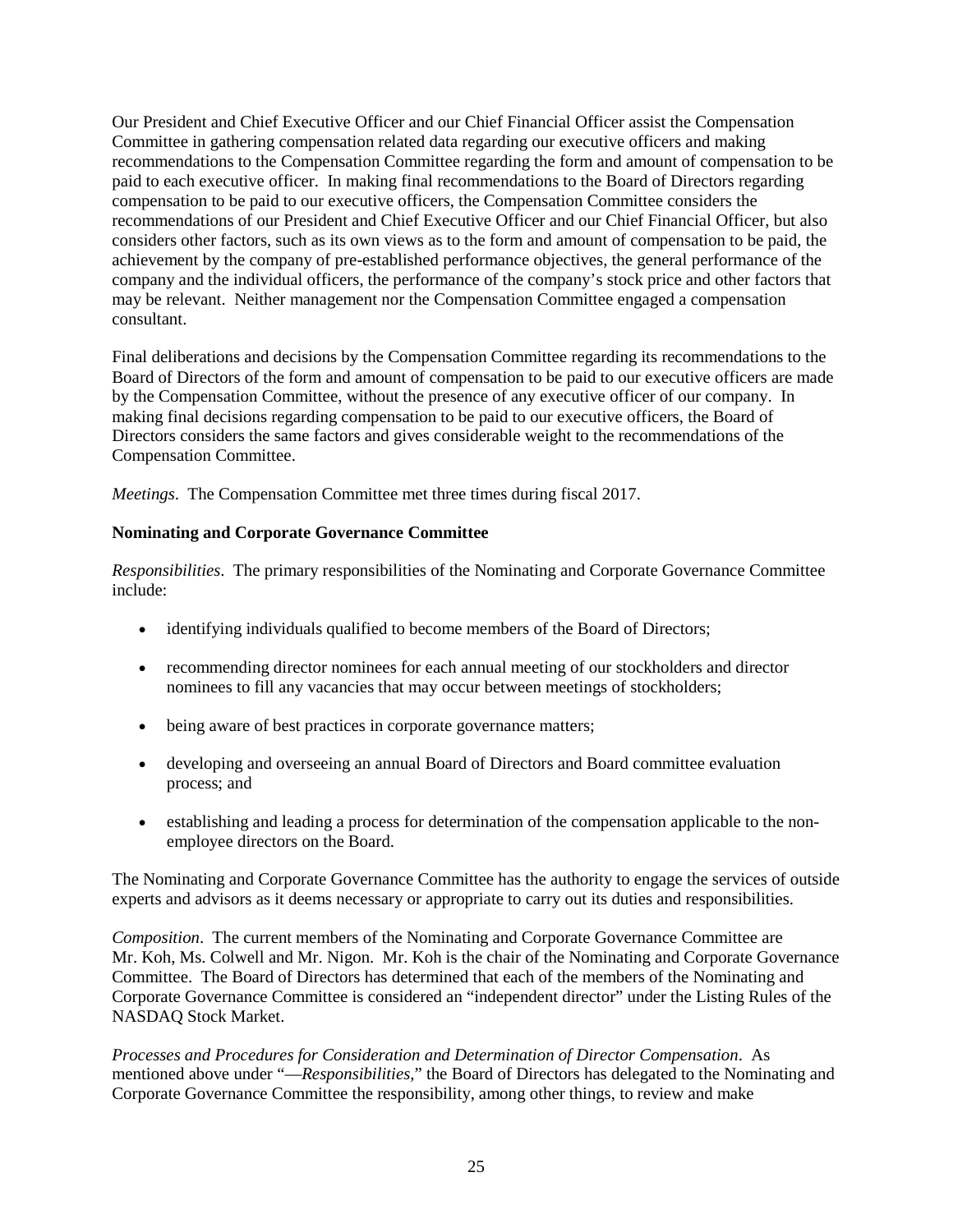recommendations to the Board of Directors concerning compensation for non-employee members of the Board of Directors, including but not limited to retainers, meeting fees, committee chair and member retainers and equity compensation. Decisions regarding director compensation made by the Nominating and Corporate Governance Committee are not considered final and are subject to final review and approval by the entire Board of Directors. Under the terms of its formal written charter, the Nominating and Corporate Governance Committee has the power and authority, to the extent permitted by our Bylaws and applicable law, to delegate all or a portion of its duties and responsibilities to a subcommittee of the Nominating and Corporate Governance Committee. The Nominating and Corporate Governance Committee has not generally delegated any of its duties and responsibilities to subcommittees, but rather has taken such actions as a committee, as a whole.

In making recommendations to the Board of Directors regarding compensation to be paid to our nonemployee directors, the Nominating and Corporate Governance Committee considers fees and other compensation paid to directors of comparable public companies, the number of board and committee meetings that our directors are expected to attend, and other factors that may be relevant. In making final decisions regarding non-employee director compensation, the Board of Directors considers the same factors and the recommendation of the Nominating and Corporate Governance Committee.

*Meetings*. The Nominating and Corporate Governance Committee met twice during fiscal 2017.

# <span id="page-29-0"></span>**Director Nominations Process**

Pursuant to a Director Nominations Process adopted by the Board of Directors, in selecting nominees for the Board of Directors, the Nominating and Corporate Governance Committee first determines whether the incumbent directors are qualified to serve, and wish to continue to serve, on the Board. The Nominating and Corporate Governance Committee believes that NTIC and its stockholders benefit from the continued service of qualified incumbent directors because those directors have familiarity with and insight into NTIC's affairs that they have accumulated during their tenure with the company. Appropriate continuity of Board membership also contributes to the Board's ability to work as a collective body. Accordingly, it is the practice of the Nominating and Corporate Governance Committee, in general, to renominate an incumbent director if the director wishes to continue his or her service with the Board, the director continues to satisfy the criteria for membership on the Board that the Nominating and Corporate Governance Committee generally views as relevant and considers in deciding whether to re-nominate an incumbent director or nominate a new director, the Nominating and Corporate Governance Committee believes the director continues to make important contributions to the Board, and there are no special, countervailing considerations against re-nomination of the director.

Pursuant to a Director Nominations Process adopted by the Board of Directors, in identifying and evaluating new candidates for election to the Board, the Nominating and Corporate Governance Committee solicits recommendations for nominees from persons whom the Nominating and Corporate Governance Committee believes are likely to be familiar with qualified candidates having the qualifications, skills and characteristics required for Board nominees from time to time. Such persons may include members of the Board of Directors and our senior management and advisors to our company. In addition, from time to time, if appropriate, the Nominating and Corporate Governance Committee may engage a search firm to assist it in identifying and evaluating qualified candidates.

The Nominating and Corporate Governance Committee reviews and evaluates each candidate whom it believes merits serious consideration, taking into account available information concerning the candidate, any qualifications or criteria for Board membership established by the Nominating and Corporate Governance Committee, the existing composition of the Board, and other factors that it deems relevant. In conducting its review and evaluation, the Nominating and Corporate Governance Committee solicits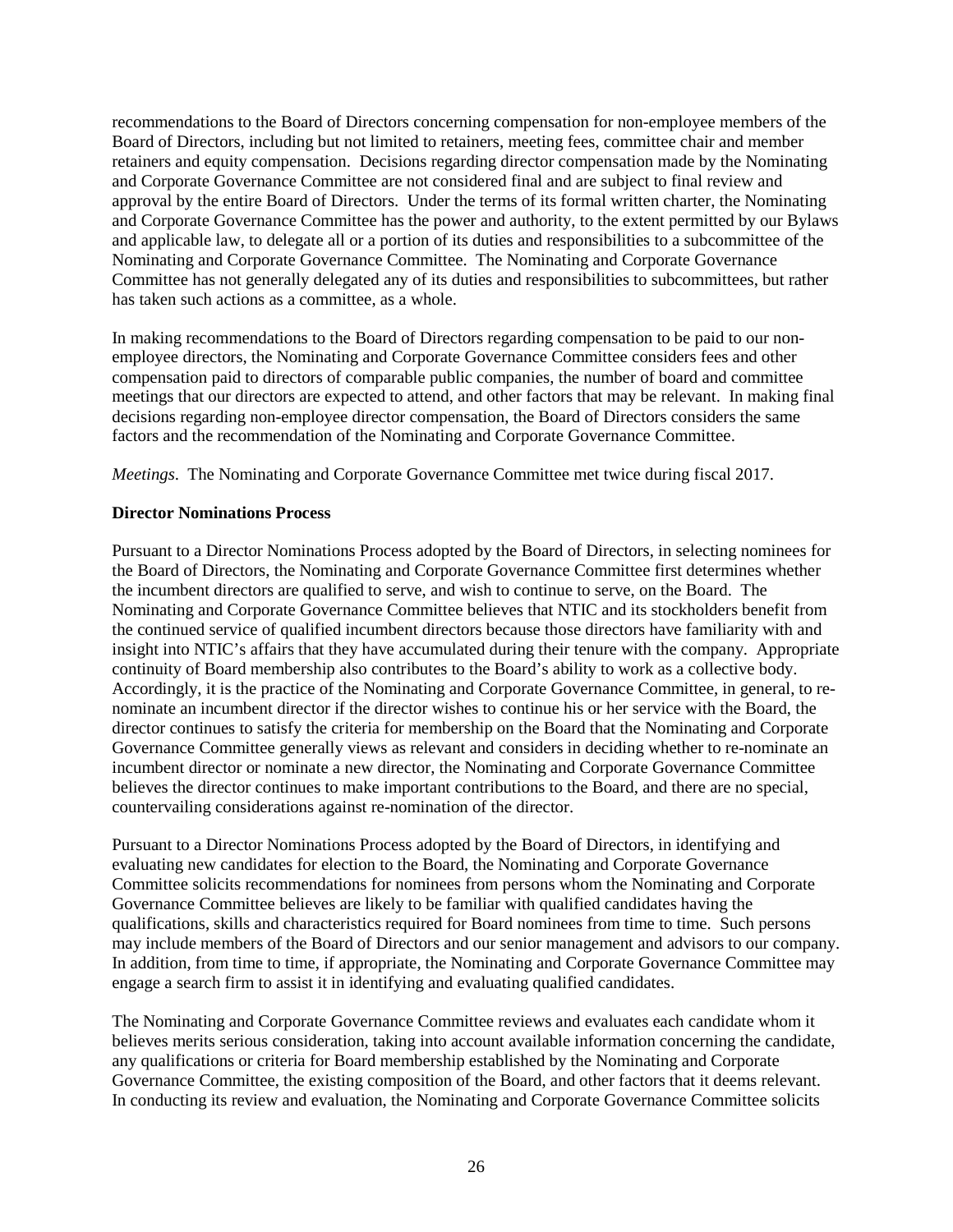the views of our management, other Board members, and other individuals it believes may have insight into a candidate. The Nominating and Corporate Governance Committee may designate one or more of its members and/or other Board members to interview any proposed candidate.

The Nominating and Corporate Governance Committee will consider recommendations for the nomination of directors submitted by our stockholders. For more information, see the information set forth under "*Stockholder Proposals and Director Nominations for the 2019 Annual Meeting of Stockholders ─ Director Nominations for 2019 Annual Meeting*." The Nominating and Corporate Governance Committee will evaluate candidates recommended by stockholders in the same manner as those recommended as stated above.

There are no formal requirements or minimum qualifications that a candidate must meet in order for the Nominating and Corporate Governance Committee to recommend the candidate to the Board. The Nominating and Corporate Governance Committee believes that each nominee should be evaluated based on his or her merits as an individual, taking into account the needs of our company and the Board of Directors. However, in evaluating candidates, there are a number of criteria that the Nominating and Corporate Governance Committee generally views as relevant and is likely to consider. Some of these factors include whether the candidate is an "independent director" under the Listing Rules of the NASDAQ Stock Market and meets any other applicable independence tests under the federal securities laws and rules and regulations of the Securities and Exchange Commission; whether the candidate is "financially literate" and otherwise meets the requirements for serving as a member of an audit committee under the Listing Rules of the NASDAQ Stock Market; whether the candidate is "financially sophisticated" under the Listing Rules of the NASDAQ Stock Market and an "audit committee financial expert" under the federal securities laws and the rules and regulations of the Securities and Exchange Commission; the needs of our company with respect to the particular talents and experience of its directors; the personal and professional integrity and reputation of the candidate; the candidate's level of education and business experience; the candidate's broad-based business acumen; the candidate's level of understanding of our business and its industry; the candidate's ability and willingness to devote adequate time to work of the Board and its committees; the fit of the candidate's skills and personality with those of other directors and potential directors in building a board that is effective, collegial and responsive to the needs of our company; whether the candidate possesses strategic thinking and a willingness to share ideas; the candidate's diversity of experiences, expertise and background; and the candidate's ability to represent the interests of all stockholders and not a particular interest group.

We do not have a formal stand-alone diversity policy in considering whether to recommend any director nominee, including candidates recommended by stockholders. As discussed above, the Nominating and Corporate Governance Committee will consider the factors described above, including the candidate's diversity of experiences, expertise and background. The Nominating and Corporate Governance Committee seeks nominees with a broad diversity of experience, expertise and backgrounds. The Nominating and Corporate Governance Committee does not assign specific weights to particular criteria and no particular criterion is necessarily applicable to all prospective nominees. The Board of Directors believes that the backgrounds and qualifications of directors, considered as a group, should provide a significant mix of experience, knowledge and abilities that will allow the Board of Directors to fulfill its responsibilities. While the Nominating and Corporate Governance Committee focuses on obtaining a diversity of experiences, expertise and background on the Board of Directors rather than a diversity of personal characteristics, it recognizes the desirability of racial, ethnic, gender, age and other personal diversity and considers it an additional benefit when a new director can also increase the personal diversity of the Board of Directors as a whole. The Nominating and Corporate Governance Committee evaluates its effectiveness in achieving diversity in a broad sense on the Board of Directors through its annual review of Board member composition prior to recommending nominees for election each year.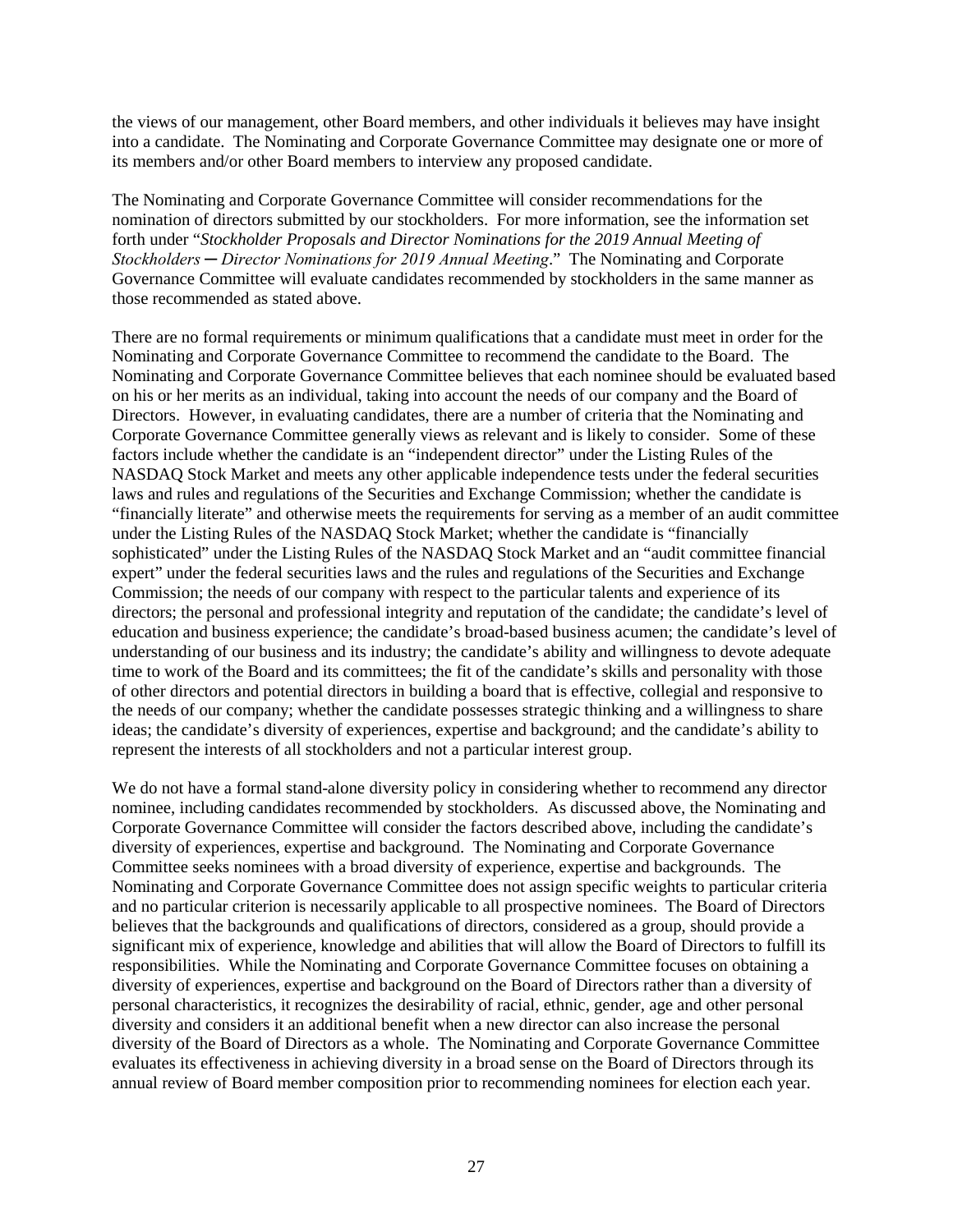#### <span id="page-31-0"></span>**Board Oversight of Risk**

The Board of Directors as a whole has responsibility for risk oversight, with more in-depth reviews of certain areas of risk being conducted by the relevant Board committees that report on their deliberations to the full Board of Directors. The oversight responsibility of the Board and its committees is enabled by management reporting processes that are designed to provide information to the Board about the identification, assessment and management of critical risks and management's risk mitigation strategies. The areas of risk that we focus on include operational, financial (accounting, credit, liquidity and tax), legal, compensation, competitive, health, safety, environmental, economic, political and reputational risks.

The standing committees of the Board of Directors oversee risks associated with their respective principal areas of focus. The Audit Committee's role includes a particular focus on the qualitative aspects of financial reporting, on our processes for the management of business and financial risk, our financial reporting obligations and for compliance with significant applicable legal, ethical and regulatory requirements. The Audit Committee, along with management, is also responsible for developing and participating in a process for review of important financial and operating topics that present potential significant risk to our company. The Compensation Committee is responsible for overseeing risks and exposures associated with our executive compensation programs and arrangements and management succession planning. The Nominating and Corporate Governance Committee oversees risks relating to our corporate governance matters, director compensation programs and director succession planning.

We recognize that a fundamental part of risk management is understanding not only the risks a company faces and what steps management is taking to manage those risks, but also understanding what level of risk is appropriate for the company. The involvement of the full Board of Directors each year in establishing our key corporate business strategies and annual fiscal budget is a key part of the Board's assessment of management's appetite for risk and also a determination of what constitutes an appropriate level of risk for our company.

We believe our current Board leadership structure is appropriate and helps ensure proper risk oversight for our company for a number of reasons, including: (1) general risk oversight by the full Board of Directors in connection with its role in reviewing our key business strategies and monitoring on an ongoing basis the implementation of our key business strategies; (2) more detailed oversight by our standing Board committees that are currently comprised of and chaired by our independent directors, and (3) the focus of our Chairman of the Board on allocating appropriate Board agenda time for discussion regarding the implementation of our key business strategies and specifically risk management.

### <span id="page-31-1"></span>**Code of Ethics**

The Board of Directors has adopted a Code of Ethics, which applies to all of our directors, executive officers, including our Chief Executive Officer and Chief Financial Officer, and other employees, and meets the requirements of the Securities and Exchange Commission and the NASDAQ Stock Market. A copy of our Code of Ethics is available on the "Investor Relations—Corporate Governance" section of our corporate website *[www.ntic.com](http://www.ntic.com/)*.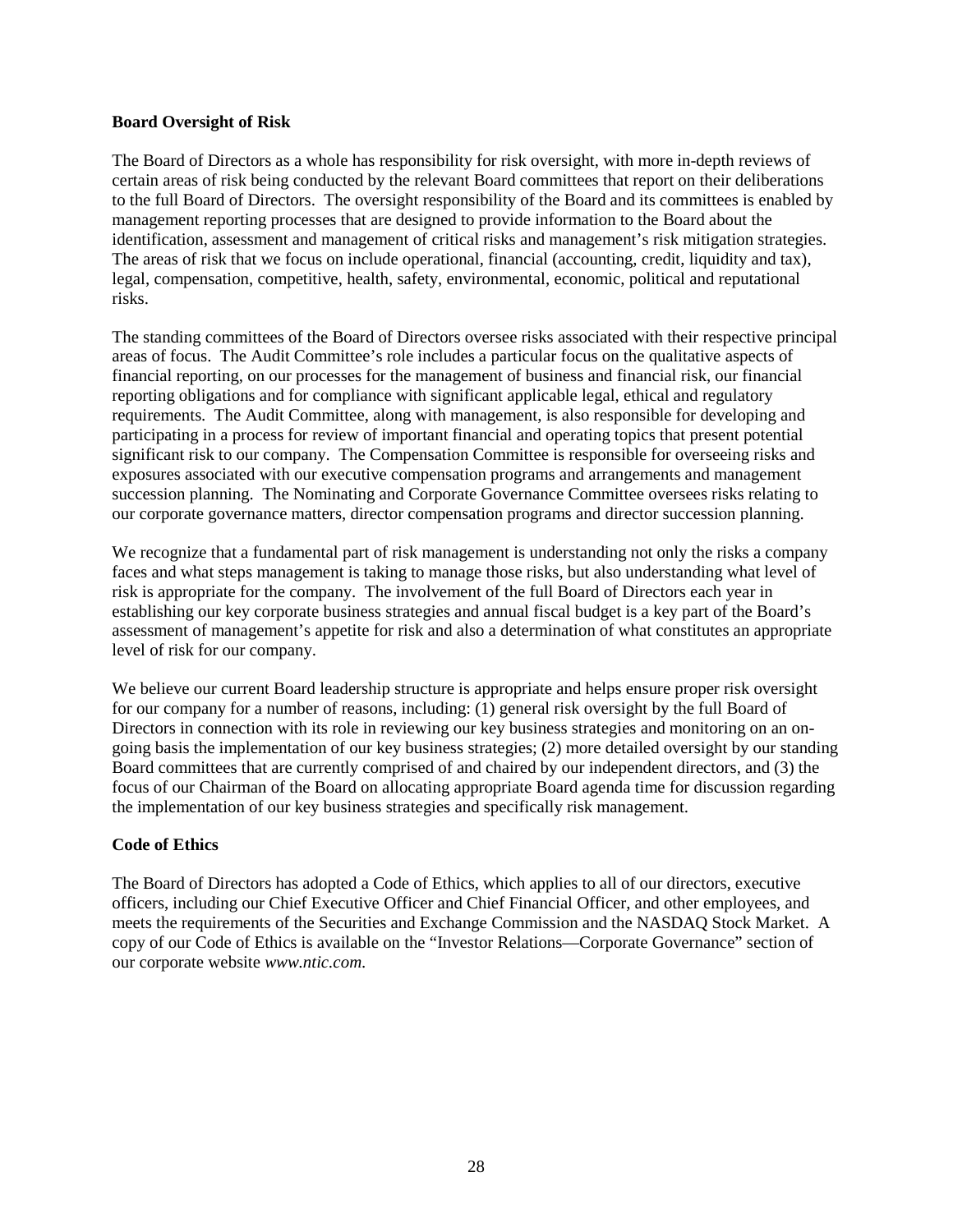#### <span id="page-32-0"></span>**Policy Regarding Director Attendance at Annual Meetings of Stockholders**

Although a regular Board of Directors meeting is generally held on the day of each annual meeting of stockholders, this meeting may be held by telephone. It is the policy of the Board of Directors that if a regular Board of Directors meeting occurs on the day of the annual meeting of stockholders and if directors standing for re-election attend this Board of Directors meeting in person, such directors should attend our annual meeting of stockholders, if their schedules permit. The only directors that attended the 2017 Annual Meeting of Stockholders were Mr. Nigon and Mr. Lynch.

#### <span id="page-32-1"></span>**Complaint Procedures**

The Audit Committee has established procedures for the receipt, retention and treatment of complaints received by NTIC regarding accounting, internal accounting controls or auditing matters, and the submission by our employees, on a confidential and anonymous basis, of concerns regarding questionable accounting or auditing matters. Our personnel with such concerns are encouraged to discuss their concerns with our outside legal counsel, who in turn will be responsible for informing the Audit Committee.

#### <span id="page-32-2"></span>**Process Regarding Stockholder Communications with Board of Directors**

Stockholders may communicate with the Board or any one particular director by sending correspondence, addressed to NTIC's Corporate Secretary, Northern Technologies International Corporation, 4201 Woodland Road, Circle Pines, MN 55014 with an instruction to forward the communication to the Board or one or more particular directors. NTIC's Corporate Secretary will promptly forward all such stockholder communications to the Board or the one or more particular directors, with the exception of any advertisements, solicitations for periodical or other subscriptions and other similar communications.

### <span id="page-32-3"></span>**Compensation Committee Interlocks and Insider Participation**

No member of our compensation committee has served as one of our officers or employees at any time. Except as otherwise disclosed in this proxy statement, no member of our compensation committee has had any relationship with NTIC requiring disclosure under Item 404 of Regulation S-K under the Exchange Act. None of our executive officers has served as a director, or member of the compensation committee (or other committee serving an equivalent function), of an organization that has an executive officer also serving as a member of our board of directors or compensation committee.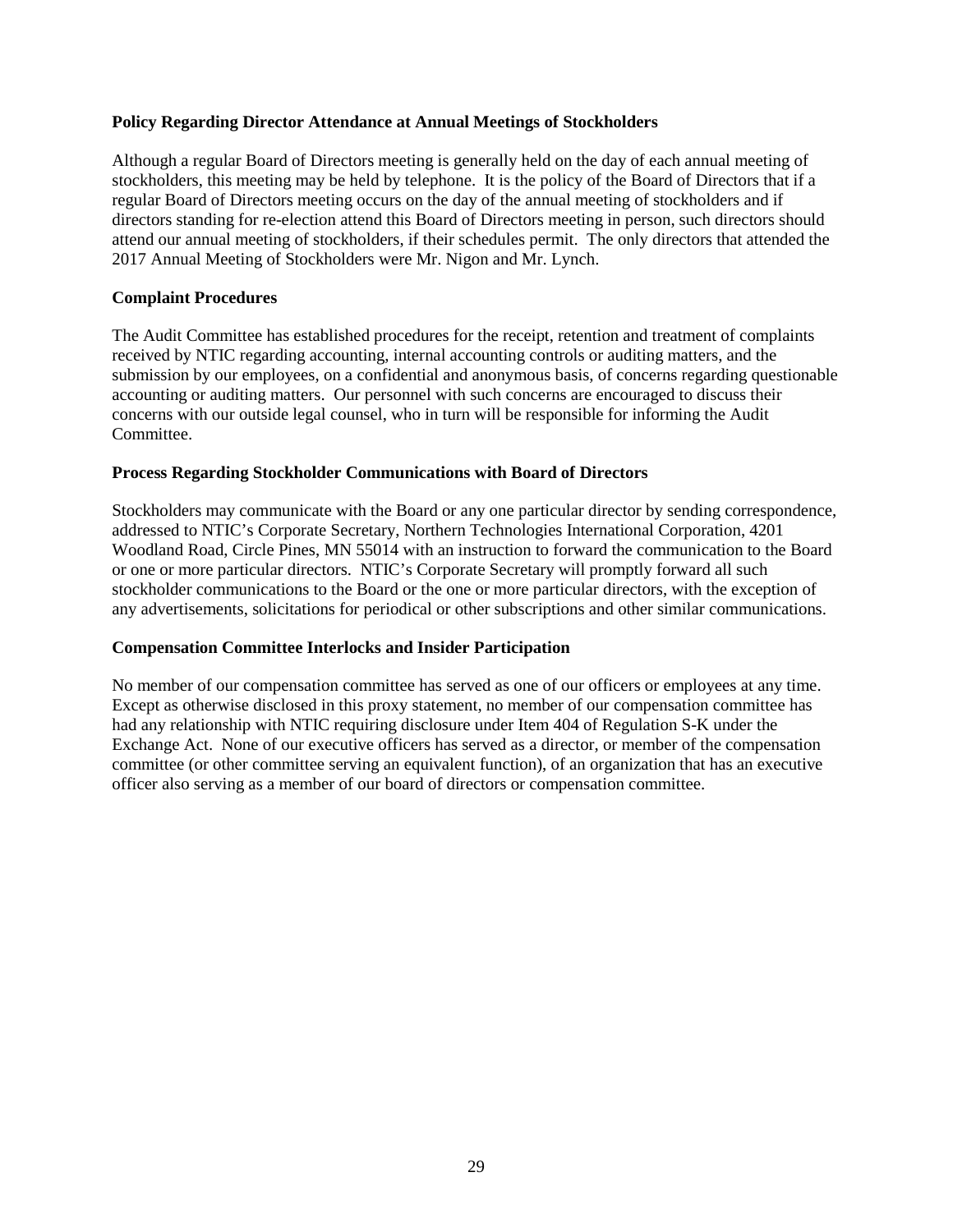#### **DIRECTOR COMPENSATION \_\_\_\_\_\_\_\_\_\_\_\_\_\_\_\_**

#### <span id="page-33-1"></span><span id="page-33-0"></span>**Summary of Cash and Other Compensation**

The table below provides summary information concerning the compensation of each individual who served as a director of our company during the fiscal year ended August 31, 2017, other than G. Patrick Lynch, our President and Chief Executive Officer, who was not compensated separately for serving on the Board of Directors during fiscal 2017. His compensation during fiscal 2017 for serving as an executive officer of our company is set forth under "*Executive Compensation*" included elsewhere in this proxy statement.

| <b>Name</b>                  | <b>Fees Earned or</b><br>Paid in Cash $(\$)$ | Option<br><b>Awards</b> $(\$)^{(1)(2)}$ |        | <b>All Other</b><br>Compensation $(\text{$\$})^{(3)}$ |         | Total $(\$)$ |         |
|------------------------------|----------------------------------------------|-----------------------------------------|--------|-------------------------------------------------------|---------|--------------|---------|
| Barbara D. Colwell           | 28,000                                       | S                                       | 30,760 | S                                                     |         |              | 58,760  |
|                              | 21,000                                       |                                         | 30,760 |                                                       |         |              | 51,760  |
| Sunggyu Lee, Ph.D.           | 21,000                                       |                                         |        |                                                       |         |              | 21,000  |
| Ramani Narayan, Ph.D.        | 19,000                                       |                                         | 30,760 |                                                       | 147.829 |              | 197,589 |
|                              | 43,000                                       |                                         | 46,140 |                                                       |         |              | 89.140  |
| Konstantin von Falkenhausen. | 28,000                                       |                                         | 30,760 |                                                       |         |              | 58,760  |

#### **DIRECTOR COMPENSATION – FISCAL 2017**

(1) The amounts in this column do not reflect compensation actually received by the directors nor do they reflect the actual value that will be recognized by the directors. Instead, the amounts reflect the grant date fair value for option grants made by us in fiscal 2017, as calculated in accordance with Financial Accounting Standards Board (FASB) Accounting Standards Codification (ASC) Topic 718.

On September 1, 2016, each then current director, other than Dr. Lee and Mr. Lynch, received a stock option to purchase 4,000 shares of our common stock at an exercise price of \$13.40 per share granted under the Northern Technologies International Corporation Amended and Restated 2007 Stock Incentive Plan, the material terms of which are described in more detail under "*Executive Compensation—Stock Incentive Plan*." These options vested in full on September 1, 2017 and will expire on August 31, 2026 or earlier in the case of a director whose service as a director is terminated prior to such date. In addition, on September 1, 2016, Mr. Nigon received an additional stock option to purchase 2,000 shares of our common stock in consideration for his service as Chairman of the Board. The terms of this stock option are identical to the other director stock options granted on that date. See "—Non-Employee Director Compensation Program—Stock Options." The grant date fair value associated with these awards and as calculated in accordance with FASB ASC Topic 718 is determined based on our Black-Scholes option pricing model. The grant date fair value per share for the options granted on September 1, 2016 was \$7.69 and was determined using the following specific assumptions: risk free interest rate: 1.63%; expected life: 10.0 years; expected volatility: 46.4%; and expected dividend yield: 0%.

(2) The table below provides information regarding the aggregate number of options to purchase shares of our common stock outstanding at August 31, 2017 and held by each of the directors listed in the Director Compensation Table. Note that because of the grant date, neither the Director Compensation Table nor the table below reflects option grants on September 1, 2017. See "—*Non-Employee Director Compensation Program— Stock Options*."

| <b>Name</b>           | <b>Aggregate Number</b><br><b>Of Securities</b><br><b>Underlying Options</b> | Exercisable/<br>Unexercisable | <b>Exercise</b><br>Price(s) | <b>Expiration</b><br>Date(s) |
|-----------------------|------------------------------------------------------------------------------|-------------------------------|-----------------------------|------------------------------|
| Barbara D. Colwell    | 15,000                                                                       | 11.000/4.000                  | $$13.40 - 20.10$            | $11/18/2023 - 8/31/2026$     |
|                       | 16,000                                                                       | 12,000/4,000                  | $$13.40 - 20.10$            | $08/31/2023 - 8/31/2026$     |
| Sunggyu Lee, Ph.D     | 4,000                                                                        | 4.000/0                       | \$14.70                     | 8/31/2023                    |
| Ramani Narayan, Ph.D. | 16.000                                                                       | 12,000/4,000                  | $$13.40 - 20.10$            | $08/31/2023 - 8/31/2026$     |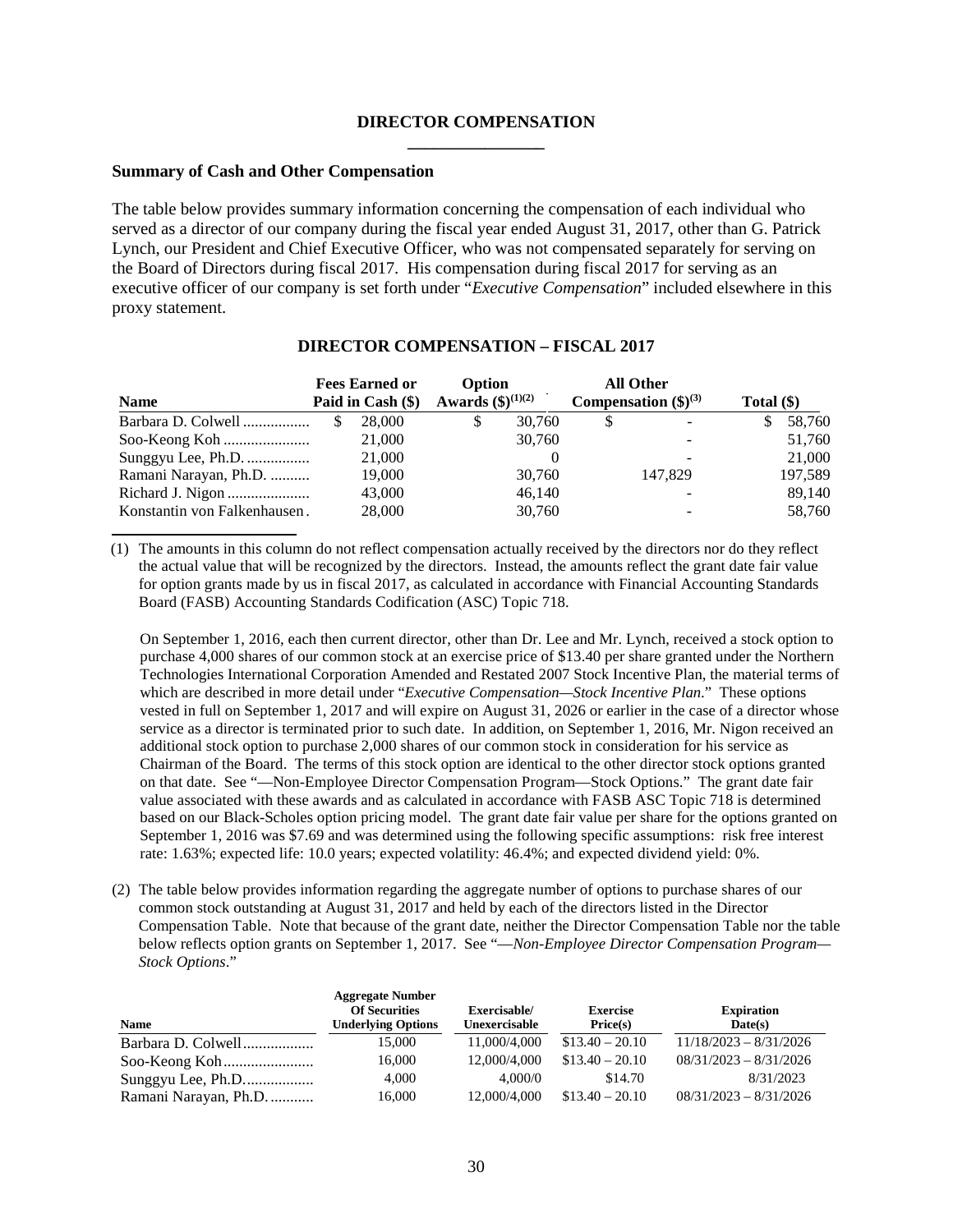| <b>Name</b>                 | <b>Aggregate Number</b><br><b>Of Securities</b><br><b>Underlying Options</b> | Exercisable/<br>Unexercisable | <b>Exercise</b><br>Price(s) | <b>Expiration</b><br>Date(s) |
|-----------------------------|------------------------------------------------------------------------------|-------------------------------|-----------------------------|------------------------------|
|                             | 25,500                                                                       | 19.500/6.000                  | $$10.25 - 20.10$            | $11/15/2022 - 8/31/2026$     |
| Konstantin von Falkenhausen | 19.000                                                                       | 15.000/4.000                  | $$10.25 - 20.10$            | $11/15/2022 - 8/31/2026$     |

(3) We do not provide perquisites or other personal benefits to our directors. The amounts reflected for Dr. Narayan reflects consulting fees and royalties paid during the fiscal year ended August 31, 2017 as described in more detail below under "—*Consulting Arrangement*."

#### <span id="page-34-0"></span>**Non-Employee Director Compensation Program**

*Overview.* Our non-employee directors for purposes of our director compensation program currently consist of Barbara D. Colwell, Soo-Keong Koh, Sunggyu Lee, Ph.D., Ramani Narayan, Ph.D., Richard J. Nigon and Konstantin von Falkenhausen.

We use a combination of cash and long-term equity-based incentive compensation in the form of annual stock option grants to attract and retain qualified candidates to serve on the Board of Directors. In setting non-employee director compensation, we follow the process and procedures described under "*Corporate Governance—Nominating and Corporate Governance Committee—Processes and Procedures for the Determination of Director Compensation*."

*Cash Retainers and Meeting Fees*. Each of our non-employee directors receives annual cash retainers and meeting fees. The following table sets forth the annual cash retainers paid to our non-employee directors during fiscal 2017:

| <b>Description</b> | <b>Annual Cash</b><br><b>Retainer</b> |
|--------------------|---------------------------------------|
|                    | $\frac{\$}{15.000}$                   |
|                    | 15,000                                |
|                    | 1.000                                 |
|                    | 4.000                                 |

Effective January 1, 2018, the annual cash retainer paid to our non-employee directors will be increased to \$20,000. Each of our non-employee directors also receives \$1,000 for each Board, Board committee and strategy review meeting attended. No director, however, earns more than \$1,000 per day in Board, Board committee and strategy review meeting fees.

*Stock Options*. Each of our non-employee directors, other than Dr. Sunggyu Lee and a director who will not stand for re-election at the next annual meeting of stockholders, is automatically granted a ten-year non-qualified option to purchase 4,000 shares of our common stock on the first day of each fiscal year in consideration for his or her service as a director of NTIC and the Chairman of the Board is automatically granted an additional ten-year non-qualified option to purchase 2,000 shares of our common stock on the first day of each fiscal year in consideration for his services as Chairman. In addition, each new nonemployee director is automatically granted a ten-year non-qualified option to purchase a pro rata portion of 4,000 shares of our common stock calculated by dividing the number of months remaining in the fiscal year at the time of election or appointment by 12 on the date the director is first elected or appointed as a director of NTIC. Each automatically granted option becomes exercisable, on a cumulative basis, on the one-year anniversary of the date of its grant. The exercise price of such options is equal to the fair market value of a share of our common stock on the date of grant. Since 2014, Dr. Sunggyu Lee has rejected option grants to directors in connection with his services as a director of NTIC.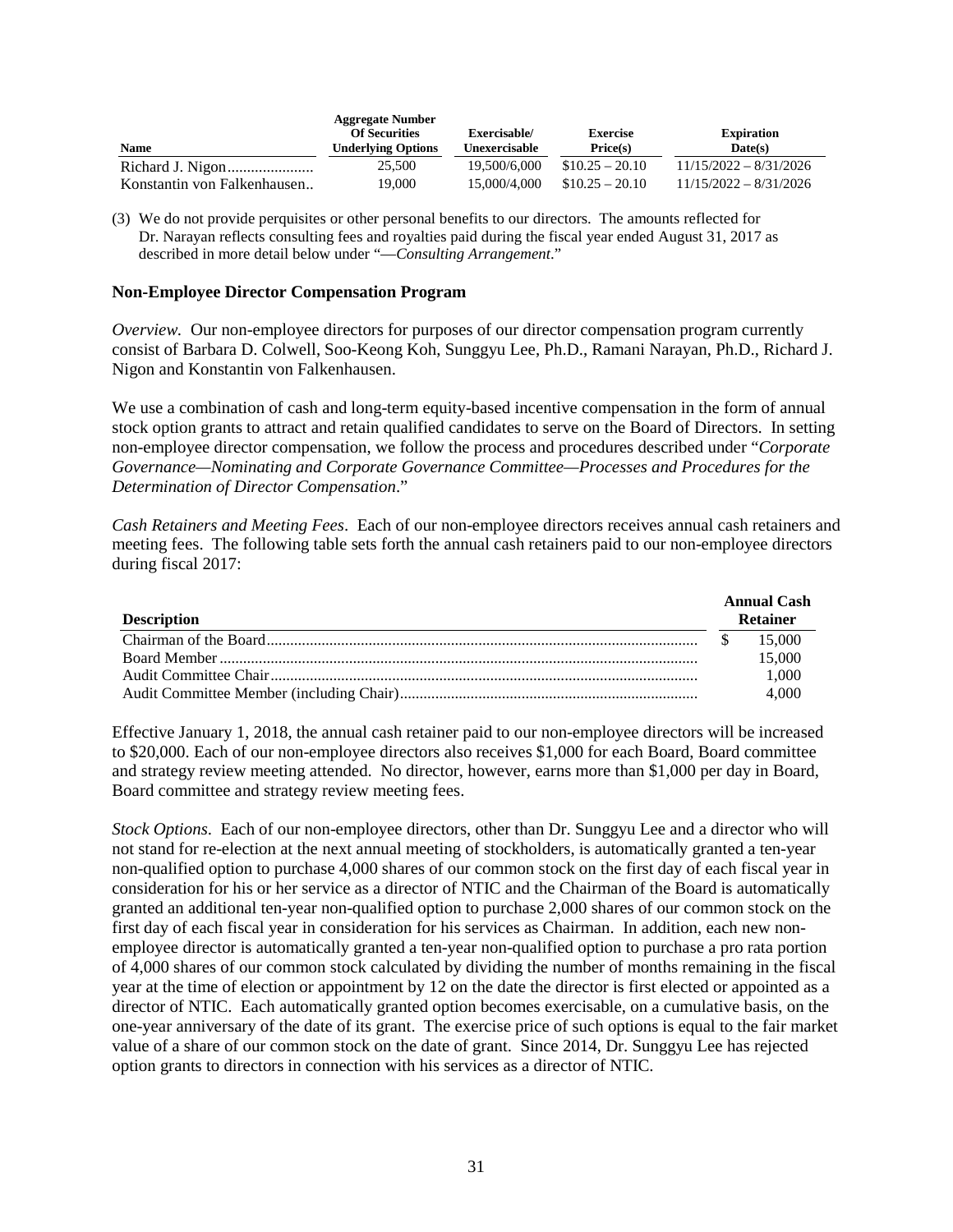Under the terms of our stock incentive plan, unless otherwise provided in a separate agreement or modified in connection with the termination of a director's service, if a director's service with our company terminates for any reason, the unvested portion of options then held by the director will immediately terminate and the director's right to exercise the then vested portion will:

- immediately terminate if the director's service relationship with our company terminated for "cause";
- continue for a period of 12 months if the director's service relationship with our company terminates as a result of the director's death, disability or retirement; or
- continue for a period of three months if the director's service relationship with our company terminates for any reason, other than for cause or upon the director's death, disability or retirement.

We refer you to note (1) to the Director Compensation Table for a summary of all option grants to our non-employee directors during the fiscal year ended August 31, 2017 and note (2) to the Director Compensation Table for a summary of all options to purchase shares of our common stock held by our non-employee directors as of August 31, 2017.

*Reimbursement of Expenses*. All of our directors are reimbursed for travel expenses for attending meetings and other miscellaneous out-of-pocket expenses incurred in performing their Board functions.

### <span id="page-35-0"></span>**Consulting Arrangement**

As previously disclosed, we previously paid consulting fees to Bioplastic Polymers LLC which is owned by Ramani Narayan, Ph.D., one of our directors, in exchange for consulting services rendered by Bioplastic Polymers LLC related to research and development associated with various new technologies and the royalty fees were paid pursuant to an oral agreement pursuant to which we agreed to pay Bioplastic Polymers LLC and Dr. Narayan certain royalties on net sales of products incorporating the biodegradable polymer technology transferred to us by Bioplastic Polymers LLC and Dr. Narayan in consideration of the transfer and assignment of such technology to us.

On January 11, 2017, NTIC, Bioplastic Polymers LLC and Dr. Narayan entered into a consulting agreement which supersedes and replaces the oral agreements described above. Under the terms of the consulting agreement, Dr. Narayan must personally provide certain consulting services to us relating to our Natur-Tec® business and bioplastics program. The consulting agreement sets out terms for clear separation between Dr. Narayan's work at Michigan State University ("University") and any related University inventions and his work with us and any related our inventions. In exchange for the consulting services, we agreed to pay Dr. Narayan \$12,000 per month. The term of the consulting agreement is five years, and unless earlier terminated by the parties, will terminate on January 11, 2022. Either party may terminate the consulting agreement earlier upon 30 days prior written notice. The consulting agreement will terminate automatically upon the death of Dr. Narayan or in the event of his disability that prevents him from performing the consulting services under the agreement.

We paid consulting fees to Bioplastic Polymers LLC which is owned by Ramani Narayan, Ph.D. in the aggregate amount of \$137,666 and commissions in the amount of \$10,163 during the fiscal year ended August 31, 2017 pursuant to the oral agreement and after January 11, 2017 the written consulting agreement.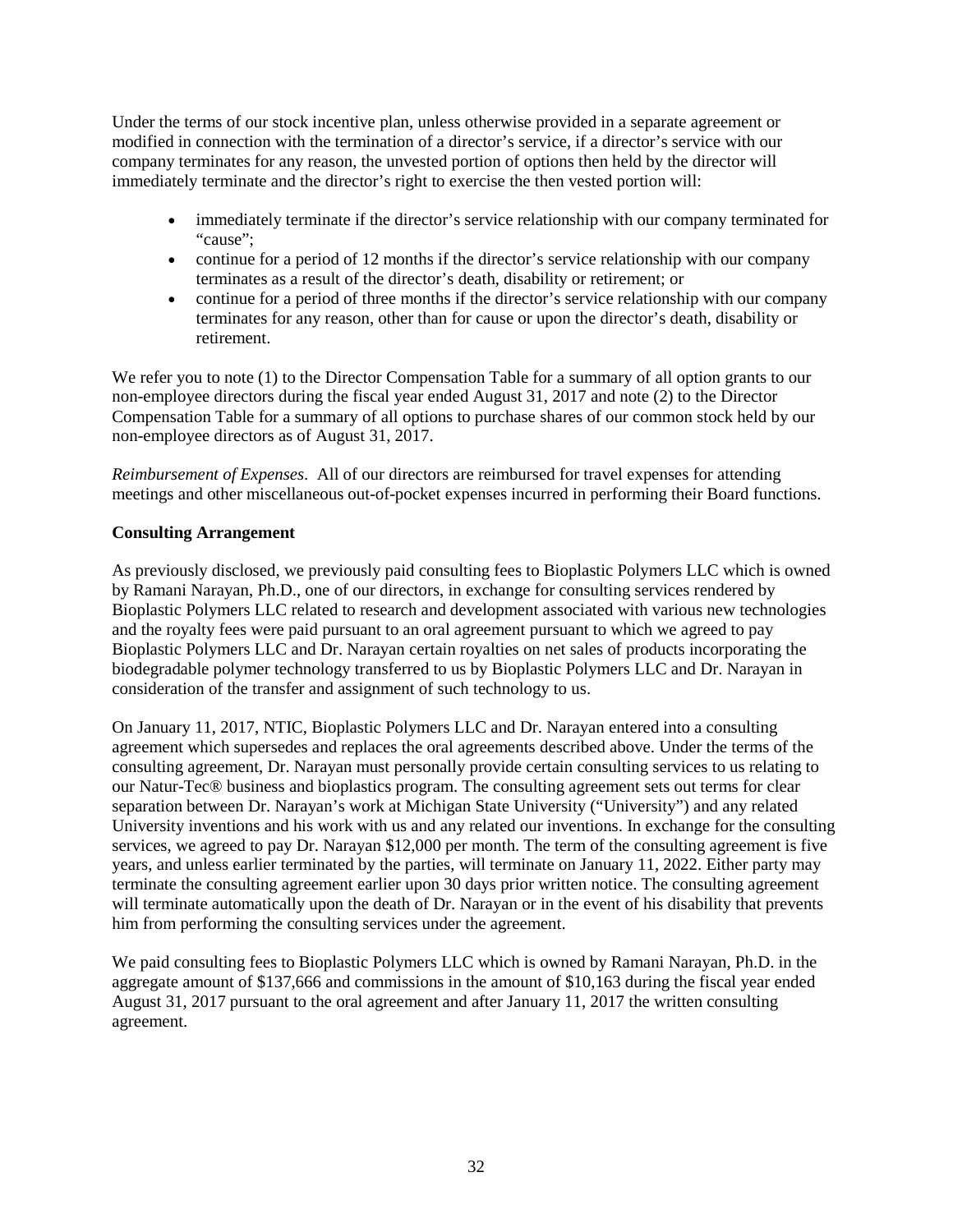#### <span id="page-36-0"></span>**Indemnification Agreements**

We have entered into agreements with all of our directors under which we are required to indemnify them against expenses, judgments, penalties, fines, settlements and other amounts actually and reasonably incurred, including expenses of a derivative action, in connection with an actual or threatened proceeding if any of them may be made a party because he or she is or was one of our directors. We will be obligated to pay these amounts only if the director acted in good faith and in a manner that he or she reasonably believed to be in or not opposed to our best interests. With respect to any criminal proceeding, we will be obligated to pay these amounts only if the director had no reasonable cause to believe his or her conduct was unlawful. The indemnification agreements also set forth procedures that will apply in the event of a claim for indemnification.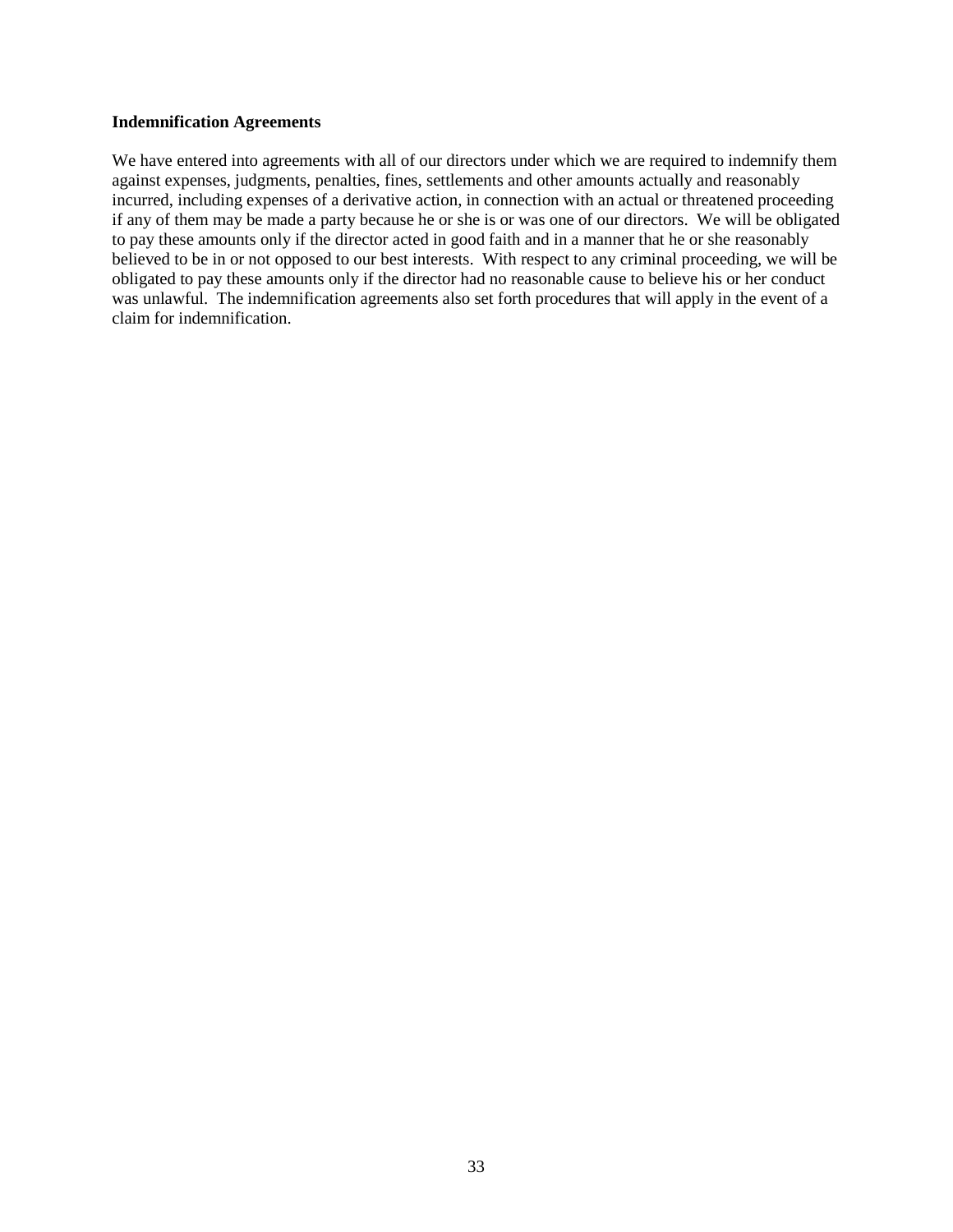# **EXECUTIVE COMPENSATION \_\_\_\_\_\_\_\_\_\_\_\_\_\_\_\_**

### <span id="page-37-1"></span><span id="page-37-0"></span>**Compensation Discussion and Analysis**

In this Compensation Discussion and Analysis ("CD&A"), we describe the key principles and approaches we use to determine elements of compensation paid to, awarded to and earned by G. Patrick Lynch, who serves as our President and Chief Executive Officer ("CEO"), and Matthew C. Wolsfeld, who serves as our Chief Financial Officer ("CFO"). Their compensation is set forth in the Summary Compensation Table found later in this proxy statement. The CEO and CFO are the only two individuals who have been designated by our Board of Directors as "executive officers" of NTIC within the meaning of the federal securities laws. This CD&A should be read in conjunction with the accompanying compensation tables, corresponding notes and narrative discussion, as they provide additional information and context to our compensation disclosures. We refer to the CEO and CFO in this proxy statement as our "named executive officers" or "executives."

#### *Executive Summary*

One of our key executive compensation objectives is to link pay to performance by aligning the financial interests of our executives with those of our stockholders and by emphasizing pay for performance in our compensation programs. We believe we accomplish this objective primarily through our annual bonus plan, which compensates executives for achieving annual corporate financial goals and individual goals.

Our fiscal 2017 total net sales increased over 20% to \$39,569,123 during fiscal 2017 compared to fiscal 2016, and our net income was \$3,422,126, or \$0.75 per diluted common share, for fiscal 2017 compared to (\$867,514) or (\$0.19) per diluted common share, for fiscal 2016. Accordingly, total compensation for our named executive officers for fiscal 2017 increased approximately 30% compared to fiscal 2016, as a result of increased bonuses under our annual bonus plan.

### *Compensation Highlights and Best Practices*

Our compensation practices include many best pay practices that support our executive compensation objectives and principles and benefit our stockholders, such as the following:

- *Pay for performance*. We tie compensation directly to financial performance. Our annual bonus plan pays out only if a certain minimum adjusted earnings threshold is met and the payouts are completely dependent upon our actual adjusted earnings.
- *At-risk pay*. A significant portion of executives' compensation is "performance-based" or "at risk." For fiscal 2017, 36.7% of total compensation for our named executive officers was performance-based, assuming grant date fair values for equity awards.
- *Equity-based pay*. A significant portion of executives' compensation is "equity-based" and in the form of stock-based incentive awards. For fiscal 2017, 10.5% of total compensation for our named executive officers was equity-based, assuming grant date fair values for equity awards.
- *Three-year vesting*. Value received under our long-term equity-based incentive awards, which is comprised solely of stock options, is tied to three-year vesting and any value received is contingent upon our long-term stock price performance since stock options have value only if the market value of our common stock exceeds the exercise price of the options.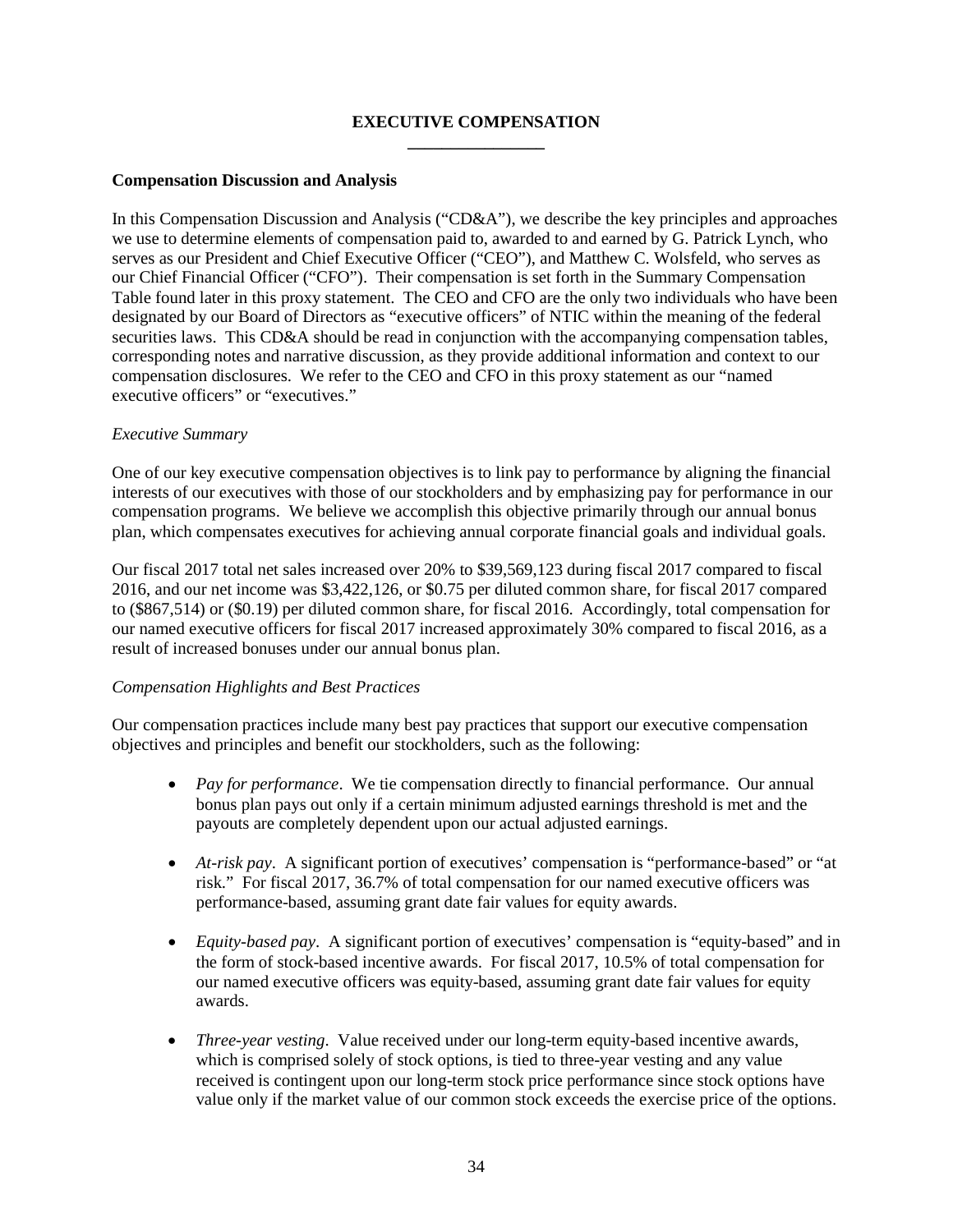- *Clawback policy*. Our stock incentive plan and related award agreements include a "clawback" mechanism to recoup incentive compensation if it is determined that executives engaged in certain conduct adverse to our interests.
- *No tax gross-ups*. We do not provide tax "gross-up" payments in connection with any compensation, benefits or perquisites provided to our executives.
- *Limited perquisites*. We provide only limited perquisites to our executives.
- *No hedging or pledging*. We prohibit our executives from engaging in hedging transactions, such as short sales, transactions in publicly traded options, such as puts, calls and other derivatives, and pledging our common stock in any significant respect.

### *Say-on-Pay Vote*

At our 2017 annual meeting of stockholders, our stockholders had the opportunity to provide an advisory vote on the compensation paid to our named executive officers, or a "say-on-pay" vote. Of the votes cast by our stockholders, 99% were in favor of our "say-on-pay" proposal. Accordingly, the Compensation Committee generally believes that these results affirmed stockholder support of our approach to executive compensation and did not believe it was necessary to make; and therefore, has not made, any changes to our executive pay program solely in response to that vote. In accordance with the result of the advisory vote on the frequency of the say-on-pay vote, which was conducted at our 2014 annual meeting of stockholders, our board of directors has determined that we will conduct an executive compensation advisory vote every year. Accordingly, the next say-on-pay vote will occur at our 2019 Annual Meeting of stockholders. Our next vote on the frequency of the say-on-pay vote will occur at our 2020 annual meeting of stockholders.

### *Executive Compensation Objectives*

Our guiding compensation philosophy is to maintain an executive compensation program that allows us to attract, retain, motivate and reward qualified and talented executives that will enable us to grow our business, achieve our annual, long-term and strategic goals and drive long-term stockholder value.

The following core principles provide a framework for our executive compensation program:

- Align interests of our executives with stockholder interests;
- Integrate compensation with our business plans and strategic goals;
- Link amount of compensation to both company and individual performance; and
- Provide fair and competitive compensation opportunities that attract and retain executives.

### *How We Make Compensation Decisions*

There are several elements to our executive compensation decision-making, which we believe allow us to most effectively implement our compensation philosophy. Each of these elements and their roles are described briefly below.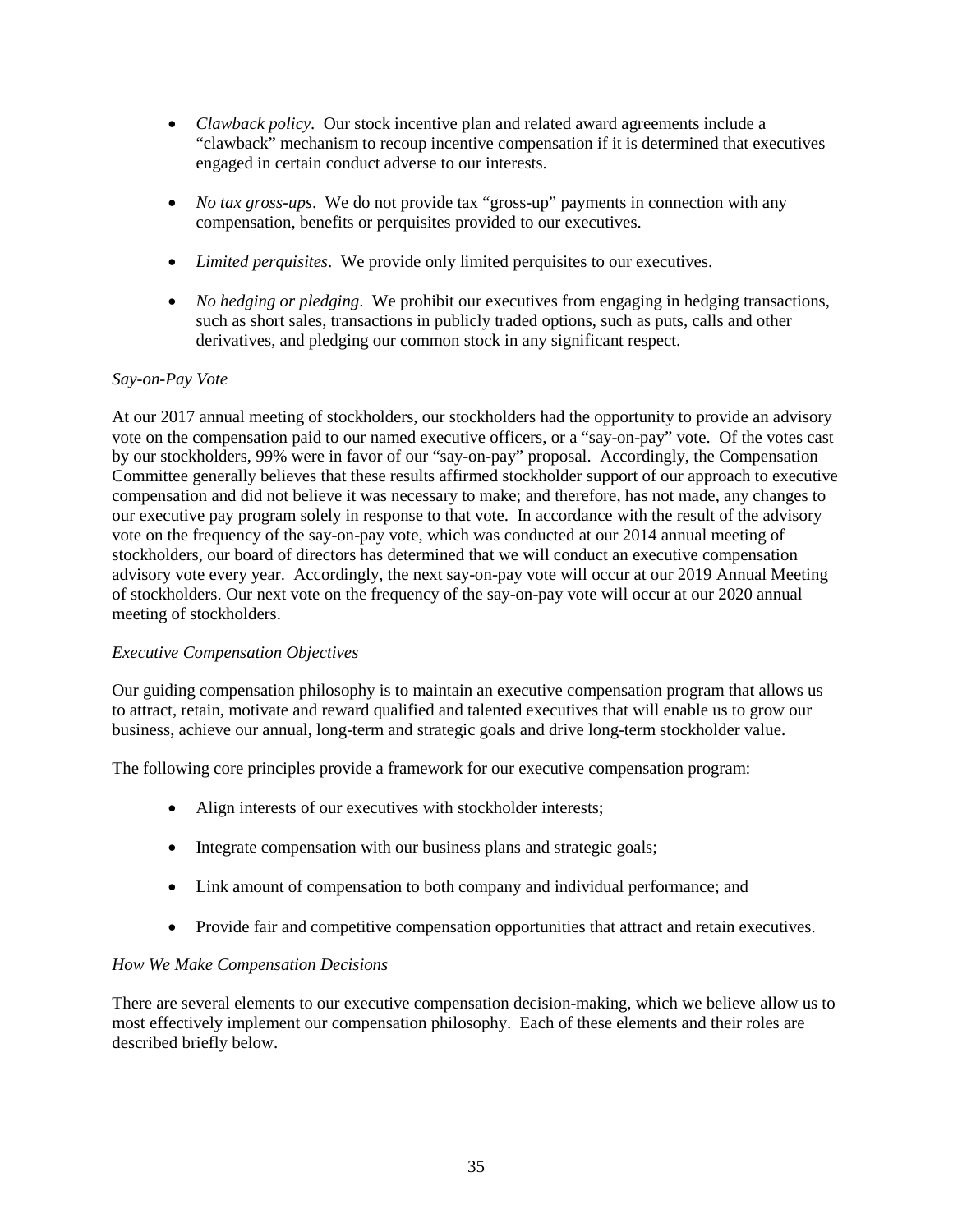*Role of the Compensation Committee*. The Compensation Committee, which is comprised solely of independent directors, oversees our executive compensation program. Within its duties, the Compensation Committee recommends compensation for the CEO and CFO. In doing so, the Compensation Committee:

- Approves and recommends that the Board approve the total executive compensation package for each executive, including his base salary, annual bonus payout and annual stock option awards;
- Approves and recommends that the Board approve the terms of our annual bonus plan;
- Approves and recommends that the Board approve annual stock option grants;
- Evaluates market competitiveness of our executive compensation program; and
- Evaluates proposed significant changes to all other elements of our executive compensation program.

In setting or recommending executive compensation for our executives, the Compensation Committee considers the following primary factors:

- each executive's position within the company and the level of responsibility;
- the ability of the executive to impact key business initiatives;
- the executive's individual experience and qualifications;
- company performance, as compared to specific pre-established objectives;
- individual performance, generally and as compared to specific pre-established objectives;
- the executive's current and historical compensation levels;
- advancement potential and succession planning considerations;
- an assessment of the risk that the executive would leave NTIC and the harm to our business initiatives if the executive left;
- the retention value of executive equity holdings, including outstanding stock options;
- the dilutive effect on the interests of our stockholders of long-term equity-based incentive awards; and
- anticipated share-based compensation expense as determined under applicable accounting rules.

The Compensation Committee also considers the recommendations of the CEO with respect to executive compensation to be paid to other executives and employees. The significance of any individual factor described above in setting executive compensation will vary from year to year and may vary among our executives. In making its final decision regarding the form and amount of compensation to be paid to our named executive officers (other than the CEO), the Compensation Committee considers and gives great weight to the recommendations of the CEO recognizing that due to his reporting and otherwise close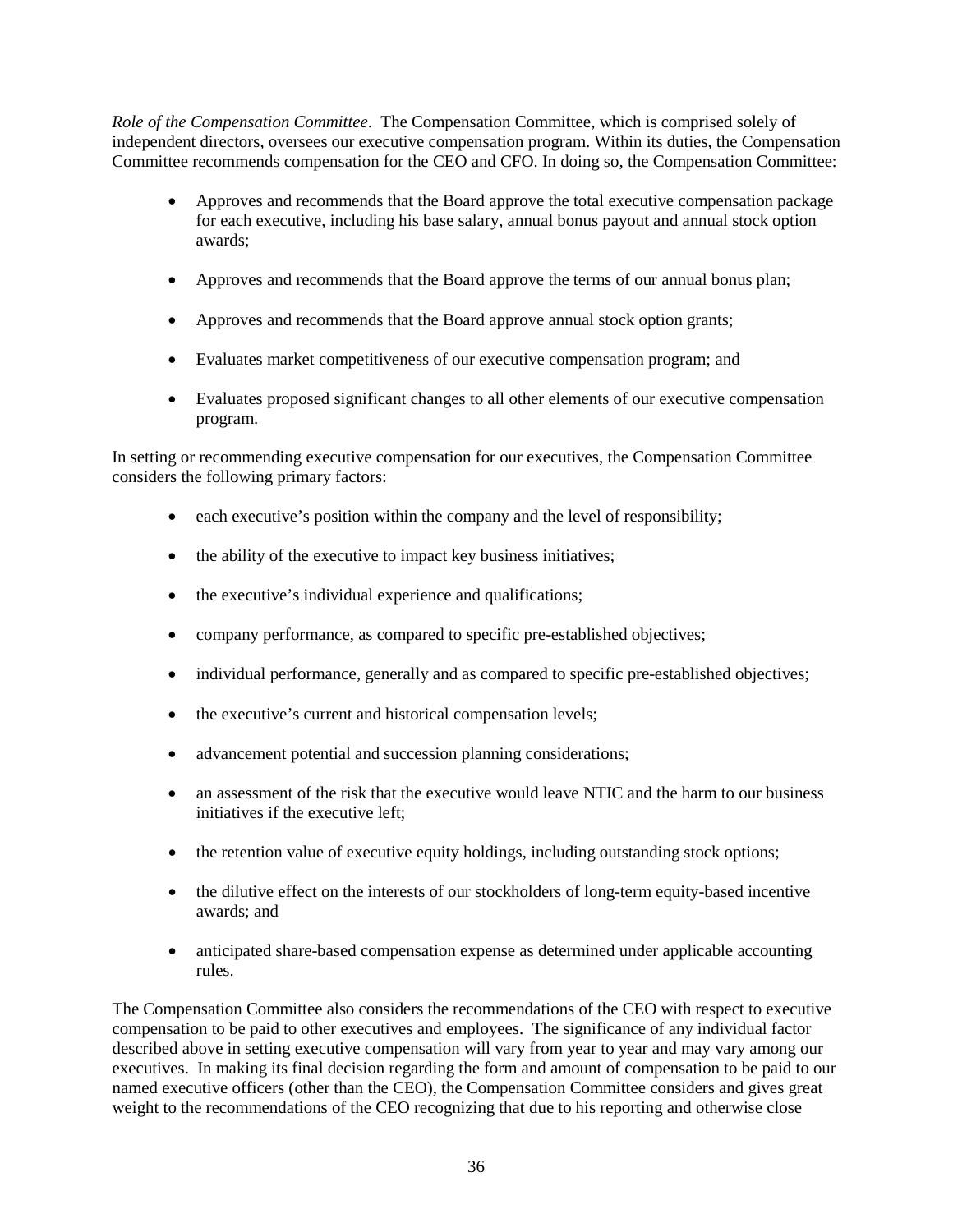relationship with each executive and employee, the CEO often is in a better position than the Compensation Committee to evaluate the performance of each executive (other than himself). In making its final decision regarding the form and amount of compensation to be paid to the CEO, the Compensation Committee considers the results of the CEO's self-review and his individual annual performance review by the Compensation Committee and the recommendations of our non-employee directors. The CEO's compensation is approved by the Board of Directors (with the CEO abstaining), upon recommendation of the Compensation Committee.

*Role of Management*. Management's role is to provide current compensation information to the Compensation Committee and provide analysis and recommendations on executive compensation to the Compensation Committee based on the executive's level of professional experience; the executive's duties and responsibilities; individual performance; tenure; and historic corporate performance. None of our executives, including the CEO, provides input or recommendations with respect to his own compensation.

*Use of Market Data*. Since there are no public companies of which NTIC is aware that are substantially similar to NTIC, in terms of its business, industry and corporate profile, the Compensation Committee has not used market data to review and evaluate executive compensation in any material respect. However, the Compensation Committee has recently used a group of peer companies with a market capitalization similar to NTIC and either in a similar industry or located in Minnesota.

### *Elements of Our Executive Compensation Program*

Our executive compensation program for the fiscal year ended August 31, 2017 consisted of the following key elements:

- Base salary;
- Annual incentive compensation;
- Long-term equity-based incentive compensation, in the form of stock options; and
- All other compensation, including health and welfare benefits, retirement plans and perquisites.

The table below provides some of the key characteristics of and purpose for each element along with some key actions taken during fiscal 2017.

| <b>Element</b>      | <b>Key Characteristics</b>                                                                                                                | <b>Purpose</b>                                                                                                                                                                                 | <b>Key Fiscal 2017 Actions</b>                                                                                                                           |
|---------------------|-------------------------------------------------------------------------------------------------------------------------------------------|------------------------------------------------------------------------------------------------------------------------------------------------------------------------------------------------|----------------------------------------------------------------------------------------------------------------------------------------------------------|
| <b>Base Salary</b>  | A fixed amount, paid in cash<br>and reviewed annually and,<br>if appropriate, adjusted.                                                   | Provide a source of fixed income<br>that is competitive and reflects<br>scope and responsibility of the<br>position held.                                                                      | Our named executive officers<br>received 5% increases to annual<br>base salaries, effective as of<br>September 1, 2016, the first day<br>of fiscal 2017. |
| Annual<br>Incentive | A variable, short-term<br>is typically payable in cash<br>and is based on Adjusted<br><b>EBITDOI</b> and individual<br>performance goals. | Motivate and reward our executives No significant changes were<br>element of compensation that for achievement of annual business<br>results intended to drive overall<br>company performance. | made.                                                                                                                                                    |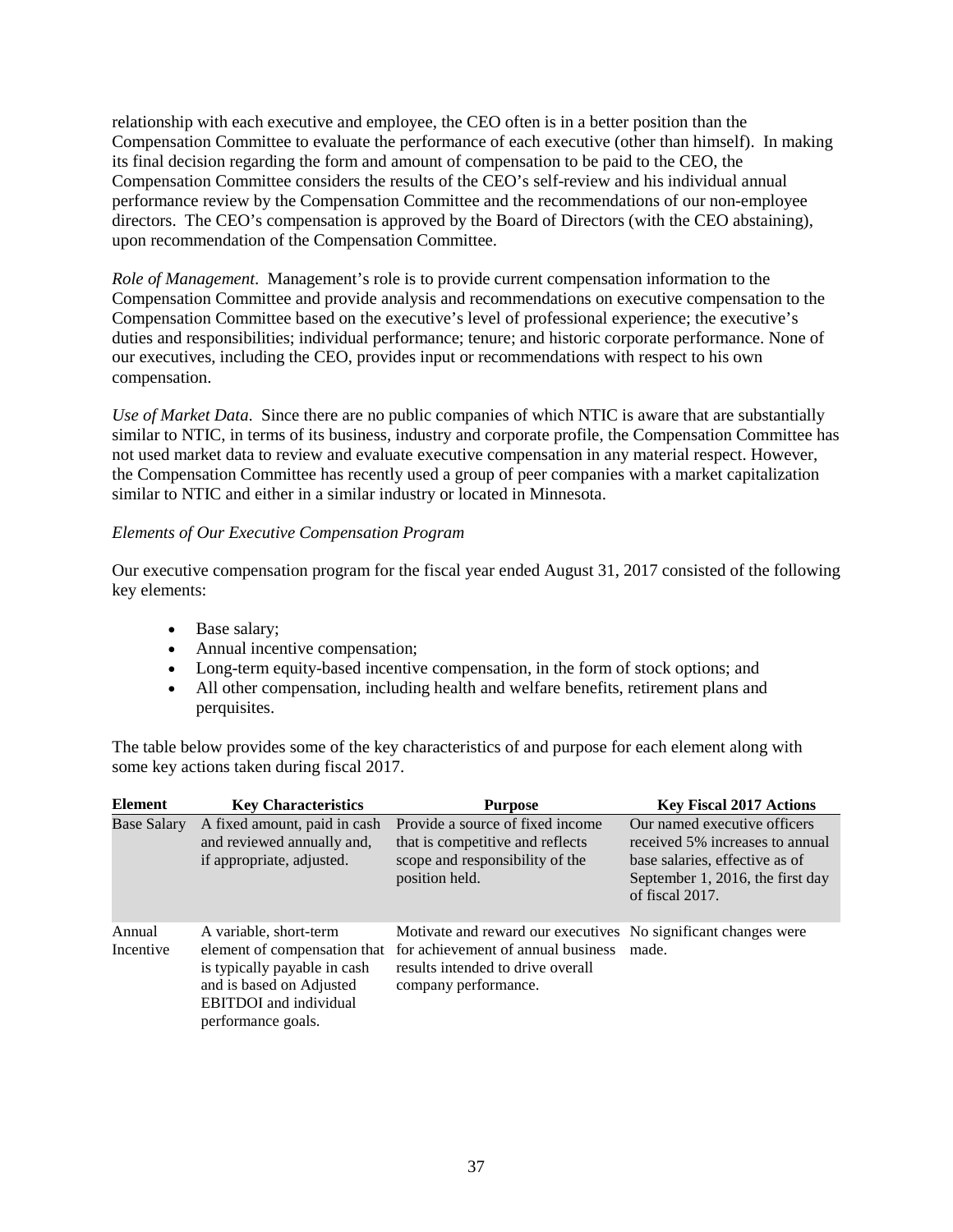| <b>Element</b>                             | <b>Key Characteristics</b>                                                                                                                                                                                                                                       | <b>Purpose</b>                                                                                                                                                                                                                                   | <b>Key Fiscal 2017 Actions</b>       |  |  |  |
|--------------------------------------------|------------------------------------------------------------------------------------------------------------------------------------------------------------------------------------------------------------------------------------------------------------------|--------------------------------------------------------------------------------------------------------------------------------------------------------------------------------------------------------------------------------------------------|--------------------------------------|--|--|--|
| Long-Term<br>Equity-<br>Based<br>Incentive | of compensation that is<br>provided in the form of stock<br>options. Stock options are<br>time-based and vest annually<br>over three years.                                                                                                                      | A variable, long-term element Align the interests of our executives No significant changes were<br>with the long-term interests of our<br>stockholders; promote stock<br>ownership and create significant<br>incentives for executive retention. | made.                                |  |  |  |
| Health and<br>Welfare<br><b>Benefits</b>   | Includes health, dental and<br>life insurance.                                                                                                                                                                                                                   | Provide competitive health and<br>welfare benefits at a reasonable cost made.<br>and promote employee health.                                                                                                                                    | No significant changes were          |  |  |  |
| Retirement<br>Plans                        | Includes a $401(k)$ plan.<br>We do not provide pension<br>arrangements or post-<br>retirement health coverage for<br>our executives or employees.<br>We also do not provide any<br>nonqualified defined<br>contribution or other deferred<br>compensation plans. | Provide an opportunity for<br>employees to save and prepare<br>financially for retirement.                                                                                                                                                       | No significant changes were<br>made. |  |  |  |
| Perquisites                                | Includes use of a company-<br>owned automobile. We do not of executives.<br>provide any other perquisites<br>to our executives.                                                                                                                                  | Assist in the attraction and retention No significant changes were                                                                                                                                                                               | made.                                |  |  |  |

We describe each key element of our executive compensation program in more detail in the following pages, along with the compensation decisions made in fiscal 2017.

*Base Salary*. We provide a base salary for our named executive officers, which, unlike some of the other elements of our executive compensation program, is not subject to company or individual performance risk. We recognize the need for most executives to receive at least a portion of their total compensation in the form of a guaranteed base salary that is paid in cash regularly throughout the year.

We initially fix base salaries for our executives at a level that we believe enables us to hire and retain them in a competitive environment and to reward satisfactory individual performance and a satisfactory level of contribution to our overall business objectives. The Compensation Committee reviews base salaries for our named executive officers each year typically in July and generally recommends to the Board of Directors any increases for the following fiscal year in July or August or as soon as practicable thereafter. Regardless of when the final decision regarding base salaries for a fiscal year is made by the Board of Directors, any increases in base salaries are effective as of September 1 of that year, which depending upon the timing of the final decision could result in a retroactive payment to the executive shortly after the final decision is made.

The Compensation Committee's recommendations to the Board of Directors regarding the base salaries of our named executive officers are based on a number of factors, including: the executive's level of responsibility, prior experience and base salary for the prior year, the skills and experiences required by the position, length of service with our company, past individual performance, cost of living increases and other considerations the Compensation Committee deems relevant. The Compensation Committee also recognizes that in addition to the typical responsibilities and duties held by our executives, by virtue of their positions, our executives, due to the small number of our executives and employees, often possess additional responsibilities and perform additional duties that would be typically delegated to others in most organizations with additional personnel and resources.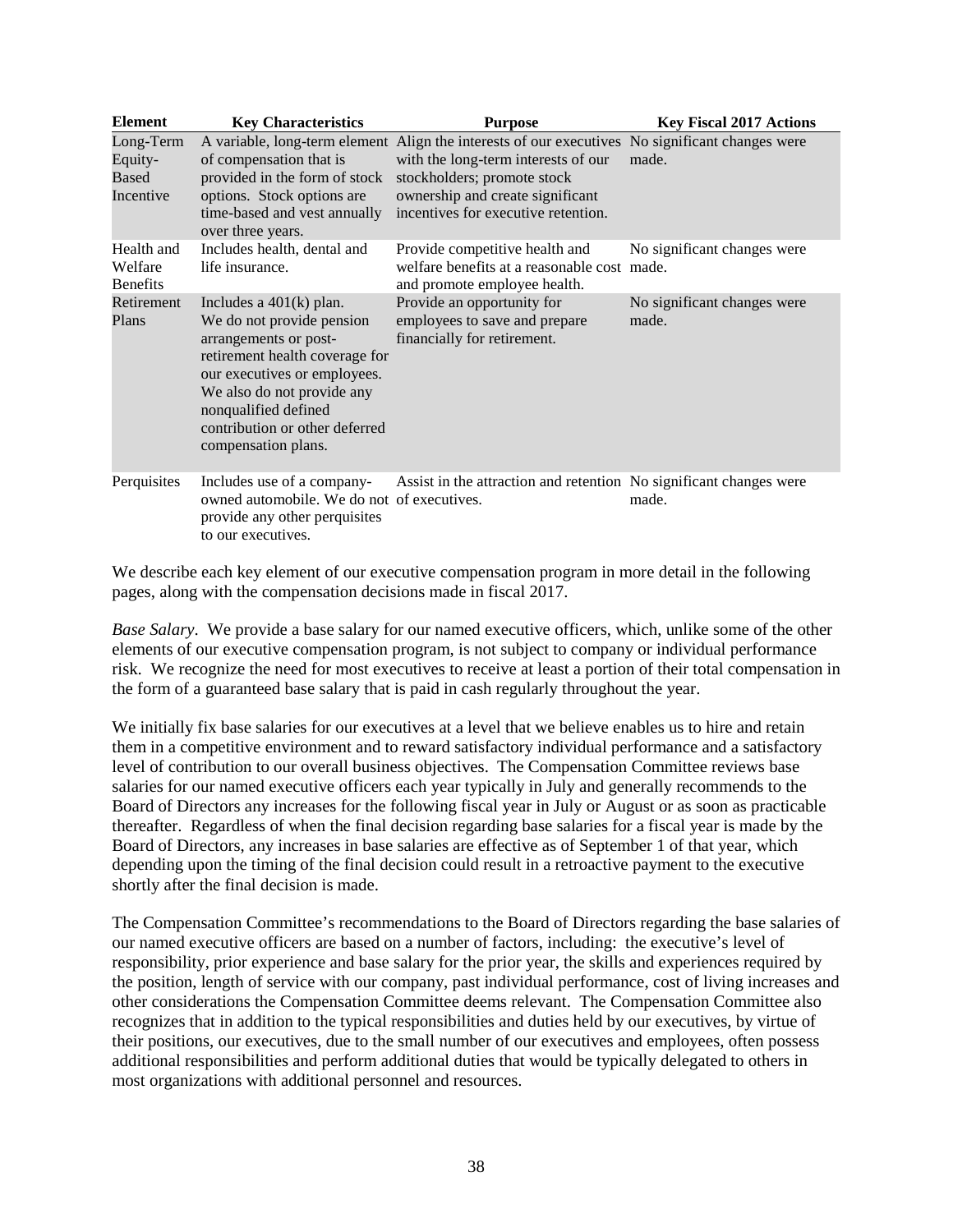Annualized base salary rates for fiscal 2016 and fiscal 2017 for our named executive officers were as follows:

|                     | Fiscal    | <b>Fiscal</b> | % Change From      |  |  |
|---------------------|-----------|---------------|--------------------|--|--|
| <b>Name</b>         | 2016      | 2017          | <b>Fiscal 2016</b> |  |  |
|                     | \$340,726 | \$357,763     | 5.0%               |  |  |
| Matthew C. Wolsfeld | 251.841   | 264.433       | 5.0%               |  |  |

An increase of 5% was determined appropriate in light of the increased responsibilities taken on by our executives and performance during fiscal 2016. The Board of Directors, upon recommendation of the Compensation Committee, recently set base salaries for fiscal 2018. Mr. Lynch's base salary for fiscal 2018 is \$389,962, and Mr. Wolsfeld's base salary for fiscal 2018 is \$288,232, representing base salary increases of 9% over their respective base salaries for fiscal 2017.

*Annual Incentive Compensation*. In addition to base compensation, we provide our named executive officers the opportunity to earn annual incentive compensation based on the achievement of certain company and individual related performance goals. Our annual bonus program directly aligns the interests of our executive officers and stockholders by providing an incentive for the achievement of key corporate and individual performance measures that are critical to the success of our company and linking a significant portion of each executive's annual compensation to the achievement of such measures.

Under the annual bonus plan for fiscal 2017, the total amount available under the bonus plan for all plan participants, including executives, as in past years, was a percent of NTIC's earnings before interest, taxes and other income, as adjusted to take into account amounts to be paid under the bonus plan and certain other adjustments ("Adjusted EBITOI"). For fiscal 2017, the other adjustments included amounts paid under NTIC's sales and management bonus plan and profit sharing plan. For each named executive officer participant, 75% of the amount of their individual bonus payout was determined based upon their individual allocation percentage of the total amount available under the bonus plan and 25% of their individual payout was determined based upon their achievement of certain pre-established but more qualitative individual performance objectives.

A plan participant's individual allocation percentage of the total amount available under the bonus plan was based on the number of plan participants, the individual's annual base salary and the individual's position and level of responsibility within the company. Mr. Lynch's individual allocation percentage for fiscal 2017 was 20.3% and Mr. Wolsfeld's individual allocation percentage for fiscal 2017 was 15%.

Mr. Lynch's individual performance objectives for fiscal 2017 related primarily to NTIC's operations in China, management of pending litigation, the improvement and maintenance of key joint venture relationships, improvement and maintenance of investors relations and retention and improvement of key personnel. Mr. Wolsfeld's individual performance objectives for fiscal 2017 related primarily to financial oversight of NTIC's subsidiary in China, integration of NTIC's ZERUST® Oil & Gas business operations into NTIC's operations in Circle Pines, financial benchmarking of joint ventures and improvement and maintenance of investor relations and internal controls. In the case of both Mr. Lynch and Mr. Wolsfeld, the Compensation Committee determined each executive achieved his individual performance objectives at a 100% achievement level.

Mr. Lynch received a total bonus of \$154,057 for fiscal 2017 and Mr. Wolsfeld received a total bonus of \$113,868 for fiscal 2017. The Board of Directors, upon recommendation of the Compensation Committee, determined to pay all bonuses in cash as opposed to a mix of cash and NTIC common stock in light of our cash and cash equivalent balance which is higher than in past years and the implementation of a long-term incentive plan component to our executive compensation, payable in annual stock option grants, as described in more detail below.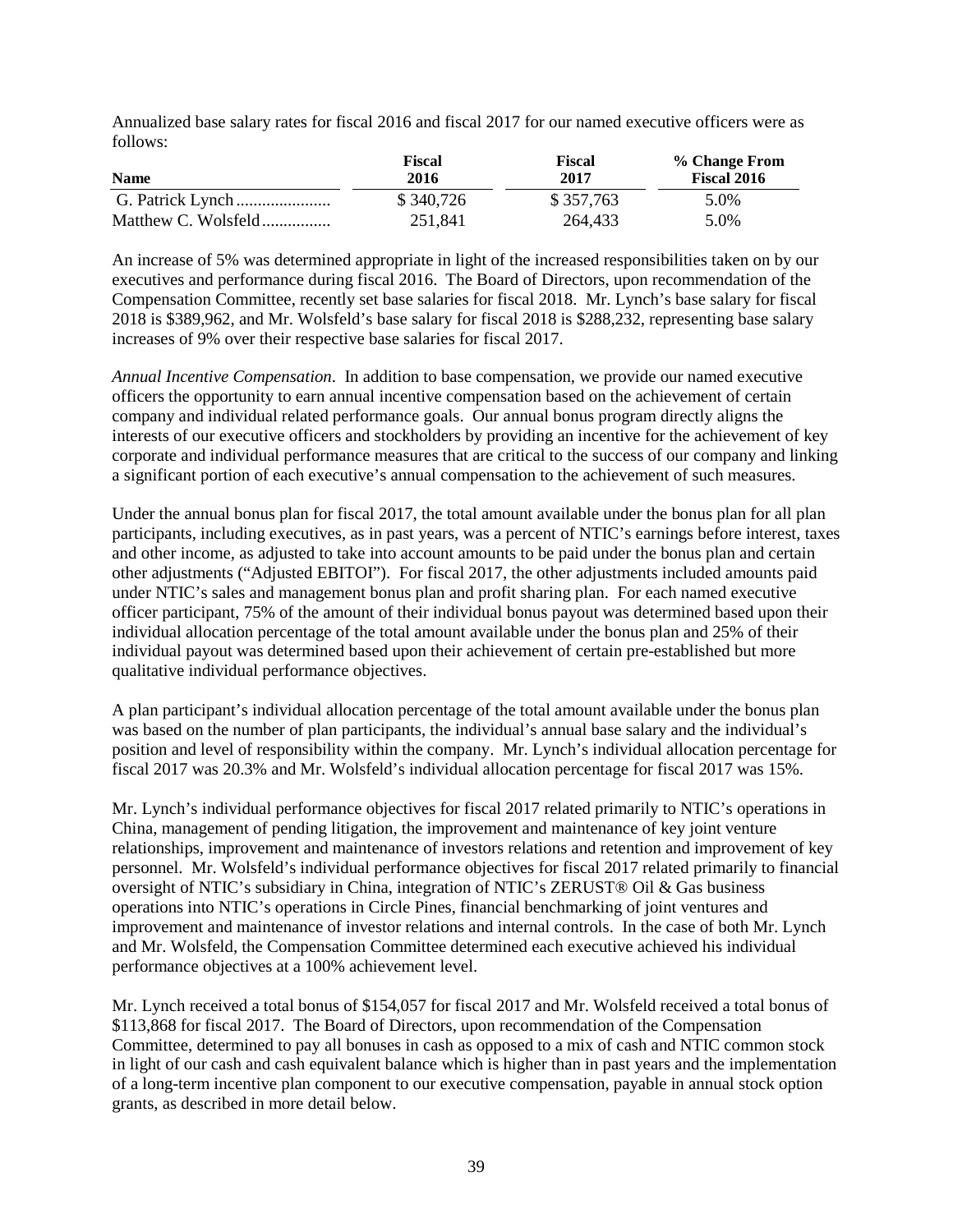The structure and material terms of our annual bonus plan for fiscal 2017 are similar to the annual bonus plan for fiscal 2016. As in past years, the payment of bonuses under the plan will be discretionary and may be paid to participants in cash and/or shares of NTIC common stock.

*Long-Term Equity-Based Incentive Compensation*. In November 2012, we adopted and began to implement a long-term equity-based incentive compensation component to our executive compensation program. The long-term equity-based incentive compensation component consists of annual option grants to our executives and certain other employees, which options vest on an annual basis over a threeyear period. The stock options are typically granted on the first business day of each fiscal year.

Accordingly, on September 1, 2016, NTIC granted Mr. Lynch an option to purchase 8,036 shares of common stock and Mr. Wolsfeld an option to purchase 5,940 shares of common stock. More recently, on September 1, 2017, NTIC granted Mr. Lynch an option to purchase 5,852 shares of common stock and Mr. Wolsfeld an option to purchase 4,325 shares of common stock. In determining the number of stock options to grant to our executives and other employees, the Board of Directors, upon recommendation of the Compensation Committee, considered the total amount of stock-based compensation expense budgeted for such options and divided that amount by the grant date fair value per share to obtain a total option pool. Of the total option pool, the number of options to be granted to each executive and employee receiving options was then determined based on the individual's base salary as a percentage of the total aggregate base salaries of all executive and employees receiving option grants.

The Compensation Committee's primary objectives with respect to long-term equity-based incentive compensation are to align the interests of our executives with the long-term interests of our stockholders, promote stock ownership and create significant incentives for executive retention. Long-term equitybased incentives are intended to comprise a significant portion of each executive's compensation package, consistent with our executive compensation objective to align the interests of our executives with the interests of our stockholders. For fiscal 2017, equity-based compensation comprised 10.5% of the total compensation for Mr. Lynch and Mr. Wolsfeld, assuming grant date fair value for equity awards. All equity-based compensation granted to our executives and other employees is granted under the Northern Technologies International Corporation Amended and Restated 2007 Stock Incentive Plan, which was approved by the Board of Directors and our stockholders.

The Compensation Committee uses stock options as opposed to other equity-based incentive awards since the Compensation Committee believes that options effectively incentivize executives to maximize company performance, as the value of awards is directly tied to an appreciation in the value of our common stock. Stock options also provide an effective retention mechanism because of vesting provisions. An important objective of our long-term equity-based incentive program is to strengthen the relationship between the long-term value of our common stock and the potential financial gain for our executives. Stock options provide recipients with the opportunity to purchase our common stock at a price fixed on the grant date regardless of future market price. The vesting of our stock options is timebased – annually over a three-year period. Our policy is to grant options only with an exercise price equal to or more than the fair market value of our common stock on the grant date. Under the terms of our incentive plan, fair market value is defined as the mean between the reported high and low sale prices of our common stock as of the grant date during the regular daily trading session, as reported on the NASDAQ Global Market. Because stock options become valuable only if the share price increases above the exercise price and the option holder remains employed during the period required for the option to vest, they provide an incentive for an executive to remain employed. In addition, stock options link a portion of an employee's compensation to the interests of our stockholders by providing an incentive to achieve corporate goals and increase the market price of our common stock over the three-year vesting period.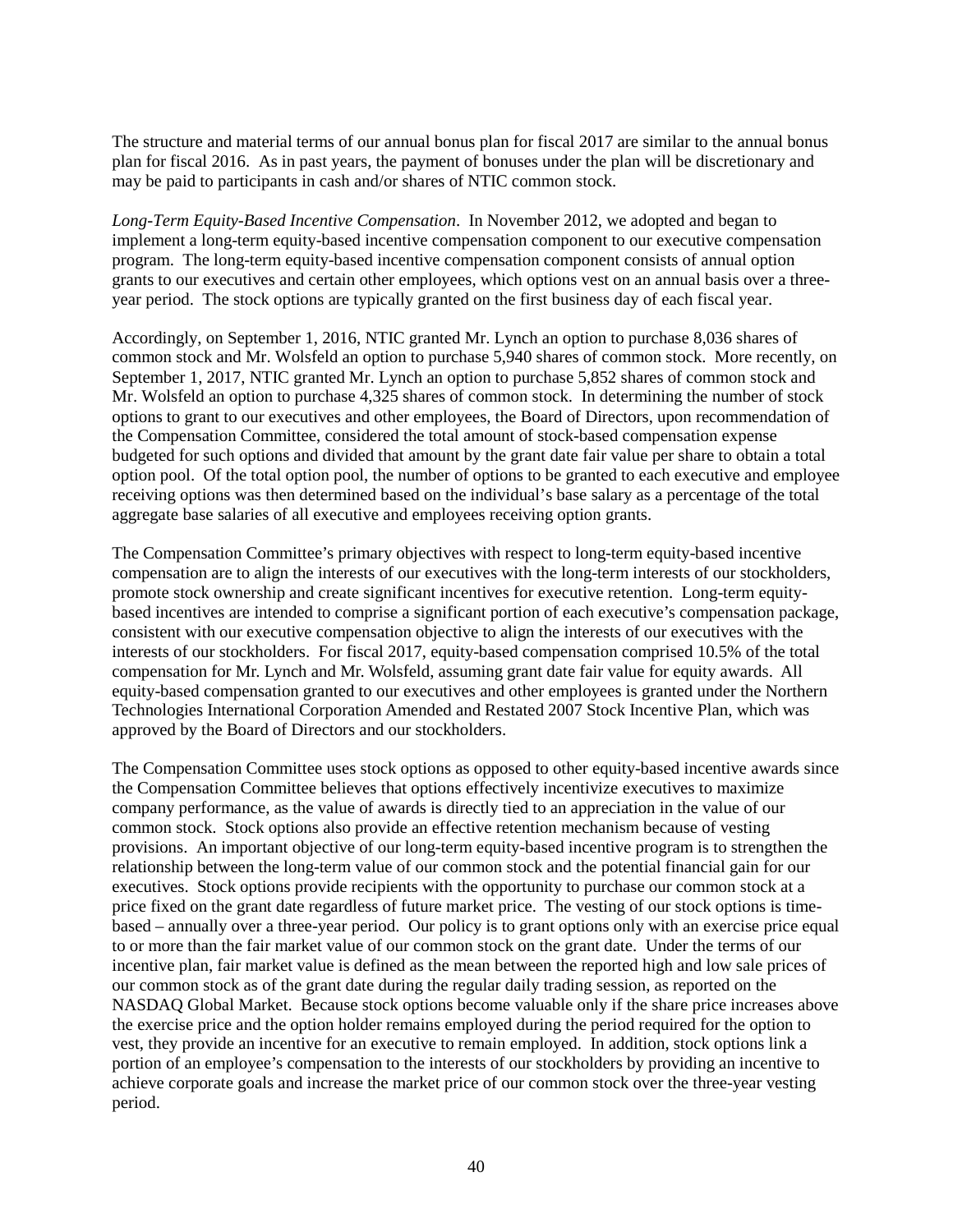Although we do not have any stock retention or ownership guidelines, the Board of Directors encourages our executives to have a financial stake in our company in order to align the interests of our executives with the interests of our stockholders. Through the grant of stock options, we seek to align the long-term interests of our executives with the long-term interests of our stockholders by creating a strong and direct linkage between compensation and long-term stockholder return. When our executives deliver returns to our stockholders, in the form of increases in our stock price or otherwise, stock options permit an increase in their compensation. We also believe that stock options enable our executives to achieve a meaningful equity ownership in our company and enable us to attract, retain and motivate our executives by maintaining competitive levels of total compensation. As described in more detail below, under the terms of our insider trading policy, our executives are prohibited from engaging in any hedging or significant pledging of their shares of our common stock.

*All Other Compensation*. It is generally our policy not to extend significant perquisites to our executives that are not available to our employees generally. The only significant perquisite that we provide to our executives is the personal use of a company-owned vehicle. Our executives also receive benefits, which are also received by our other employees, including participation in the Northern Technologies International Corporation 401(k) Plan and health, dental and life insurance benefits. Under the 401(k) plan, all eligible participants, including our executives, may voluntarily request that we reduce his or her pre-tax compensation by up to 10% (subject to certain special limitations) and contribute such amounts to a trust. We typically contribute an amount equal to 50% of the first 7% of the amount that each participant contributed under this plan. We do not provide pension arrangements or post-retirement health coverage for our executives or employees. We also do not provide any nonqualified defined contribution or other deferred compensation plans.

### *Change in Control and Post-Termination Severance Arrangements*

*Change in Control Arrangements*. To encourage continuity, stability and retention when considering the potential disruptive impact of an actual or potential corporate transaction, we have established change in control arrangements, including provisions in our stock incentive plan and written employment agreements with our executives. These arrangements are designed to incentivize our executives to remain with NTIC in the event of a change in control or potential change in control.

Under the terms of our stock incentive plan and the individual award documents provided to recipients of awards under that plan, all stock options become immediately vested and exercisable upon the completion of a change in control of NTIC. For more information, see "*—Potential Payments Upon Termination or Change in Control—Change in Control Arrangements*." Thus, the immediate vesting of stock options is triggered by the change in control, itself, and thus is known as a "single trigger" change in control arrangement. We believe these "single trigger" equity acceleration change in control arrangements provide important retention incentives during what can often be an uncertain time for executives. They also provide executives with additional monetary motivation to focus on and complete a transaction that the Board of Directors believes is in the best interests of our stockholders rather than to seek new employment opportunities. If an executive were to leave before the completion of the change in control, non-vested options held by the executive would terminate.

In addition, we have entered into employment agreements with our named executive officers to provide certain payments and benefits in the event of a change in control, which are payable only in the event their employment is terminated in connection with the change in control ("double-trigger" provisions). These change in control protections provide consideration to executives for certain restrictive covenants that apply following termination of employment and provide continuity of management in connection with a threatened or actual change in control transaction. If an executive's employment is terminated without "cause" or by the executive for "good reason" (as defined in the employment agreements) within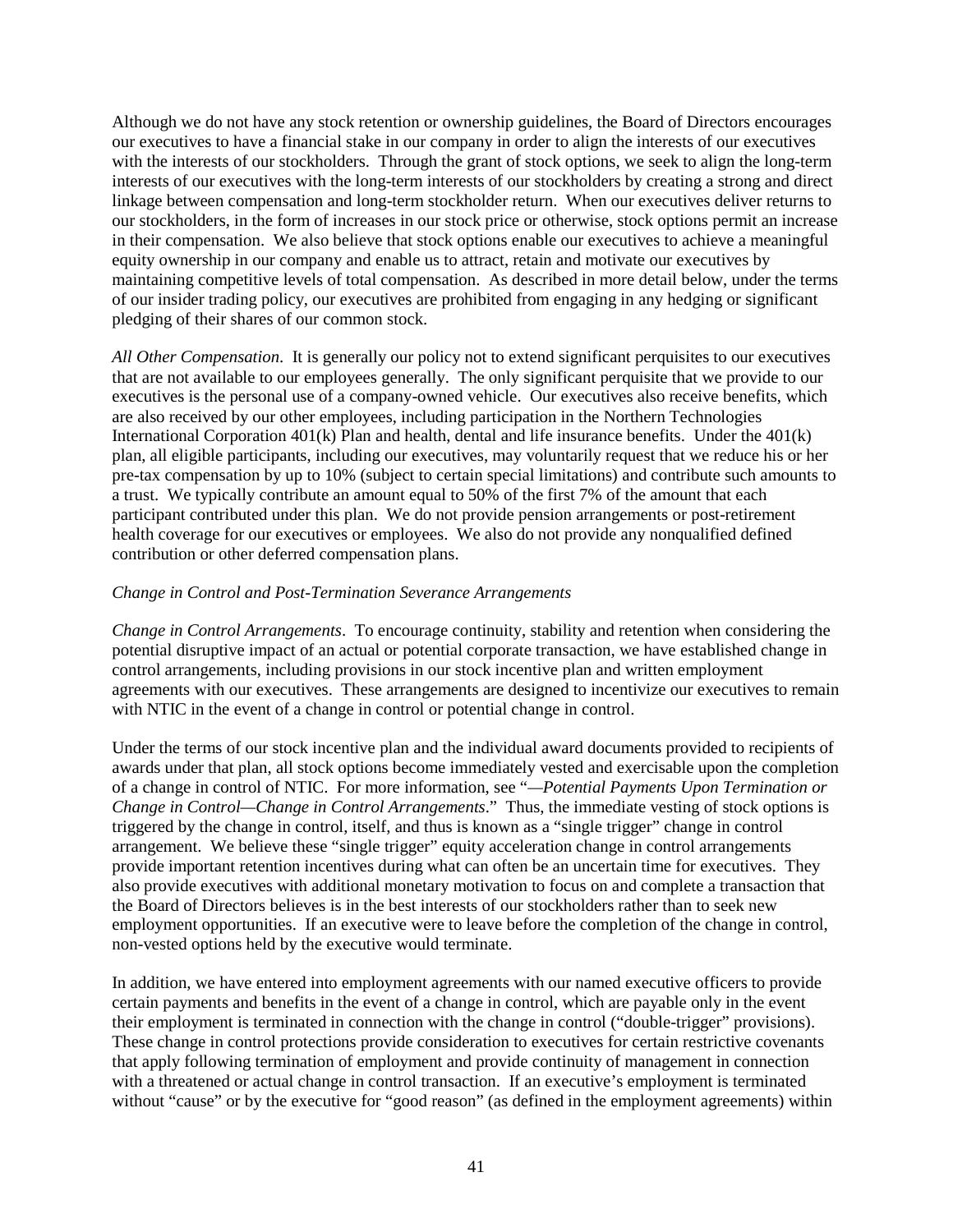24 months following a change in control, the executive will be entitled to receive a lump sum payment equal to two times, in the case of the CEO, and one and one-half times, in the case of the CFO, his average total annual compensation for the two most recently completed fiscal years, plus a pro rata portion of the target bonus that the executive otherwise would have been eligible to receive under our bonus plan for the fiscal year during which the executive's employment is terminated, with such pro rata portion based on the number of completed months during the fiscal year that the executive was employed with our company. These arrangements, and a quantification of the payment and benefits provided under these arrangements, are described in more detail under "*—Potential Payments Upon Termination or Change in Control—Change in Control Arrangements*." Other than the immediate acceleration of equitybased awards which we believe aligns our executives' interests with those of our stockholders by allowing executives to participate fully in the benefits of a change in control as to all of their equity, in order for a named executive officer to receive any other payments or benefits as a result of a change in control of NTIC, there must be a termination of the executive's employment, either by us without cause or by the executive for good reason. The termination of the executive's employment by the executive without good reason will not give rise to additional payments or benefits either in a change in control situation or otherwise. Thus, these additional payments and benefits will not just be triggered by a change in control, but also will require a termination event not within the control of the executive, and thus are known as "double trigger" change in control arrangements. As opposed to the immediate acceleration of stock options, we believe that other change in control payments and benefits should properly be tied to termination following a change in control, given the intent that these amounts provide economic security to ease in the executive's transition to new employment.

We believe these change in control arrangements are an important part of our executive compensation program in part because they mitigate some of the risk for executives working in a smaller company where there is a meaningful risk that the company may be acquired. Change in control benefits are intended to attract and retain qualified executives who, absent these arrangements and in anticipation of a possible change in control of NTIC, might consider seeking employment alternatives to be less risky than remaining with NTIC through the transaction. We believe that relative to our company's overall value, our potential change in control benefits are relatively small. We also believe that the form and amount of these change in control benefits are fair and reasonable to both our company and our executives. The Compensation Committee reviews our change of control arrangements periodically to ensure that they remain necessary and appropriate.

*Other Severance Arrangements*. Each of our named executive officers is entitled to receive severance benefits upon certain other qualifying terminations of employment, other than a change in control, pursuant to the provisions of such executive's employment agreement. These severance arrangements are primarily intended to retain our executives and provide consideration to those executives for certain restrictive covenants that apply following termination of employment. Additionally, we entered into the employment agreements because they provide us valuable protection by subjecting the executives to restrictive covenants that prohibit the disclosure of confidential information during and following their employment and limit their ability to engage in competition with us or otherwise interfere with our business relationships following their termination of employment. For more information on our employment agreements and severance arrangements with our named executive officers, see the discussions below under "—*Summary Compensation—Employment Agreements*" and "—*Potential Payments Upon a Termination or Change in Control*."

We believe that the form and amount of these severance benefits are fair and reasonable to both our company and our executives. The Compensation Committee reviews our severance arrangements periodically to ensure that they remain necessary and appropriate.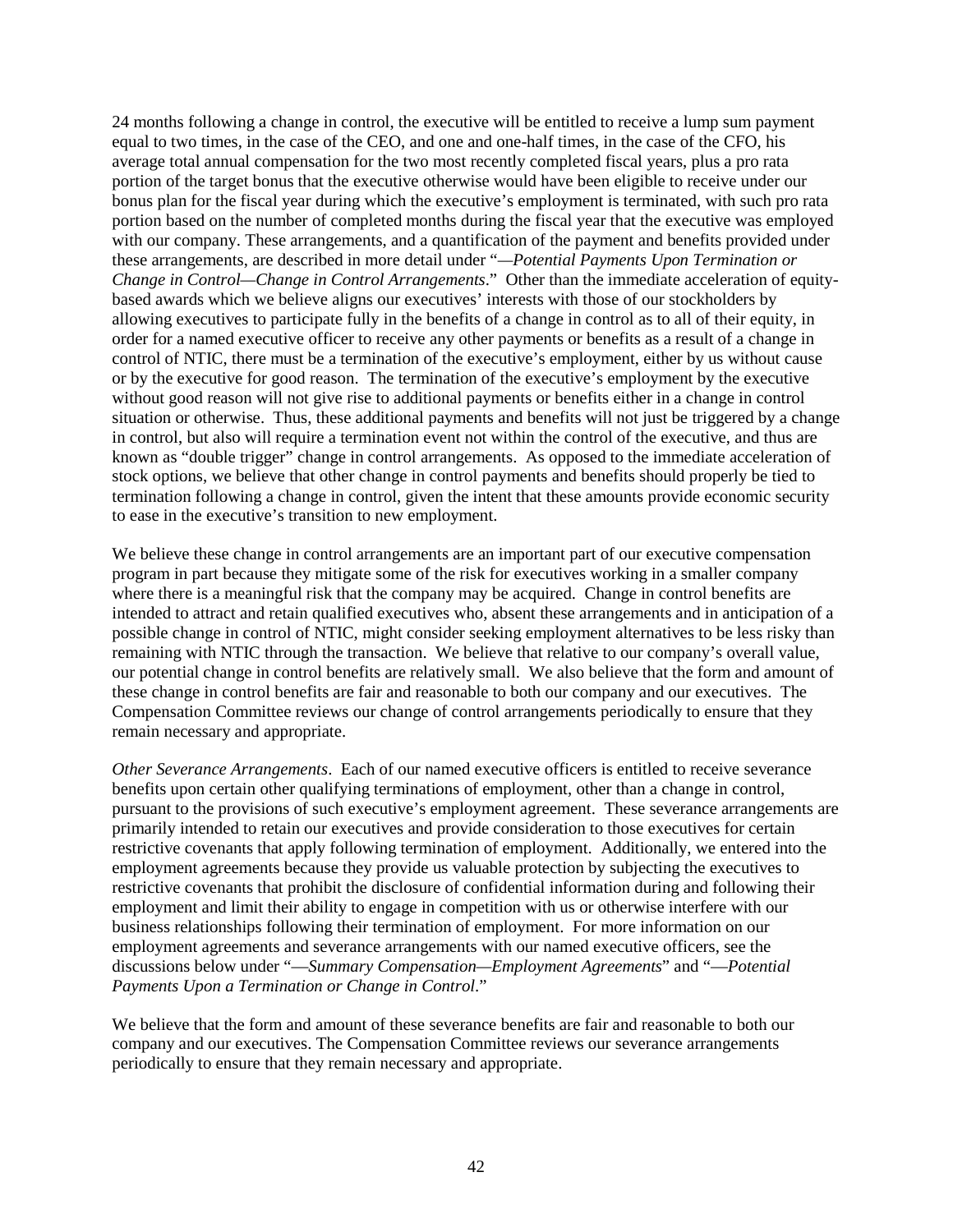#### *Hedging and Pledging*

Our insider trading policy prohibits officers and directors from purchasing NTIC securities on margin, borrowing against any account in which NTIC securities are held, or pledging NTIC securities in any significant respect as collateral for a loan. In addition, our insider trading policy prohibits employees (including executive officers) and directors from purchasing any financial instruments (including, without limitation, prepaid variable forward contracts, equity swaps, collars and exchange funds) that are designed to hedge or offset any decrease in the market value of NTIC securities.

#### <span id="page-46-0"></span>**Compensation Committee Report**

The Compensation Committee has reviewed and discussed the "Compensation Discussion and Analysis" with management and, based on such review and discussion, the Compensation Committee recommended to the Board that the "Compensation Discussion and Analysis" be included in this proxy statement and in our Annual Report on Form 10-K for the fiscal year ended August 31, 2017.

This report is dated November 14, 2017.

Compensation Committee: Richard J. Nigon (Chair) Dr. Sunggyu Lee Konstantin von Falkenhausen

#### <span id="page-46-1"></span>**Summary of Cash and Other Compensation**

The table below provides summary information concerning all compensation awarded to, earned by or paid to named executive officers. G. Patrick Lynch, our President and Chief Executive Officer who serves as our principal executive officer, and Matthew C. Wolsfeld, our Chief Financial Officer and Corporate Secretary who serves as our principal financial officer. Mr. Lynch and Mr. Wolsfeld are the only two individuals who have been designated by our Board of Directors as "executive officers" of our company.

|                                              |                |               |                          |   | <b>Non-Equity</b>                                    |                                                 |              |
|----------------------------------------------|----------------|---------------|--------------------------|---|------------------------------------------------------|-------------------------------------------------|--------------|
| <b>Name and Principal</b><br><b>Position</b> | Fiscal<br>Year | <b>Salary</b> | Option<br>$Awards^{(1)}$ |   | <b>Incentive Plan</b><br>Compensation <sup>(2)</sup> | <b>All Other</b><br>Compensation <sup>(3)</sup> | <b>Total</b> |
|                                              |                |               |                          |   |                                                      |                                                 |              |
| G. Patrick Lynch                             | 2017           | \$357,763     | \$<br>61.796             | S | 153.998                                              | \$<br>13.102                                    | \$586,659    |
| <b>President and Chief</b>                   | 2016           | 340,727       | 61.796                   |   | 30.295                                               | 13,102                                          | 445.920      |
| <i>Executive Officer</i>                     | 2015           | 324.501       | 60,623                   |   | 64.981                                               | 13,102                                          | 463,207      |
| Matthew C. Wolsfeld                          | 2017           | 264.433       | 45.675                   |   | 113.824                                              | 12.875                                          | 436,807      |
| Chief Financial Officer                      | 2016           | 251,842       | 45.676                   |   | 30.295                                               | 12,875                                          | 340,688      |
| and Corporate                                | 2015           | 239,850       | 44.808                   |   | 48,029                                               | 12,875                                          | 345,562      |
| Secretary                                    |                |               |                          |   |                                                      |                                                 |              |

### **SUMMARY COMPENSATION TABLE – FISCAL 2017**

(1) On September 1, 2016, each of the named executive officers was granted a stock option under the Northern Technologies International Corporation Amended and Restated 2007 Stock Incentive Plan. We refer you to the information under the heading "*Compensation Discussion and Analysis*—*Elements of Our Executive Compensation Program—Long-Term Equity-Based Incentive Compensation*" for a discussion of the option grants and their terms. The amounts reflected in the column entitled "Option Awards" for each officer represent the aggregate grant date fair value for the option awards, as computed in accordance with FASB ASC Topic 718. The grant date fair value is determined based on a Black-Scholes option pricing model. The grant date fair value per share for the options granted on September 1, 2016 was \$7.69 and was determined using the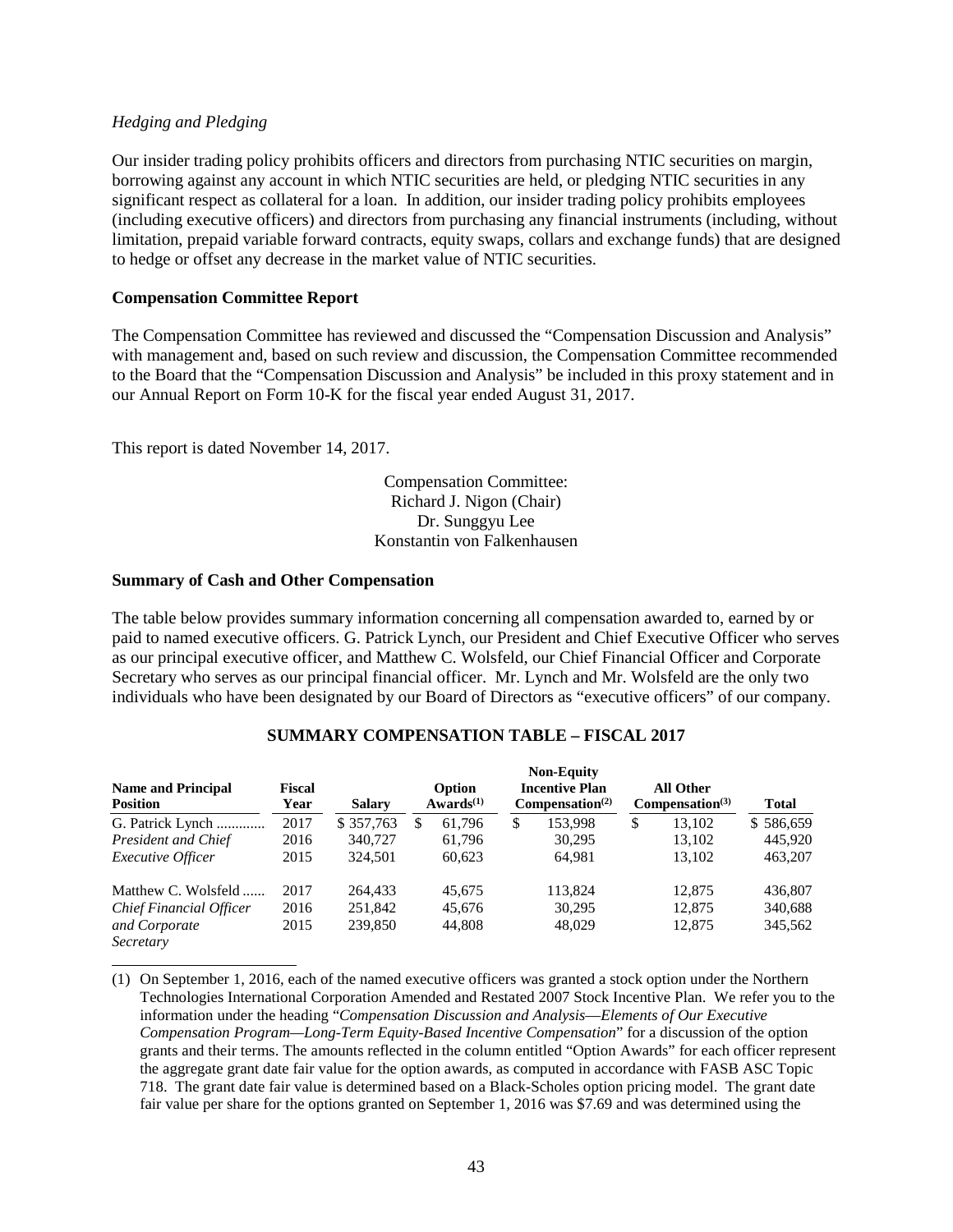following specific assumptions: risk free interest rate: 1.63%; expected life: 10.0 years; expected volatility: 46.0%; and expected dividend yield: 0%.

- (2) The amounts reflected in the column entitled "Non-Equity Incentive Plan Compensation" reflect the cash amount of bonus earned by each of the officers in consideration for their fiscal 2017, 2016 and 2015 performance, respectively, but paid to such officers during fiscal 2018, 2017 and 2016, respectively. We refer you to the information under "*Compensation Discussion and Analysis*—*Elements of Our Executive Compensation Program—Annual Incentive Compensation*" for a discussion of the factors taken into consideration by the Board of Directors, upon recommendation of the Compensation Committee, in determining the amount of bonus paid to each named executive officer.
- (3) The amounts shown in the column entitled "All Other Compensation" for fiscal 2017 include the following with respect to each named executive officer:

| <b>Name</b> | $401(k)$ Match | <b>Personal Use</b><br>of Auto |
|-------------|----------------|--------------------------------|
|             | \$ 8.750       | \$ 4.352                       |
|             | 8.750          | 4.125                          |

#### <span id="page-47-0"></span>**Grants of Plan-Based Awards**

The table below provides information concerning grants of plan-based awards to each of our named executive officers during the year ended August 31, 2017. The option awards were granted to our named executive officers under the Northern Technologies International Corporation Amended and Restated 2007 Stock Incentive Plan, which was approved by the Board of Directors and our stockholders and the non-equity incentive plan awards were granted under the Northern Technologies International Corporation Performance Incentive Plan. The material terms of these awards and the material plan provisions relevant to these awards are described in the notes to the table below or in the narrative following the table below. During the year ended August 31, 2017, we did not grant any equity incentive plan awards or stock awards, in each case, within the meaning of the SEC rules.

#### **GRANTS OF PLAN-BASED AWARDS - 2017**

|                      |               | <b>Board</b>             |                           | <b>Estimated future payouts under non-</b><br>equity incentive plan awards $^{(2)}$ |                         | All other<br>option<br>awards:<br>number of<br>securities<br>underlying | <b>Exercise</b><br>or base<br>price of<br>option | <b>Grant date</b><br>fair value<br>stock and<br>option |
|----------------------|---------------|--------------------------|---------------------------|-------------------------------------------------------------------------------------|-------------------------|-------------------------------------------------------------------------|--------------------------------------------------|--------------------------------------------------------|
| <b>Name</b>          | Grant<br>date | approval<br>$date^{(1)}$ | <b>Threshold</b><br>$($)$ | <b>Target</b><br>$($)$                                                              | <b>Maximum</b><br>$($)$ | options <sup>(3)</sup><br>(# )                                          | awards<br>(S/Sh)                                 | awards <sup>(4)</sup><br>$($)$                         |
| G. Patrick Lynch     |               |                          |                           |                                                                                     |                         |                                                                         |                                                  |                                                        |
| Non-equity incentive |               |                          |                           |                                                                                     |                         |                                                                         |                                                  |                                                        |
| plan award           | 09/01/16      | 08/26/16                 |                           | \$154,057                                                                           |                         |                                                                         |                                                  |                                                        |
| Stock option         | 09/01/16      | 08/26/16                 |                           |                                                                                     |                         | 8.036                                                                   | \$13.40                                          | \$61,796                                               |
| Matthew C. Wolsfeld  |               |                          |                           |                                                                                     |                         |                                                                         |                                                  |                                                        |
| Non-equity incentive |               |                          |                           |                                                                                     |                         |                                                                         |                                                  |                                                        |
| plan award           | 09/01/16      | 08/26/16                 |                           | \$113,868                                                                           |                         |                                                                         |                                                  |                                                        |
|                      |               | 08/26/16                 |                           |                                                                                     |                         | 5.940                                                                   | \$13.40                                          | \$45,676                                               |

(1) The grant date with respect to the non-equity incentive awards is September 1, 2016, the first day of the performance period. The grant date with respect to the option awards is the date on which the Board of Directors met to approve the option grant.

(2) Represents target amounts payable under the NTIC's annual bonus plan for fiscal 2017, assuming 100% target performance. The annual bonus plan was approved by our Board of Directors on August 26, 2016. The actual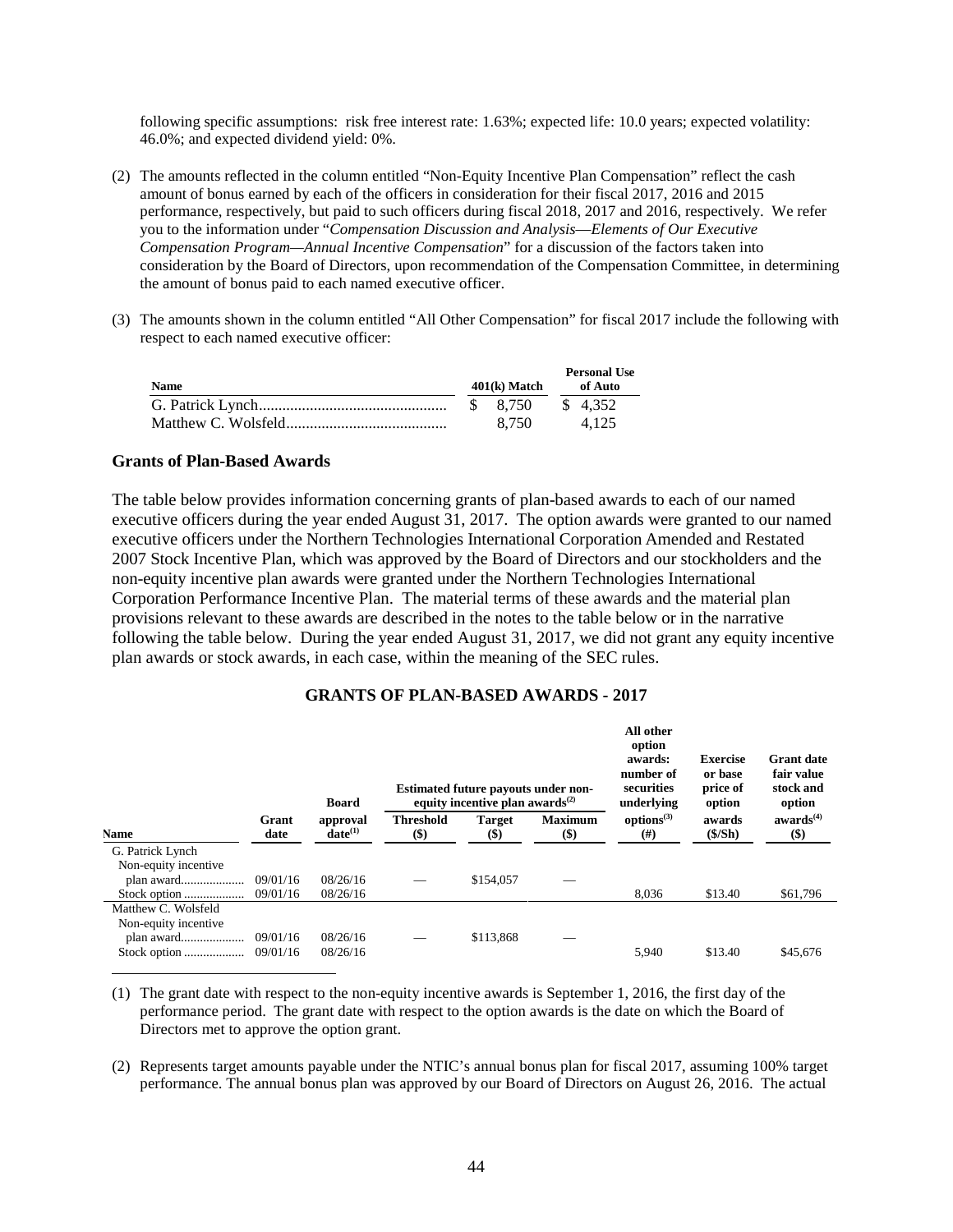amounts paid under the bonus plan are reflected in the "Non-equity incentive compensation" column of the Summary Compensation Table.

- (3) Represents an option granted under the Northern Technologies International Corporation Amended and Restated 2007 Stock Incentive Plan, the material terms of which are described in more detail below under "-*Stock Incentive Plan*." The option has a ten-year term and vests over a three-year period, with one-third of the underlying shares vesting on each of September 1, 2017, September 1, 2018 and September 1, 2019, so long as the individual remains an employee of our company as of such date.
- (4) We refer you to note (2) to the Summary Compensation Table for a discussion of the assumptions made in calculating the grant date fair value of the option awards.

#### <span id="page-48-0"></span>**Outstanding Equity Awards at Fiscal Year End**

The table set forth below provides information regarding stock options for each of our named executive officers that remained outstanding at August 31, 2017. Note that because of the grant date, the table set forth below does not reflect option grants on September 1, 2017. We did not have any equity incentive plan awards or stock awards outstanding at August 31, 2017.

|                     | <b>Option Awards</b>                                                                                 |                                                                                                          |                                         |                                  |  |  |  |  |
|---------------------|------------------------------------------------------------------------------------------------------|----------------------------------------------------------------------------------------------------------|-----------------------------------------|----------------------------------|--|--|--|--|
| <b>Name</b>         | <b>Number of Securities</b><br><b>Underlying Unexercised</b><br>Options $(\#)$<br><b>Exercisable</b> | <b>Number of Securities</b><br><b>Underlying Unexercised</b><br>Options $(\#)$<br>Unexercisable $^{(1)}$ | Option<br><b>Exercise</b><br>Price (\$) | Option<br><b>Expiration Date</b> |  |  |  |  |
|                     | 3,362                                                                                                | 0                                                                                                        | \$10.25                                 | 11/15/2022                       |  |  |  |  |
|                     | 6,725                                                                                                | 0                                                                                                        | 10.25                                   | 11/15/2022                       |  |  |  |  |
|                     | 8,325                                                                                                | $^{(1)}$                                                                                                 | 10.25                                   | 11/15/2022                       |  |  |  |  |
|                     | 5,805                                                                                                | $\Omega$                                                                                                 | 14.70                                   | 08/31/2023                       |  |  |  |  |
|                     | 3,496                                                                                                | $1,748^{(2)}$                                                                                            | 20.10                                   | 08/31/2024                       |  |  |  |  |
|                     | 2,429                                                                                                | $4,858^{(3)}$                                                                                            | 14.85                                   | 08/31/2025                       |  |  |  |  |
|                     | $\theta$                                                                                             | $8,036^{(4)}$                                                                                            | 13.40                                   | 08/31/2026                       |  |  |  |  |
| Matthew C. Wolsfeld | 2,485                                                                                                | $\theta$                                                                                                 | 10.25                                   | 11/15/2022                       |  |  |  |  |
|                     | 4,971                                                                                                | $^{()}$                                                                                                  | 10.25                                   | 11/15/2022                       |  |  |  |  |
|                     | 6,153                                                                                                | $^{()}$                                                                                                  | 10.25                                   | 11/15/2022                       |  |  |  |  |
|                     | 4,291                                                                                                | $\Omega$                                                                                                 | 14.70                                   | 08/31/2023                       |  |  |  |  |
|                     | 2,584                                                                                                | $1,292^{(2)}$                                                                                            | 20.10                                   | 08/31/2024                       |  |  |  |  |
|                     | 1,795                                                                                                | $3.591^{(3)}$                                                                                            | 14.85                                   | 08/31/2025                       |  |  |  |  |
|                     | $\theta$                                                                                             | $5,940^{(4)}$                                                                                            | 13.40                                   | 08/31/2026                       |  |  |  |  |

# **OUTSTANDING EQUITY AWARDS AT FISCAL YEAR END—FISCAL 2017**

(1) All options described in this table were granted under the Northern Technologies International Corporation Amended and Restated 2007 Stock Incentive Plan. Under the plan, upon the occurrence of a change in control, the unvested and unexercisable options will be accelerated and become fully vested and immediately exercisable as of the date of the change in control. For more information, we refer you to the discussion below under "—*Stock Incentive Plan*."

- (2) These options vest over a three-year period, with one-third of the underlying shares vesting on each of September 1, 2015, 2016 and 2017 so long as the individual remains an employee of NTIC as of such date.
- (3) These options vest over a three-year period, with one-third of the underlying shares vesting on each of September 1, 2016, 2017 and 2018 so long as the individual remains an employee of NTIC as of such date.
- (4) These options vest over a three-year period, with one-third of the underlying shares vesting on each of September 1, 2017, 2018 and 2019 so long as the individual remains an employee of NTIC as of such date.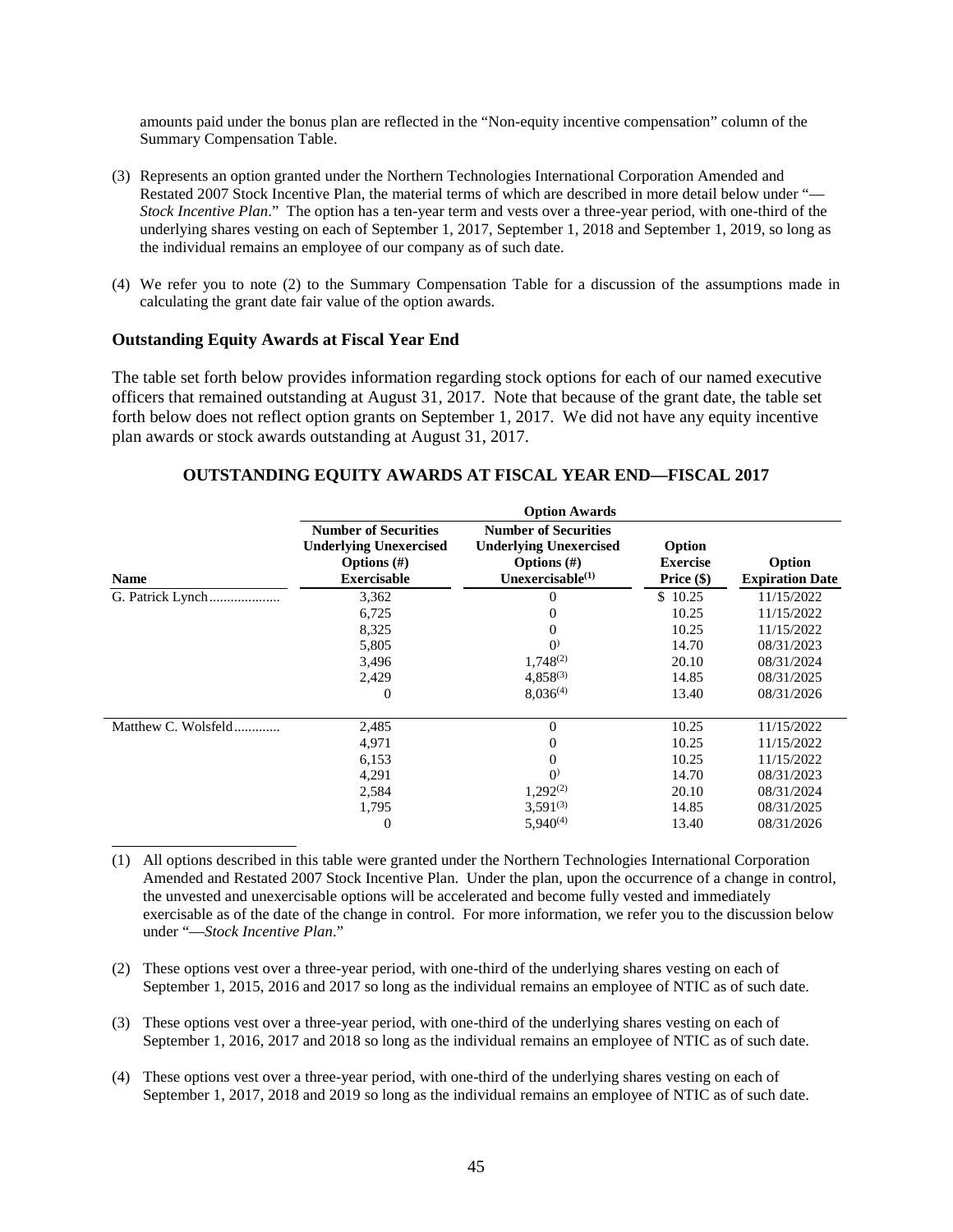## <span id="page-49-0"></span>**Option Exercises for Fiscal 2017**

Neither of the named executive officers exercised any stock options during fiscal 2017 and we did not have any stock awards outstanding within the meaning of the SEC rules.

### <span id="page-49-1"></span>**Stock Incentive Plan**

We have only one stock incentive plan under which stock options are currently outstanding and future stock incentive awards may be granted – the Northern Technologies International Corporation Amended and Restated 2007 Stock Incentive Plan. Under the terms of the 2007 plan, our named executive officers, in addition to other employees and individuals, are eligible to receive stock-based compensation awards, such as stock options, stock appreciation rights, restricted stock awards, stock bonuses and performance awards. To date, only incentive and non-statutory stock options and stock bonuses have been granted under the plan. The plan contains both an overall limit on the number of shares of our common stock that may be issued, as well as individual and other grant limits.

Incentive stock options must be granted with a per share exercise price equal to at least the fair market value of a share of our common stock on the date of grant. For purposes of the plan, the fair market value of our common stock is the mean between the reported high and low sale price of our common stock, as reported by the NASDAQ Global Market. We generally set the per share exercise price of all stock options granted under the plan at an amount equal to the fair market value of a share of our common stock on the date of grant.

Except in connection with certain specified changes in our corporate structure or shares, the Board of Directors or Compensation Committee may not, without prior approval of our stockholders, seek to effect any re-pricing of any previously granted, "underwater" option or stock appreciation right by amending or modifying the terms of the underwater option or stock appreciation right to lower the exercise price, cancelling the underwater option or stock appreciation right in exchange for cash, replacement options or stock appreciation rights having a lower exercise price, or other incentive awards, or repurchasing the underwater options or stock appreciation rights and granting new incentive awards under the plan. For purposes of the plan, an option or stock appreciation right is deemed to be "underwater" at any time when the fair market value of our common stock is less than the exercise price.

We generally provide for the vesting of stock options in equal annual installments over a three-year period commencing on the one-year anniversary of the date of grant for employees and in full on the oneyear anniversary of the date of grant for directors. We generally provide for option terms of ten years.

Optionees may pay the exercise price of stock options in cash, except that the Compensation Committee may allow payment to be made (in whole or in part) by (1) using a broker-assisted cashless exercise procedure pursuant to which the optionee, upon exercise of an option, irrevocably instructs a broker or dealer to sell a sufficient number of shares of our common stock or loan a sufficient amount of money to pay all or a portion of the exercise price of the option and/or any related withholding tax obligations and remit such sums to us and directs us to deliver stock certificates to be issued upon such exercise directly to such broker or dealer; or (2) using a cashless exercise procedure pursuant to which the optionee surrenders to us shares of our common stock either underlying the option or that are otherwise held by the optionee.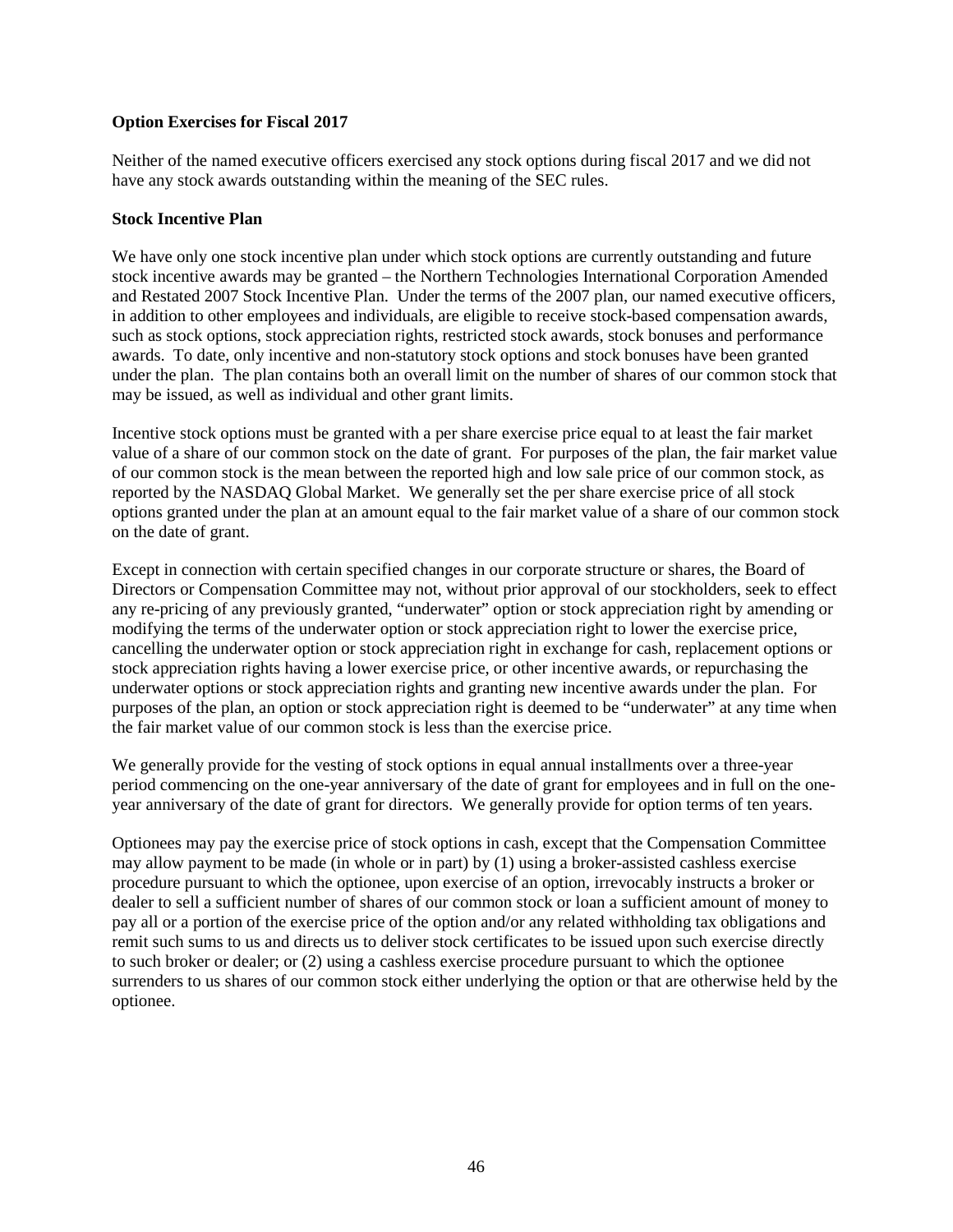Under the terms of the plan, unless otherwise provided in a separate agreement or amended in connection with an optionee's termination of employment, if a named executive officer's employment or service with our company terminates for any reason, the unvested portion of the options held by such officer will immediately terminate and the executive's right to exercise the then vested portion of the options will:

- immediately terminate if the executive's employment or service relationship with our company terminated for "cause";
- continue for a period of 12 months if the executive's employment or service relationship with our company terminates as a result of the executive's death, disability or retirement; or
- continue for a period of three months if the executive's employment or service relationship with our company terminates for any reason, other than for cause or upon death, disability or retirement.

As set forth in the plan, the term "cause" is as defined in any employment or other agreement or policy applicable to the named executive officer or, if no such agreement or policy exists, means (i) dishonesty, fraud, misrepresentation, embezzlement or other act of dishonesty with respect to us or any subsidiary, (ii) any unlawful or criminal activity of a serious nature, (iii) any intentional and deliberate breach of a duty or duties that, individually or in the aggregate, are material in relation to the overall duties, or (iv) any material breach of any employment, service, confidentiality or non-compete agreement entered into with us or any subsidiary.

Under the terms of the plan, if a participant is determined by the committee to have taken any action that would constitute "cause" or an "adverse action" during or within one year after the termination of the participant's employment or other service with our company, all rights of the participant under the plan and any agreements evidencing an award then held by the participant will terminate and be forfeited and the committee may require the participant to surrender and return to us any shares received, and/or to disgorge any profits or any other economic value made or realized by the participant in connection with any awards or any shares issued upon the exercise or vesting of any awards during or within one year after the termination of the participant's employment or other service. Additionally, as applicable, we may defer the exercise of any option or stock appreciation right for a period of up to six months after receipt of a participant's written notice of exercise or the issuance of share certificates upon the vesting of any incentive award for a period of up to six months after the date of such vesting in order for the committee to make any determination as to the existence of cause or an adverse action. An "adverse action" includes any of the following actions or conduct that the committee determines to be injurious, detrimental, prejudicial or adverse to our interests: (i) disclosing any confidential information of our company or any subsidiary to any person not authorized to receive it; (ii) engaging, directly or indirectly, in any commercial activity that in the judgment of the committee competes with our business or the business of any of our subsidiaries; or (iii) interfering with our relationships or the relationships of our subsidiaries and our and their respective employees, independent contractors, customers, prospective customers and vendors.

As described in more detail under "—*Post-Termination Severance and Change in Control Arrangements*" if there is a change in control of our company, then, under the terms of agreements evidencing options granted to our named executive officers and other employees under the plan, all outstanding options will become immediately exercisable in full and will remain exercisable for the remainder of their terms, regardless of whether the executive to whom such options have been granted remains in the employ or service of us or any of our subsidiaries.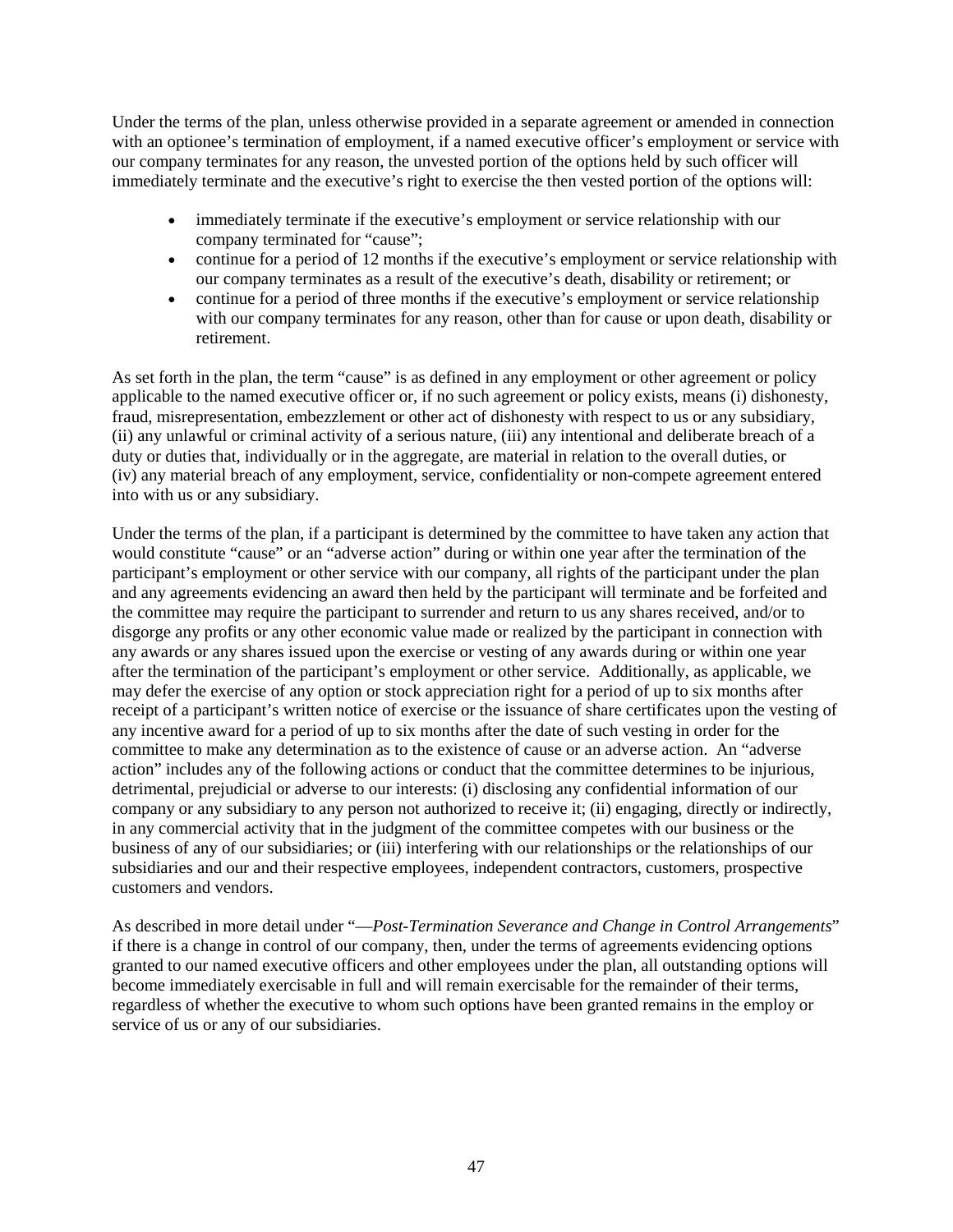#### <span id="page-51-0"></span>**Post-Termination Severance and Change in Control Arrangements**

We have entered into employment agreements with G. Patrick Lynch, NTIC's President and Chief Executive Officer, and Matthew C. Wolsfeld, NTIC's Chief Financial Officer and Corporate Secretary. Although each of the executive's employment with our company remains "at will," the employment agreements provide each of the executive's certain severance benefits in the event the executive's employment is terminated by us without "cause" or by the executive for "good reason" and the executive executes and does not revoke a separation agreement and a release of all claims.

If an executive's employment is terminated by us without "cause" or by the executive for "good reason," in addition to any accrued but unpaid salary and benefits through the date of termination, the executive will be entitled to a severance cash payment from us in an amount equal to two times (one and one-half times, in the case of Mr. Wolsfeld) the executive's average total annual compensation for the two most recently completed fiscal years, plus a pro rata portion of the target bonus that the executive otherwise would have been eligible to receive under our bonus plan for the fiscal year during which the executive's employment is terminated, with such pro rata portion based on the number of complete months during the fiscal year that the executive was employed with our company. The severance payment will be paid in several installments in the form of salary continuation in accordance with our normal payroll practices over a 24-month period (18-month period, in the case of Mr. Wolsfeld). If, however, the termination event occurs within 24 months after a change in control of our company, the severance payment will be paid in one lump sum. If the executive is eligible for and timely elects continued coverage under our group medical plan, group dental plan and/or group vision plan pursuant to Section 4980B of the Internal Revenue Code of 1986, as amended ("COBRA"), for each of the first 18 months of the COBRA continuation period, we also will reimburse the executive in an amount equal to the difference between the amount the executive pays for such COBRA continuation coverage each month and the amount paid by a full-time active employee each month for the same level of coverage elected by the executive. In addition, all outstanding and unvested options to purchase shares of our common stock and other stock incentive awards granted to the executive under our stock incentive plan will become immediately vested and exercisable.

Under the employment agreements, "cause" is defined as (i) the executive's material breach of any of the executive's obligations under the employment agreement, or the executive's willful and continued failure or refusal to perform his duties, responsibilities and obligations as an executive officer of our company, for reasons other than the executive's disability, to the satisfaction of the Board of Directors; (ii) the executive's commission of an act of dishonesty, fraud, embezzlement, misappropriation, or intentional and deliberate injury or material breach of fiduciary duty, or material breach of the duty of loyalty related to or against us or our business, or any unlawful or criminal activity of a serious nature involving any felony, or conviction by a court of competent jurisdiction of, or pleading guilty or nolo contendere to, any felony or any crime involving moral turpitude; or (iii) the existence of any court order or settlement agreement prohibiting the executive's continued employment with our company. "Good reason" is defined as (i) a material diminution in the executive's authority, duties or responsibilities; (ii) a material diminution in the executive's annual base salary; (iii) a material change in the geographic location at which we require the executive to provide services, except for travel reasonably required in the performance of the executive's responsibilities; or (iv) any action or inaction that constitutes a material breach by us of the employment agreement. "Change in control" has the meaning assigned to such term in our stock incentive plan as in effect from time to time to the extent such change in control is a "change of control event" as defined under Code Section 409A and applicable Internal Revenue Service regulations. Under the terms of our stock incentive plan, a "change in control" means:

• the sale, lease, exchange or other transfer of all or substantially all of our assets to a corporation that is not controlled by us;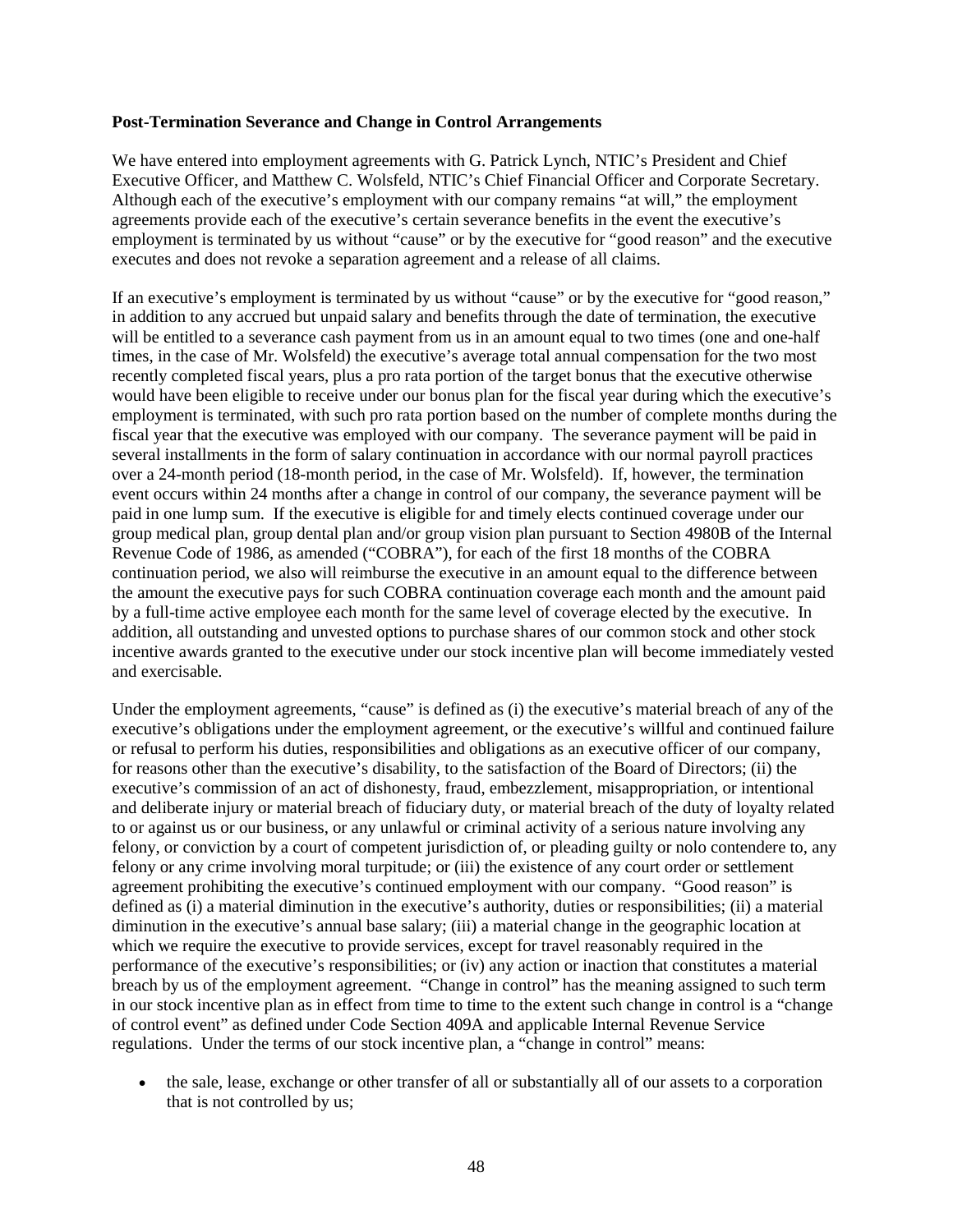- the approval by our stockholders of any plan or proposal for our liquidation or dissolution;
- certain merger or business combination transactions;
- more than 40% of our outstanding voting shares are acquired by any person or group of persons who did not own any shares of common stock on the effective date of the plan; and
- certain changes in the composition of our Board of Directors.

If a change in control of our company had occurred on August 31, 2017, the number of options indicated in the table below held by each of our named executive officers would have been automatically accelerated and exercisable. The estimated value of the automatic acceleration of the vesting of unvested stock options held by a named executive officer as of August 31, 2017 is also indicated in the table below and is based on the difference between: (i) the market price of the shares of our common stock underlying the unvested stock options held by such officer as of August 31, 2017 (based on the closing sale price of our common stock on August 31, 2017 — \$17.60), and (ii) the exercise price of the options.

| <b>Executive Officer</b> | <b>Number of Unvested Options</b><br><b>Subject to Automatic Acceleration</b> | <b>Estimated Value of Automatic</b><br><b>Acceleration of Vesting</b> |  |  |  |  |
|--------------------------|-------------------------------------------------------------------------------|-----------------------------------------------------------------------|--|--|--|--|
| G. Patrick Lynch         | 14.642                                                                        | \$ 47.111                                                             |  |  |  |  |
| Matthew C. Wolsfeld      | 10.823                                                                        | 34,823                                                                |  |  |  |  |

If the employment of our named executive officers was terminated as of August 31, 2017, they would have been entitled to the following compensation and benefits, depending upon the applicable triggering event:

|                                                    |                                                   | Triggering Event                                     |              |                                                              |         |                                                                        |         |       |          |                   |          |
|----------------------------------------------------|---------------------------------------------------|------------------------------------------------------|--------------|--------------------------------------------------------------|---------|------------------------------------------------------------------------|---------|-------|----------|-------------------|----------|
| <b>Executive Officer</b><br><b>Type of Payment</b> |                                                   | Voluntary/<br><b>For Cause</b><br><b>Termination</b> |              | <b>Involuntary</b><br><b>Termination</b><br>without<br>Cause |         | <b>Oualifying</b><br><b>Change</b> in<br>Control<br><b>Termination</b> |         | Death |          | <b>Disability</b> |          |
| G. Patrick Lynch                                   | Cash severance <sup><math>(1)</math></sup>        | \$                                                   | $\mathbf{0}$ | S                                                            | 882.842 | S.                                                                     | 882,842 | \$    |          | \$                | $\Omega$ |
|                                                    | Benefits continuation <sup><math>(2)</math></sup> |                                                      | 0            |                                                              | 29,940  |                                                                        | 29,940  |       | 0        |                   | $\Omega$ |
|                                                    | Equity acceleration <sup>(3)</sup>                |                                                      | $\theta$     |                                                              | 47,111  |                                                                        | 47,111  |       | $\Omega$ |                   | $\Omega$ |
|                                                    | Total:                                            | \$                                                   | $\Omega$     | S                                                            | 959,893 | S.                                                                     | 959,893 | S     | $\Omega$ | \$                | $\Omega$ |
| Matthew C. Wolsfeld Cash severance <sup>(1)</sup>  |                                                   | \$                                                   | $\theta$     | \$                                                           | 495.328 | S.                                                                     | 495.328 | \$    | $\Omega$ | \$                | $\theta$ |
|                                                    | Benefits continuation <sup><math>(2)</math></sup> |                                                      | 0            |                                                              | 29.940  |                                                                        | 29,940  |       | 0        |                   | $\Omega$ |
|                                                    | Equity acceleration <sup>(3)</sup>                |                                                      | 0            |                                                              | 34,823  |                                                                        | 34,823  |       | 0        |                   | 0        |
|                                                    | Total:                                            | \$.                                                  | 0            | S                                                            | 560,091 |                                                                        | 560,091 | \$    |          | \$                | $\Omega$ |

<sup>(1)</sup> Includes the value of two times (one and one-half times, in the case of Mr. Wolsfeld) the executive's average total annual compensation for the two most recently completed fiscal years plus a pro rata portion of the target bonus that the executive otherwise would have been eligible to receive under our bonus plan for the fiscal year during which the executive's employment is terminated, which in this case in light of the assumed termination date of August 31, 2017, the last day of the fiscal year, represents the value of the full target bonus for the entire year.

- (2) Includes the value of medical, dental and vision benefit continuation for each executive and their family for 18 months following the executive's termination.
- (3) Includes the value of acceleration of all unvested shares that are subject to options, based on a closing sale price of \$17.60 per share as of August 31, 2017.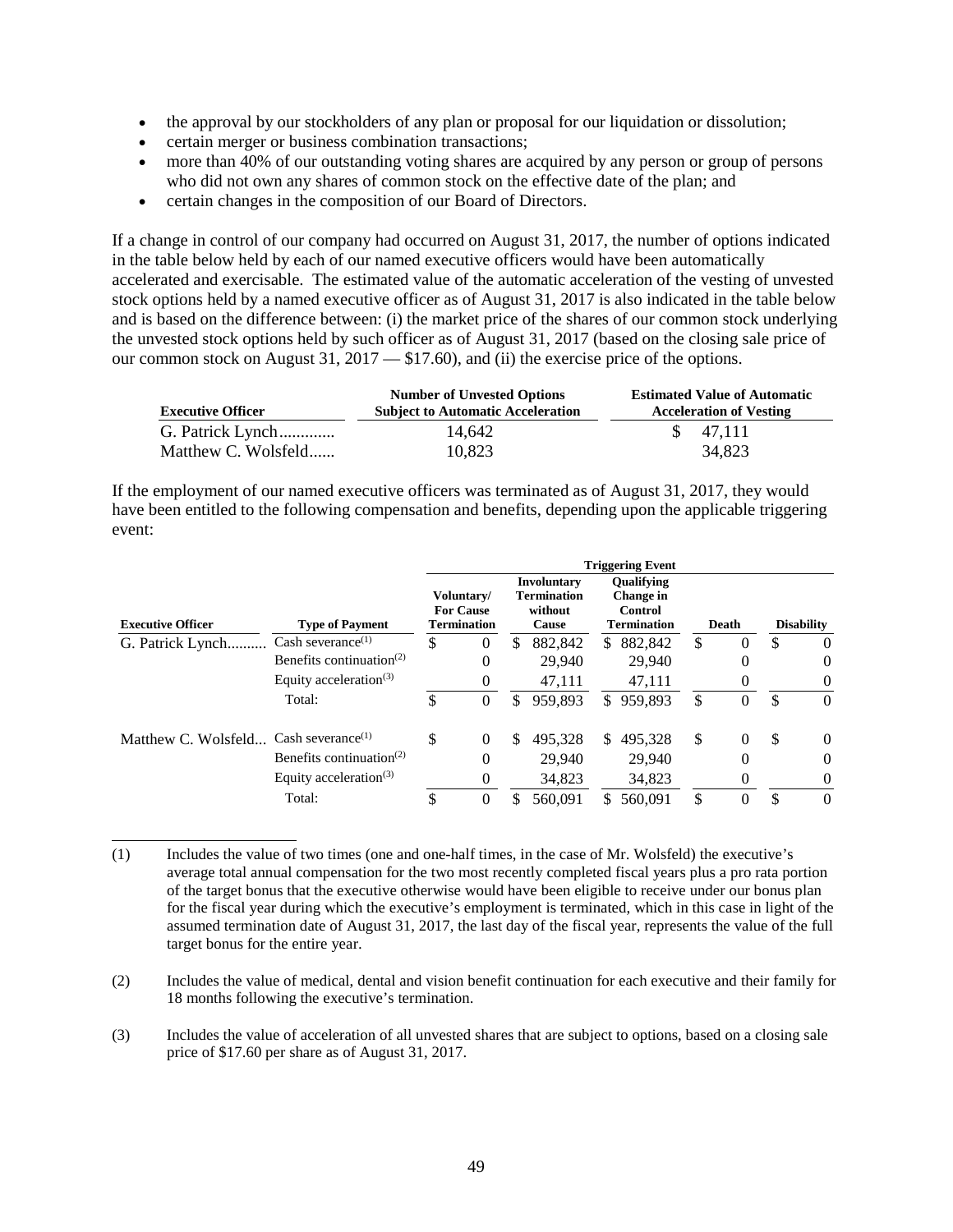### <span id="page-53-0"></span>**Indemnification Agreements**

We have entered into agreements with all of our executive officers under which we are required to indemnify them against expenses, judgments, penalties, fines, settlements and other amounts actually and reasonably incurred, including expenses of a derivative action, in connection with an actual or threatened proceeding if any of them may be made a party because he or she is or was one of our executive officers. We will be obligated to pay these amounts only if the executive officer acted in good faith and in a manner that he or she reasonably believed to be in or not opposed to our best interests. With respect to any criminal proceeding, we will be obligated to pay these amounts only if the executive officer had no reasonable cause to believe his or her conduct was unlawful. The indemnification agreements also set forth procedures that will apply in the event of a claim for indemnification.

### <span id="page-53-1"></span>**Risk Assessment of Compensation Policies, Practices and Programs**

As a result of our annual assessment on risk in our compensation programs, we concluded that our compensation policies, practices and programs and related compensation governance structure work together in a manner so as to encourage our employees, including our named executive officers, to pursue growth strategies that emphasize shareholder value creation, but not to take unnecessary or excessive risks that could threaten the value of our company. As part of our assessment, we noted in particular the following:

- annual base salaries for employees are not subject to performance risk and, for most nonexecutive employees, constitute the largest part of their total compensation;
- while performance-based, or at risk, compensation constitutes a significant percentage of the overall total compensation of many of our employees, including in particular our named executive officers, and thereby we believe motivates our employees to help fulfill our business goals and strategies, including specific and focused company performance goals, the non-performance based compensation for most employees for most years is also a sufficiently high percentage of their overall total compensation that we do not believe that unnecessary or excessive risk taking is encouraged by the performance-based compensation;
- a significant portion of performance-based compensation of our employees is in the form of stock options which do not encourage unnecessary or excessive risk because they generally vest over a three-year period of time thereby focusing our employees on our long-term interests; and
- performance-based or variable compensation awarded to our employees, which for our higher-level employees, including our named executive officers, constitutes the largest part of their total compensation, is appropriately balanced between annual and long-term performance and cash and equity compensation, and utilizes several different performance measures and goals that are drivers of long-term success for NTIC and our stockholders.

As a matter of best practice, we will continue to monitor our compensation policies, practices and programs to ensure that they continue to align the interest of our employees, including in particular our executive officers, with those of our long-term stockholders while avoiding unnecessary or excessive risk.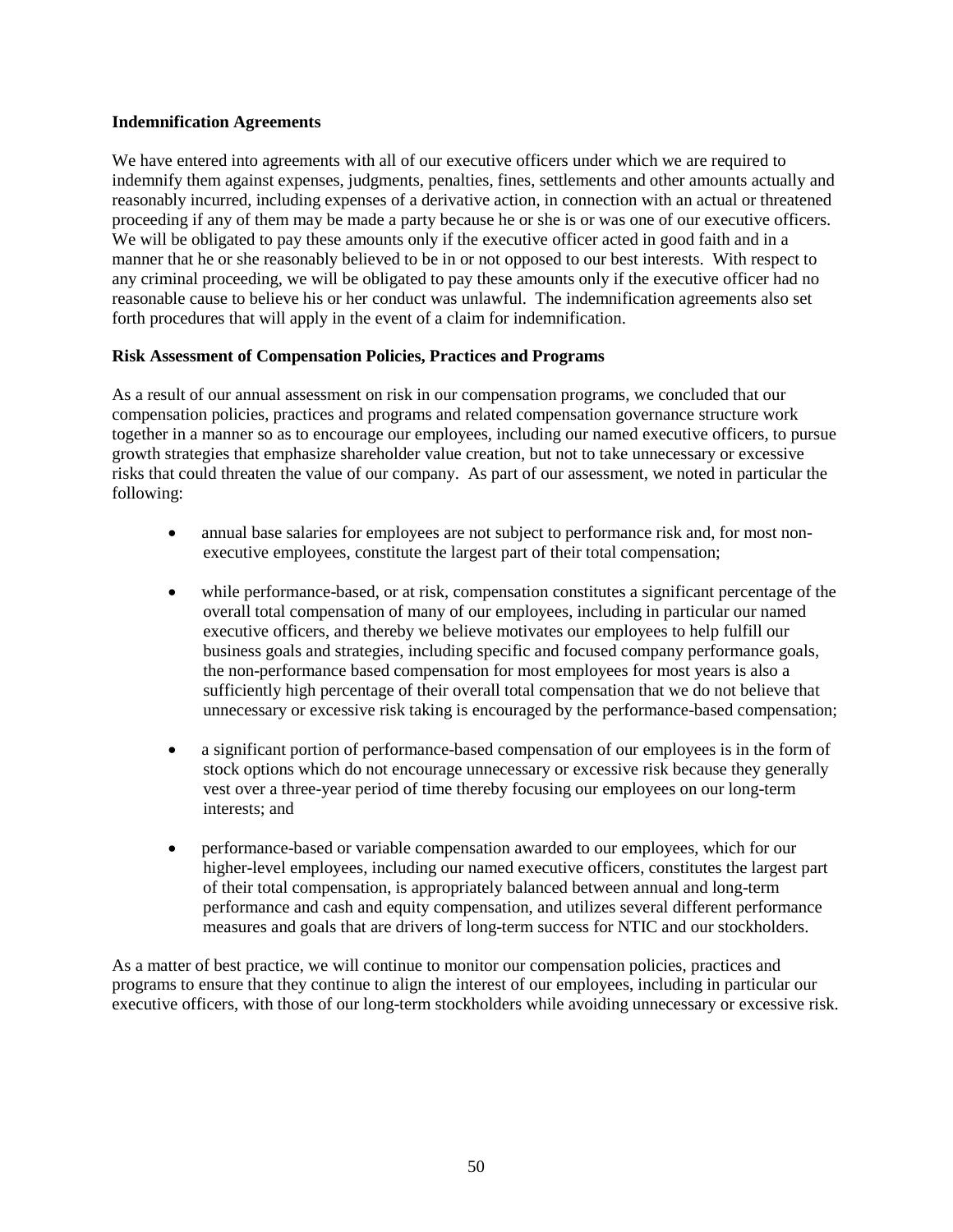# **RELATED PERSON RELATIONSHIPS AND TRANSACTIONS \_\_\_\_\_\_\_\_\_\_\_\_\_\_\_\_**

### <span id="page-54-1"></span><span id="page-54-0"></span>**Introduction**

Below under "—*Description of Related Party Transactions*" is a description of transactions that have occurred during the past fiscal year, or any currently proposed transactions, to which we were or are a participant and in which:

- the amounts involved exceeded or will exceed \$120,000; and
- a related person (including any director, director nominee, executive officer, holder of more than 5% of our common stock or any member of their immediate family) had or will have a direct or indirect material interest.

These transactions are referred to as "related party transactions."

### <span id="page-54-2"></span>**Procedures Regarding Approval of Related Party Transactions**

As provided in our Corporate Governance Guidelines, the Audit Committee will review, approve or ratify reportable related party transactions by use of the following procedures:

- NTIC's Chief Financial Officer, with the assistance of NTIC's legal counsel, will evaluate the disclosures provided in the director and officer questionnaires and from data obtained from NTIC's records for potential related person transactions.
- Management will periodically, but no less than annually, report to the Audit Committee on all related person transactions that occurred since the beginning of the prior fiscal year or that it believes will occur in the next year. Such report should include information as to (i) the related person's relationship to NTIC and interest in the transaction; (ii) the material facts of the transaction; (iii) the benefits to NTIC of the transaction; and (iv) an assessment of whether the transaction is (to the extent applicable) in the ordinary course of business, at arm's length, at prices and on terms customarily available to unrelated third party vendors or customers generally, and whether the related party had any direct or indirect personal interest in, or received any personal benefit from, such transaction.
- Taking into account the factors listed above, and such other factors and information as the Audit Committee may deem appropriate, the Audit Committee will determine whether or not to approve or ratify (as the case may be) each related party transaction so identified.
- Transactions in the ordinary course of business, between NTIC and an unaffiliated corporation of which a non-employee director of NTIC serves as an officer, that are:
	- o at arm's length,
	- o at prices and on terms customarily available to unrelated third party vendors or customers generally,
	- o in which the non-employee director had no direct or indirect personal interest, nor received any personal benefit, and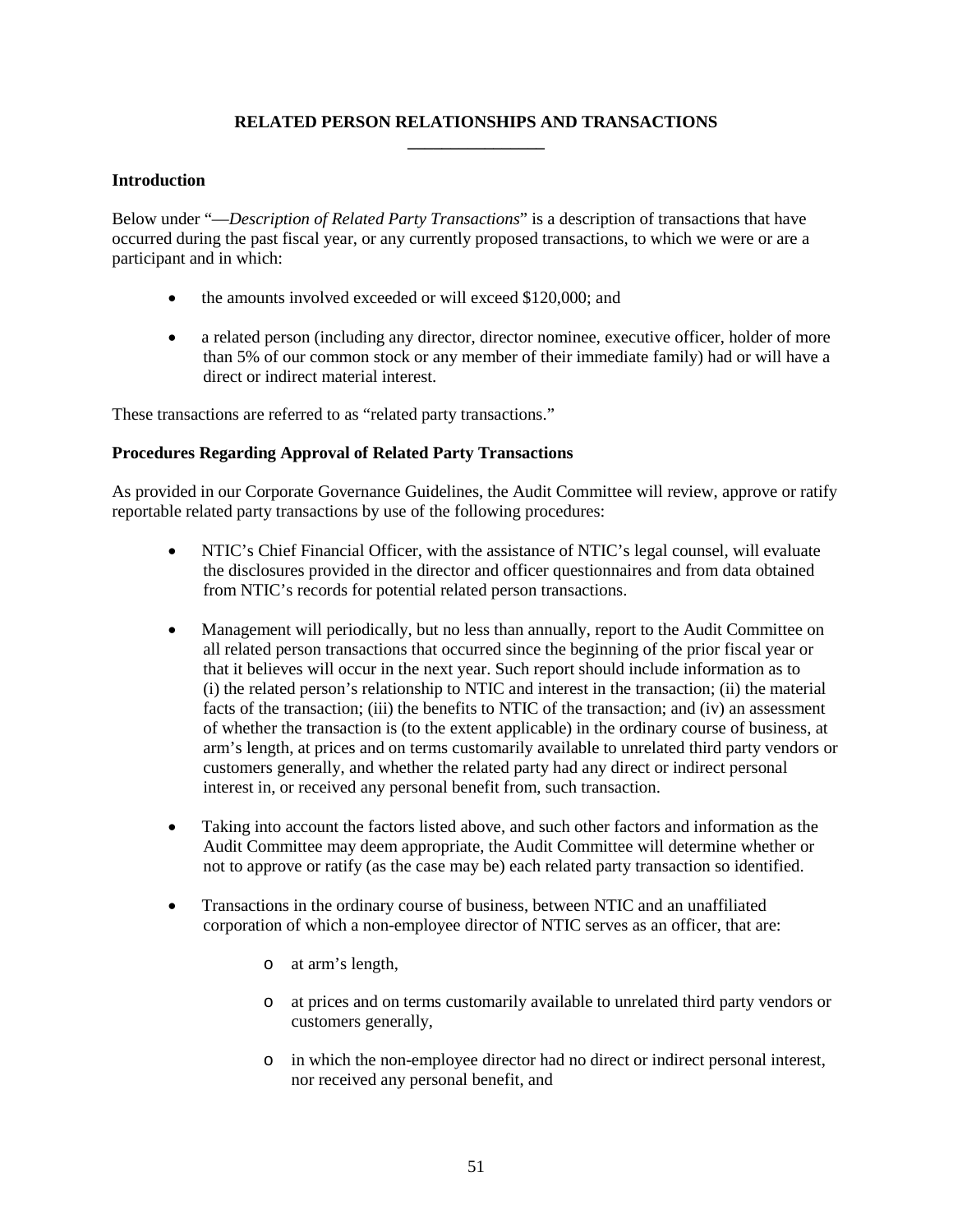o in amounts that are not material to NTIC's business or the business of such unaffiliated corporation,

are deemed conclusively pre-approved.

### <span id="page-55-0"></span>**Description of Related Party Transactions**

Please see "*Director Compensation*" and "*Executive Compensation*" for information regarding a consulting arrangement we have with one of our current directors and the other compensation arrangements with our directors and executive officers.

G. Patrick Lynch is the President and Chief Executive Officer of NTIC. Inter Alia Holding Company owns 13.3% of the total voting power of NTIC. According to a Schedule 13D/A filed with the Securities and Exchange Commission on December 2, 2011, Inter Alia Holding Company is an entity of which Mr. Lynch is a 25% stockholder. Mr. Lynch shares equal voting and dispositive power over such shares with three other members of his family. Inter Alia Holding Company's address is 23205 Mercantile Road, Beachwood, Ohio 44122.

NTIC has not identified any arrangements or agreements relating to compensation provided by a third party to NTIC's directors or director nominees in connection with their candidacy or board service as required to be disclosed pursuant to NASDAQ Rule 5250(b)(3).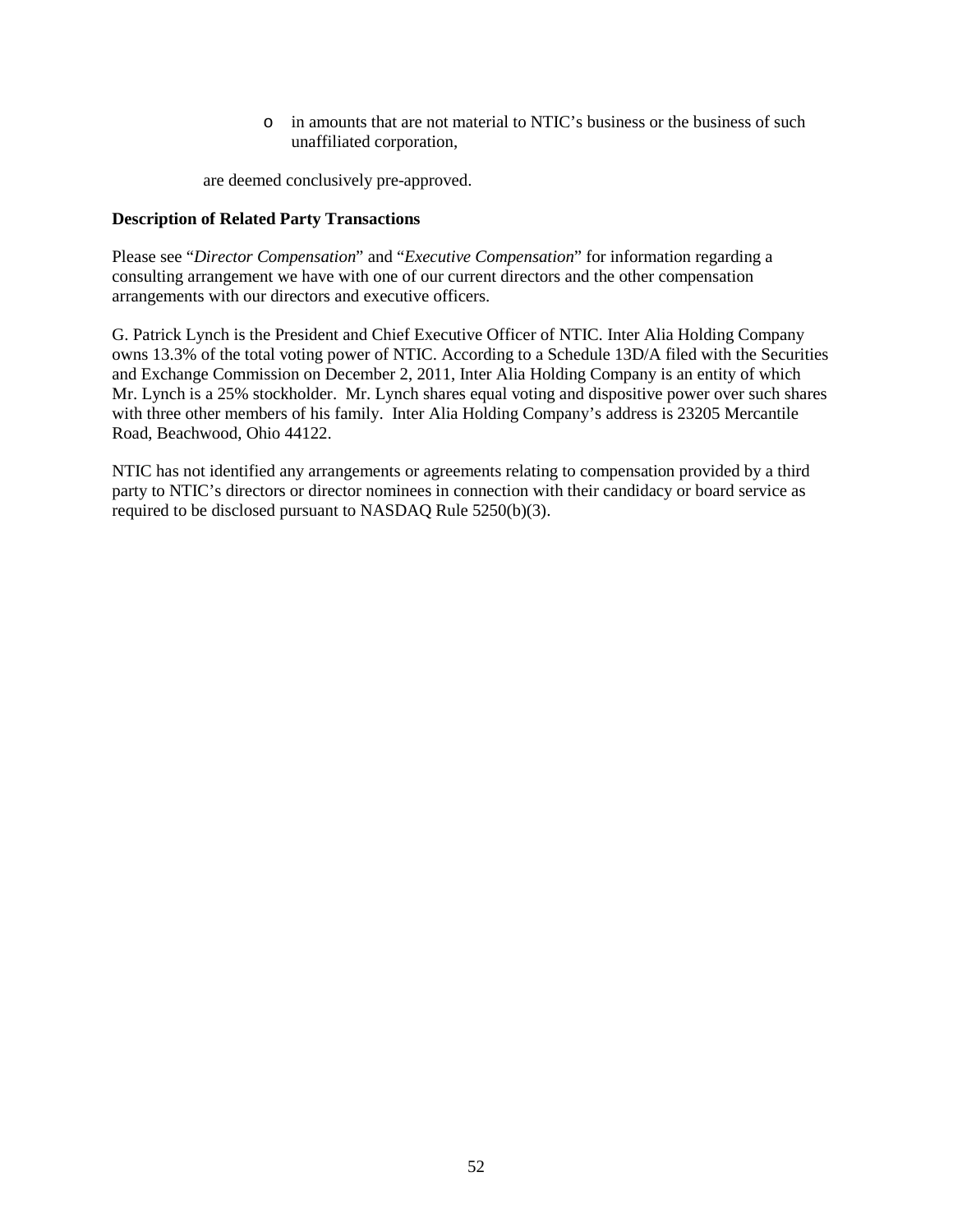# **STOCKHOLDER PROPOSALS AND DIRECTOR NOMINATIONS FOR 2019 ANNUAL MEETING OF STOCKHOLDERS \_\_\_\_\_\_\_\_\_\_\_\_\_\_\_\_**

### <span id="page-56-1"></span><span id="page-56-0"></span>**Stockholder Proposals for 2019 Annual Meeting**

Stockholders who, in accordance with Rule 14a-8 under the Exchange Act, wish to present proposals for inclusion in the proxy materials relating to the 2019 Annual Meeting of Stockholders must submit their proposals so that they are received by us at our principal executive offices no later than the close of business on July 30, 2018, unless the date of the meeting is delayed by more than 30 calendar days. The proposals must satisfy the requirements of the proxy rules promulgated by the Securities and Exchange Commission and as the rules of the Securities and Exchange Commission make clear, simply submitting a proposal does not guarantee that it will be included.

Any other stockholder proposals to be presented at the 2019 Annual Meeting of Stockholders (other than a matter brought pursuant to SEC Rule 14a-8) must be given in writing to our Corporate Secretary and must be delivered to or mailed and received at our principal executive offices, not less than 90 days nor more than 120 days prior to the anniversary date of the 2019 Annual Meeting of Stockholders; provided, however, that in the event that the 2019 Annual Meeting of Stockholders is not held within 30 days before or after such anniversary date, notice by the stockholder to be timely must be received not later than the close of business on the  $10<sup>th</sup>$  day following the day on which such notice of the date of the annual meeting was mailed or such public disclosure was made, whichever first occurs. The proposal must contain specific information required by our Amended and Restated Bylaws, a copy of which may be obtained by writing to our Corporate Secretary. If a proposal is not timely and properly made in accordance with the procedures set forth in our Amended and Restated Bylaws, it will be defective and may not be brought before the meeting. If the proposal is nonetheless brought before the meeting and the Chairman of the meeting does not exercise the power and duty to declare the proposal defective, the persons named in the proxy may use their discretionary voting with respect to the proposal.

### <span id="page-56-2"></span>**Director Nominations for 2019 Annual Meeting**

In accordance with procedures set forth in our Bylaws, NTIC stockholders may propose nominees for election to the Board of Directors only after providing timely written notice to our Corporate Secretary. To be timely, a stockholder's notice to the Corporate Secretary must be delivered to or mailed and received at NTIC's principal executive offices not less than 90 days nor more than 120 days prior to the anniversary date of the immediately preceding annual meeting; provided, however, that in the event that the annual meeting with respect to which such notice is to be tendered is not held within 30 days before or after such anniversary date, notice by the stockholder to be timely must be received not later than the close of business on the 10<sup>th</sup> day following the day on which such notice of the date of the meeting was mailed or public disclosure was made, whichever first occurs. The notice must set forth, among other things:

- the nominee's name, age, business address, residence address and record address;
- the nominee's principal occupation or employment;
- the class and number of shares of NTIC capital stock which are beneficially owned by the nominee;
- signed consent to serve as a director of NTIC; and